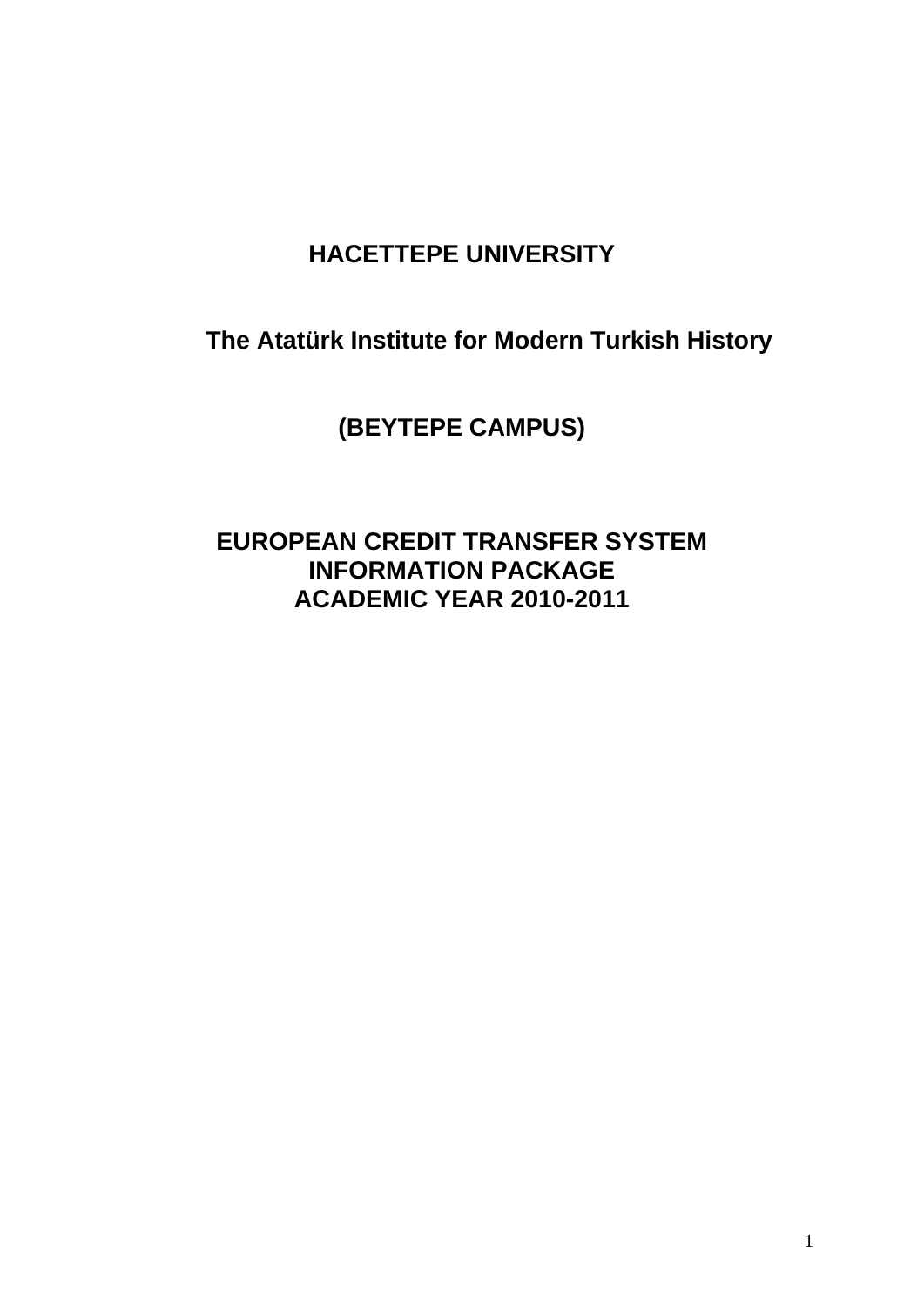**TABLE OF CONTENTS** 

**The Atatürk Instıtute for Modern Turkish History** 

**I-GENERAL INFORMATION** 

 **I.A.Educational and Professional Goals I.B.Director, Academic Staff and Research Assistants I.C. Ataturk Institute for Modern Turkish History** 

**I.D. Educational Facilities** 

 **I.E.Degree Programs II-ENTRANCE REQUIREMENTS II.A.Entrance Requirements for Undergraduate Program II.B.Entrance Requirements for Master's Program II.C.Entrance Requirements for Doctoral Program II.D. Credit Requirements and Time Limits for the Degree Programs III-STUDENT ASSESSMENT METHODS AND GRADING SYSTEM III.A.Student Assessment Methods III.B.Grading System** 

**IV-STRUCTURE OF THE DEGREE PROGRAMS IN EFFECT IV.A.The Structure of the Undergraduate Program IV.B.-The Structure of the Postgraduate Programs IV.C.Credit Requirements and Time limits for the Degree Programs** 

**V-COURSE STRUCTURE FOR UNDERGRADUATE PROGRAM VI.A.Diagram for the Courses and Credits** 

**VI-COURSE STRUCTURE FOR POSTGRADUATE PROGRAM** 

 **VII.A.List of Master's Courses VII.B.List of Doctoral Courses** 

**VII-DESCRIPTION OF THE UNDERGRADUATE COURSES** 

**VIII-DESCRIPTION OF THE MASTER'S COURSES** 

**IX-DESCRIPTION OF THE DOCTORAL COURSES**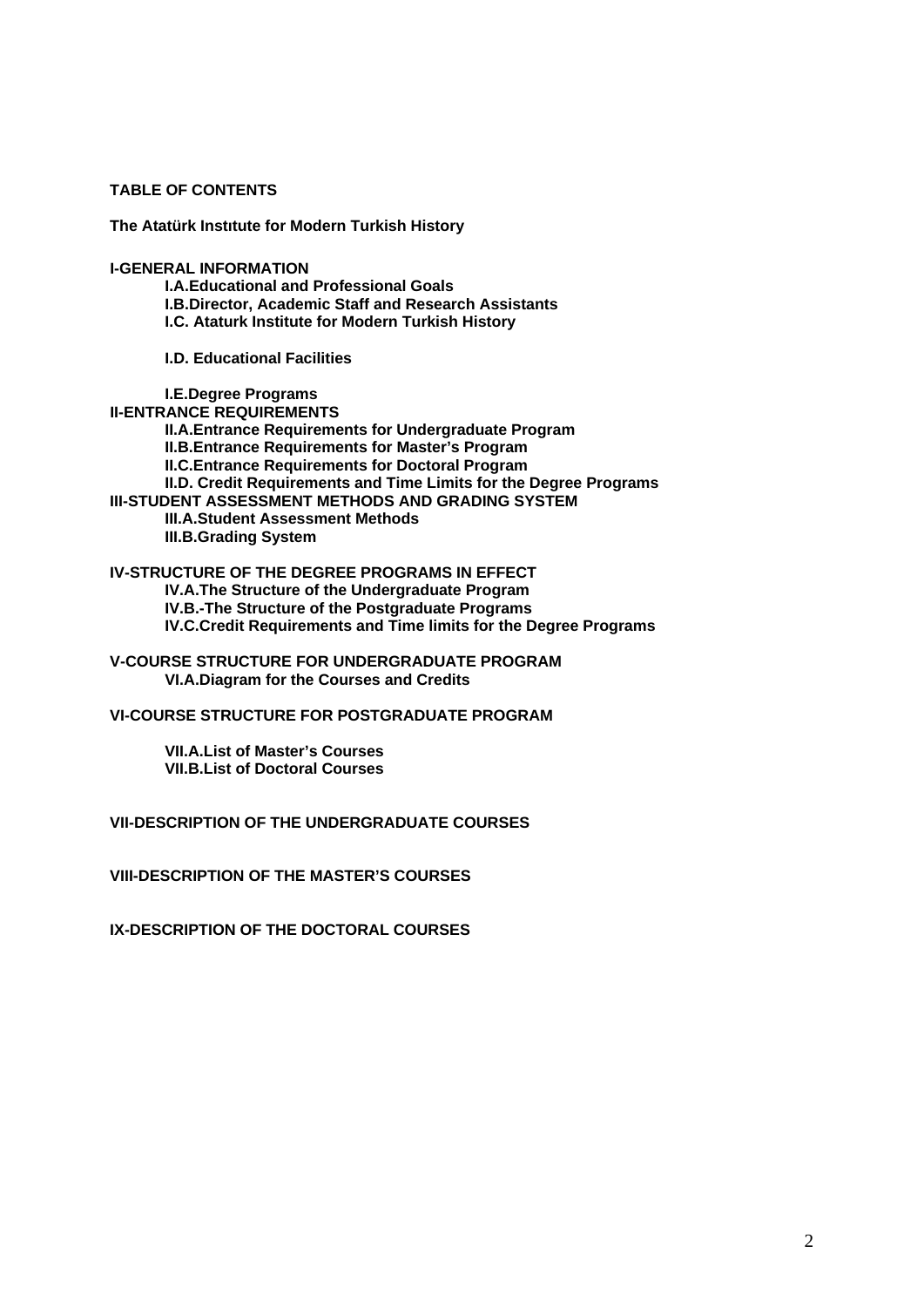### **The Atatürk Instıtute for Modern Turkish History**

### *I.General Information*

### *I.A.Educational and Professional Goals*

The Ataturk Institute for Modern Turkish History was founded in 1982. The targets of the Institute are to perform scientific research on the Turkish Revolution and Atatürk Principles. The academic staff of the institute introduces lectures on Atatürk Principles and The History of Turkish Revolution to the entire students of the Hacettepe University (approximately 10500 students).

The Institute has Master's Degree and PhD programmes. These programmes encourage students to study any subject concerning the modernization of Turkish society, Turkish National Struggle, the establishment and development of the Turkish Republic, Atatürk Thought System, Atatürk Principles and Reforms as well as her international relations. Today, there are 15 students enrolled in Master and 24 in PhD programmes.

## *I.B.Director, Academic Staff and Research Assistants*

#### *Director*

Prof. Dr. Mustafa Yılmaz

#### *Associates of Director*

Assoc. Prof. Yasemin Doğaner

## *Academic Staff*

Prof. Mustafa Yılmaz (Chair) Prof. Adnan Sofuoğlu Prof. Fatma Acun Assoc. Prof. Ayten Sezer Arığ Assoc. Prof. Derviş Kılınçkaya Assoc. Prof.Yasemin Doğaner Assoc. Prof.Yonca Anzerlioğlu Assoc. Prof. Saime Selenga Gökgöz Assoc. Prof. Seyfi Yıldırım Dr. Sadık Erdaş Dr. Yunus Kobal Dr. Süleyman Tüzün Dr. Dilek Yiğit Yüksel Dr. Nilgün Erdaş Instructor Nedret Karayel Instructor Ayşe Önder (Aktaş) Research Assist. İdris Yücel Research Assist. Yasemin Türkkan Research Assist. Özhan Kapıcı Research Assist. Emre Saral Research Assist. Ferit Salim Sanlı Research Assist. Çiğdem Dumanlı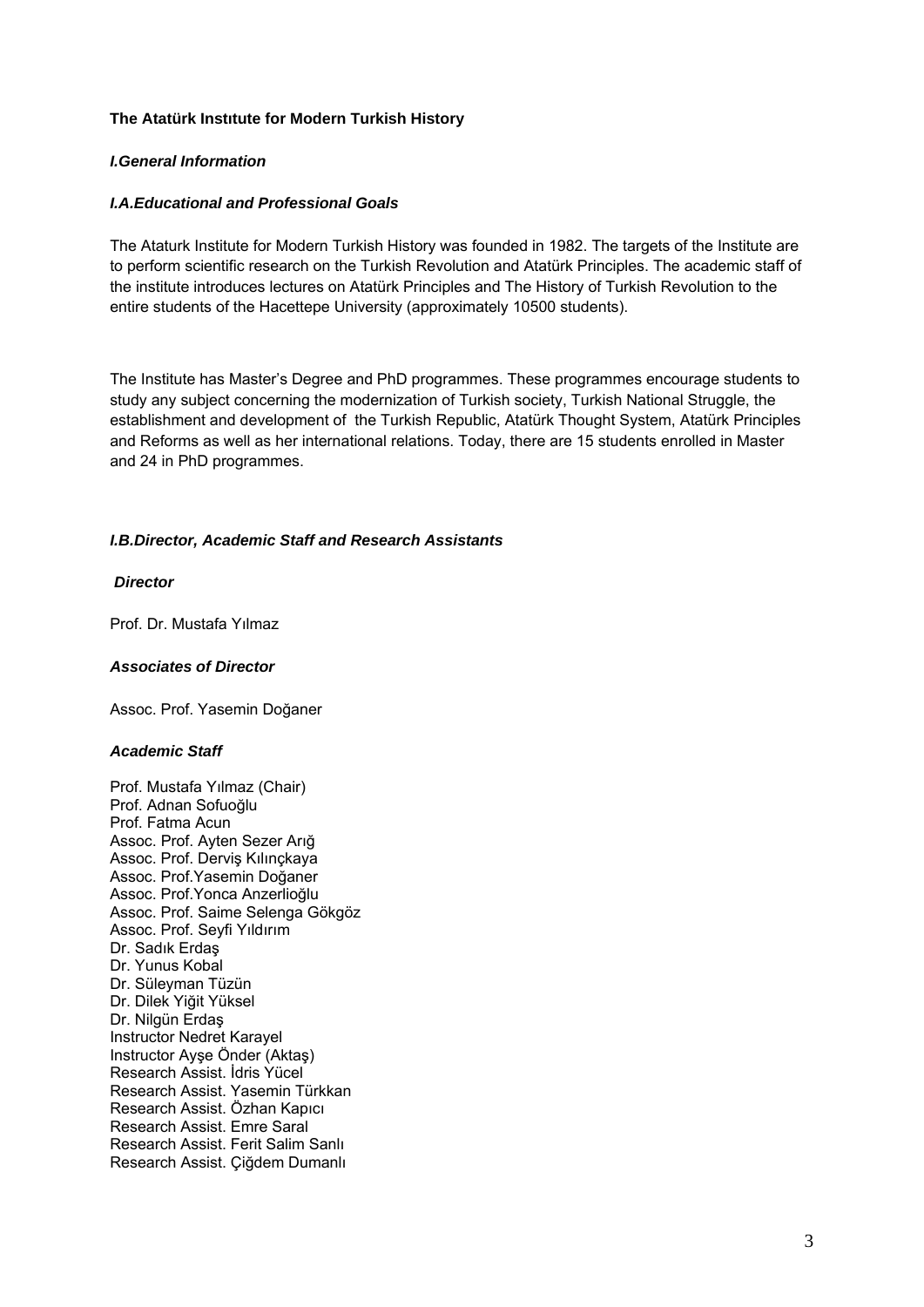## *Address:*

HacettepeÜniversitesi Atatürk İlkeleri ve İnkılap Tarihi Enstitüsü Beytepe / ANKARA -Türkiye

*Tel***:** 0 312 297 68 70 *e-mail :* aitmaster@hacettepe.edu.tr

## *ECTS Coordinator*

Assoc. Prof. Yonca Anzerlioğlu

*Hacettepe Universitesi Atatürk İlkeleri ve İnkılap Tarihi Enstitüsü* 

 *Beytepe/ Ankara-Türkiye* 

*Tel: +90312 297 6870 /126-130* 

 *e-mail: yonca@hacettepe.edu.tr*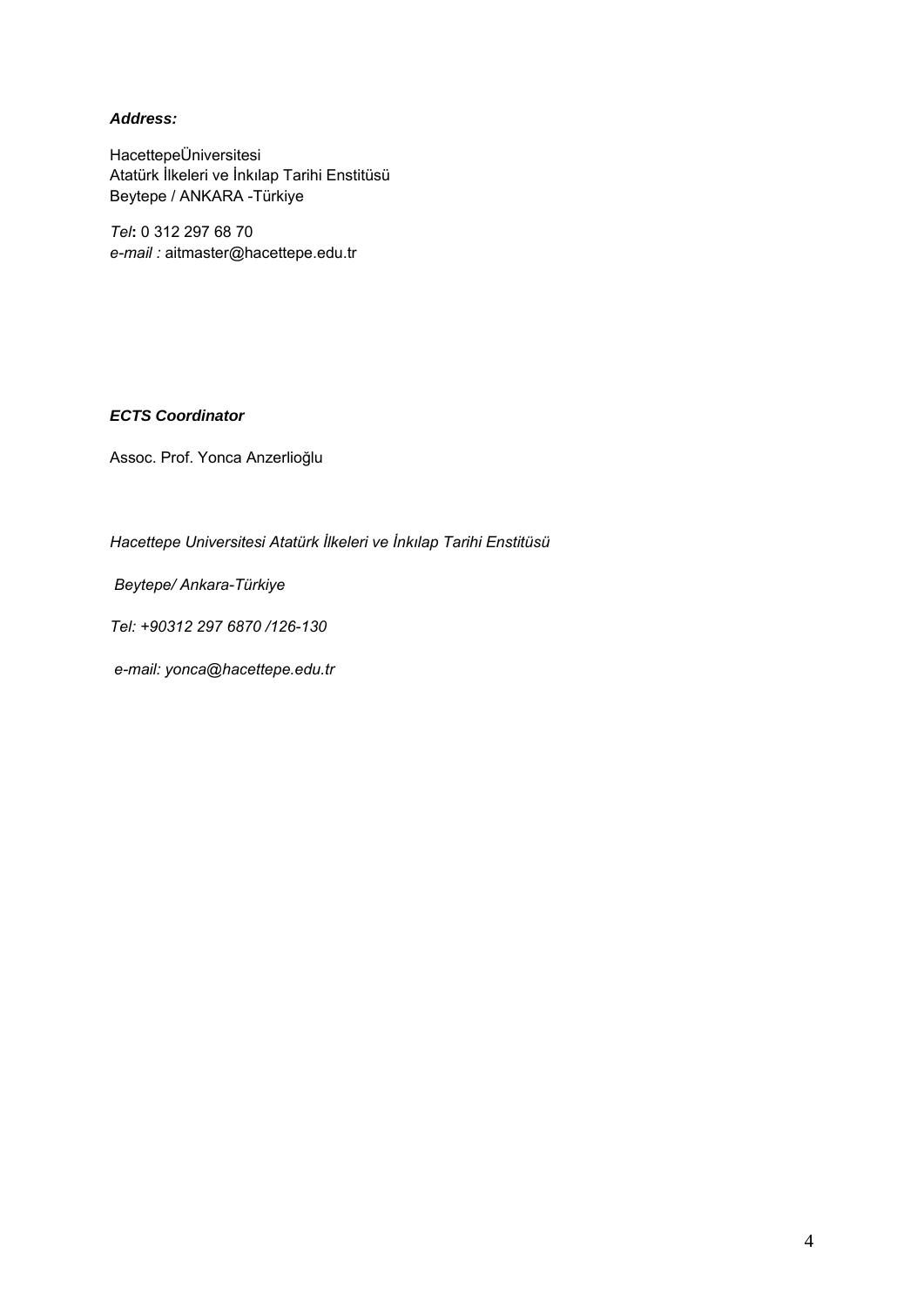### *I.C.* **The Atatürk Instıtute for Modern Turkish History**

#### *General Information*

The master's programme of **The Atatürk Instıtute for Modern Turkish History** aims to make the students conscious of Atatürk Principles and of Turkish Revolution History; then, to provide them to acknowledge the problems of the field and the methods of the scientific research in social sciences and to test these methods in their applications. In PhD Programme the aim is to provide the students to improve their capacity and skills by means of the old methods or finding new research methods; The students are expected to produce new knowledge in detail about a problem of the field carefully.

#### *The Chairman of the Department*

Prof. Mustafa Yılmaz

#### *I.D.Educational Facilities*

A seminar room, research laboratory containing computers fully connected to the Internet, copy machine and printers for students.

#### *I.E.Degree Programs*

The names and average lengths of the degree programmes offered by the Institute are as follows:

- 1. All the students of university must take the course(AİT 203-204) Atatürk Principles and of Turkish Revolution History The students of all faculties must take the courses at the second year in the fall and spring semesters, all the students of high schools must take the courses at the first year in the fall and spring semesters.
- 2. Master's studies leading to a master of science degree in history, 2 years,
- 3. Doctoral studies leading to a doctor of philosophy degree(Ph. D), in The History of Turkish Republic, 4 years.

#### *II.ENTRANCE REQUIREMENTS*

#### *II.A.Entrance Requirements for Undergraduate Programme*

The Course (AİT203-204) Atatürk Principles and of Turkish Revolution History is a compulsory course in the university. The students of all faculties must take the courses at the second year in the fall and spring semesters, all the students of high schools must take the courses at the first year in the fall and spring semesters.

#### *II.B.Entrance Requirements for Masters Programme*

Entrance to postgraduate master studies in the Institute is conditional upon the satisfaction of several criteria. Only these holding a bachelors degree can apply for postgraduate masters studies in the Institute (%20 of the graduate point is taken into consideration). These individuals are required to have obtained a minimum of 45 points from the Postgraduate Study Exam (%50 of this exam is taken into the consideration), and 60 points or equivalent from the Foreign Language Exam(s)(KPDS and ÜDS-60 or TOEFL-185, IELTS-6, CPE-C,). Then, The Institute organizes an interview for the applicants (%30 of this interview is taken into the consideration) to test the level of their academic performance in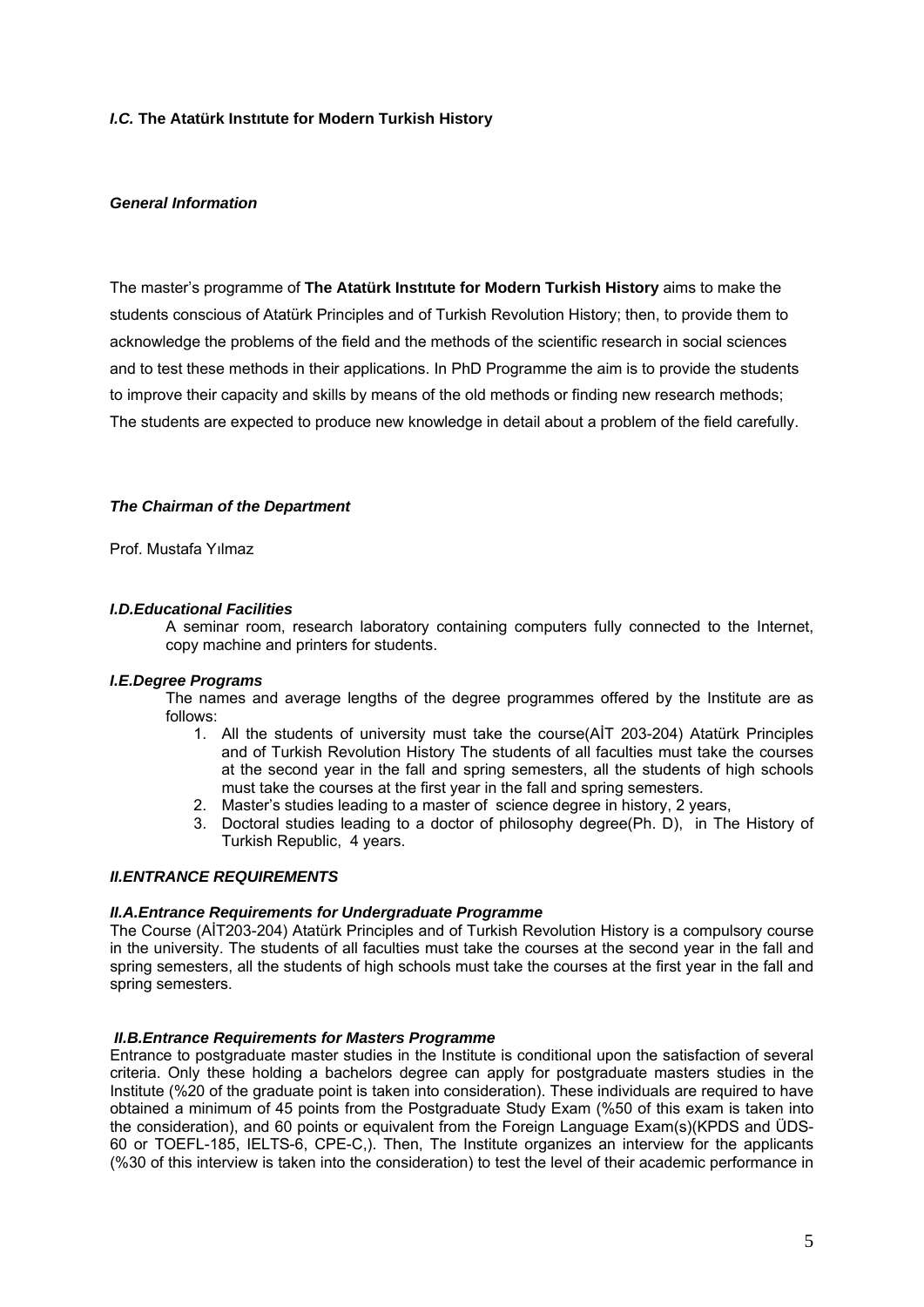historical theory, research methodology and their general knowledge of historical issues. The applicants include reference letters in their application files.

\* The foreign individuals are required to have obtained a minimum of 60 points from The Turkish Language Course of TÖMER- Ankara University.

### *II.C.Entrance Requirements for Doctoral Programme*

The criteria set for acceptance for doctoral studies in the Institute is as follows: First of all, the graduate point is taken into the consideration. (%20 of the graduate point is taken into consideration). The individuals are required to have obtained a minimum of 45 points from Postgraduate Study Exam((%50 of this exam is taken into the consideration), and at least 75 points or equivalent from the Foreign Language Exam(s) which are organized by the Student Selection and Placement Centre in Turkey.(KPDS and ÜDS-75) (or TOEFL-207, IELTS-7.2, CPE-B,). Then, the applicants are required to have obtained an average of minimum 70 points (out of 100) from the interview organized by the Institute (%30 of this interview is taken into the consideration). The applicants include reference letters in their application files.

\* The foreign individuals are required to have obtained a minimum of 60 points from The Turkish Language Course of TÖMER- Ankara Üniversity.

#### *II.D.Credit Requirements and Time Limits for The Degree Programmes*

|                  | <b>Minimum</b> | <b>Time Limits (in Semesters)</b> |         |  |
|------------------|----------------|-----------------------------------|---------|--|
| <b>Programme</b> | Credits        | <b>Minimum</b>                    | maximum |  |
| Master           |                |                                   |         |  |
| Doctoral (Ph.D)  |                |                                   |         |  |

### *III-STUDENT ASSESSMENT METHODS AND GRADING SYSTEM*

#### *III.A.Student Assessment Methods*

According to the university regulations, students' academic performance for each course must be assessed minimum twice during the term time and once soon after the term is finished, that is the final exams. The method, scope, time and the weight of assessment are left to the lecturer to decide. The usual method of assessment is a written exam with essay type questions. However, the lecturer may decide to give take-homes or require the students to do seminar presentations, term papers or to write assignments or research reports. Information about the method of assessment is given in description of each course, provided later in this information package.

#### **III.B.Grading System**

The grading system as defined by the university regulations rests on points and their equivalents in grades and academic scores. Though the same system applies for both undergraduate and postgraduate studies, the passing grade is set differently, as shown in the following charts. In addition, the grading system does not attach qualitative labels (outstanding, excellent, very good, etc.) to the passing grades and their equivalents in scores.

## **III.B.a.Grading System for Undergraduate Studies**

| <b>Points</b> | Grade          | <b>Score</b> | Result                                                           |
|---------------|----------------|--------------|------------------------------------------------------------------|
| $90-100$      | A1             | 4.0          | Successful                                                       |
| 85-89         | A2             | 3.5          | Successful                                                       |
| 75-84         | <b>B1</b>      | 3.0          | Successful                                                       |
| 70-74         | B <sub>2</sub> | 2.5          | Successful                                                       |
| 65-69         | C1             | 2.0          | Successful                                                       |
| 60-64         | $C2^*$         | 1.5          | Conditionally successful                                         |
| 55-59         | $D1^*$         | 1.0          | Conditionally successful                                         |
| 50-54         | $D2^*$         | 0.5          | Conditionally successful                                         |
| $0 - 49$      | F <sub>3</sub> | 0.0          | Failed in the final examination                                  |
|               | F <sub>2</sub> | 0.0          | Failed to attend the final examination without any<br>legitimate |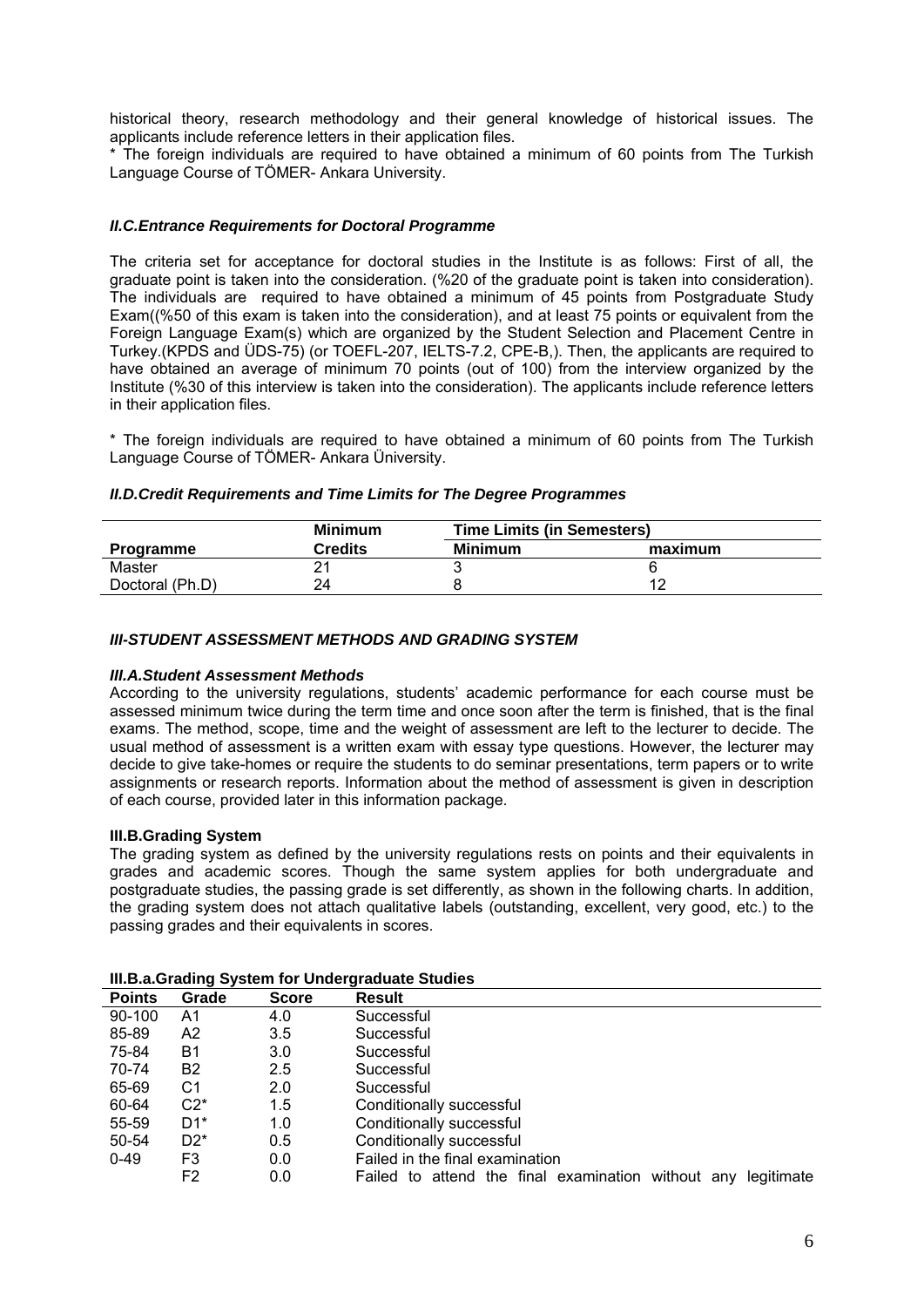|    |     | reason to do so                                                 |
|----|-----|-----------------------------------------------------------------|
| F1 | 0.0 | Failed because of absenteeism, does not have the right to enter |
|    |     | the final exam                                                  |
| G  |     | Successful in a non-credit course                               |
| K  |     | Failed in a non-credit courses                                  |
| н  |     | Has legitimate excuse for not attending the final examination   |
| м  |     | Exempt from the course concerned                                |

∗ C2, D1 or D2 grades taken from a course are considered successful on the condition that the student has not failed in any course with grades F1, F2, F3 and K, which is taken in the same semester. However, the students thus passed a course are permitted to repeat the same course in order to increase their grades, in which case it is the last grade that counts.

| <b>Points</b> | Grade          | <b>Score</b> | Result                                                                            |
|---------------|----------------|--------------|-----------------------------------------------------------------------------------|
| $90 - 100$    | A1             | 4.0          | Successful, (both masters and Ph.D students)                                      |
| 85-89         | A2             | 3.5          | Successful, (both masters and Ph. D students)                                     |
| 75-84         | B1             | 3.0          | Successful, (both masters and Ph. D students)                                     |
| 70-74         | B <sub>2</sub> | 2.5          | Successful, (only masters students)                                               |
| 65-69         | C1             | 2.0          | Successful, (only masters students)                                               |
| 60-64         | C <sub>2</sub> | 1.5          | Failed (both levels)                                                              |
| 55-59         | D1             | 1.0          | Failed (both levels)                                                              |
| 50-54         | D <sub>2</sub> | 0.5          | Failed (both levels)                                                              |
| $0 - 49$      | F3             | 0.0          | Failed in the final examination                                                   |
|               | F2             | 0.0          | Failed to attend the final examination without any legitimate<br>reason to do so  |
|               | F <sub>1</sub> | 0.0          | Failed because of absenteeism, does not have the right to enter<br>the final exam |
|               | G              |              | Successful in a non-credit course                                                 |
|               | Κ              |              | Failed in a non-credit courses                                                    |
|               | н              |              | Has legitimate excuse for not attending the final examination                     |
|               | М              |              | Exempt from the course concerned                                                  |

#### **III.B.b.Grading System for Postgraduate Studies**

#### *IV. STRUCTURE OF THE DEGREE PROGRAMS IN EFFECT*

#### *IV.A.The Structure of the Undergraduate Program*

 AİT Atatürk Principles and of Turkish Revolution History is a compulsory course. This course has to be taken by all students registered with the university and the credits gained are not included in the minimum total credits required for graduation.

## *IV.B.The Structure of the Postgraduate Programs*

The degree programs for postgraduate studies combine course work with the writing of a thesis. However, there are some differences between the structure and the requirements of the masters and doctoral programs.

*\*Master Programme:* The curriculum for master study comprises one compulsory and a fixed list of elective courses. The students are required to acquire a total of 21 credits (and also a compulsory course (no credit) must be taken) with a general average academic score of 2.5 (out of 4) from these courses in the first year of their studies. Upon completion of their course work, the students are required to produce an original thesis based on genuine research. This is done under the supervision of a member of the institute and the research project requires approval of the Institutional Board. The thesis produced by the student must be defended by himself/herself before a jury.

*\*Doctoral Programme (Ph.D)***:** The curriculum for doctoral studies consists of elective courses and the students are required to acquire a total of 24 credits with an average score of 3.0 (out of 4) within the first two years of their studies. Those who fail to complete their course work in two years are dismissed immediately. Upon completion of their course work, the students are required to take a doctoral proficiency exam assessing the level of their performance in historical theory, research methods and the theoretical and empirical issues related to the topic of their intended doctoral research and also before this exam at least 75 points or equivalent from the Foreign Language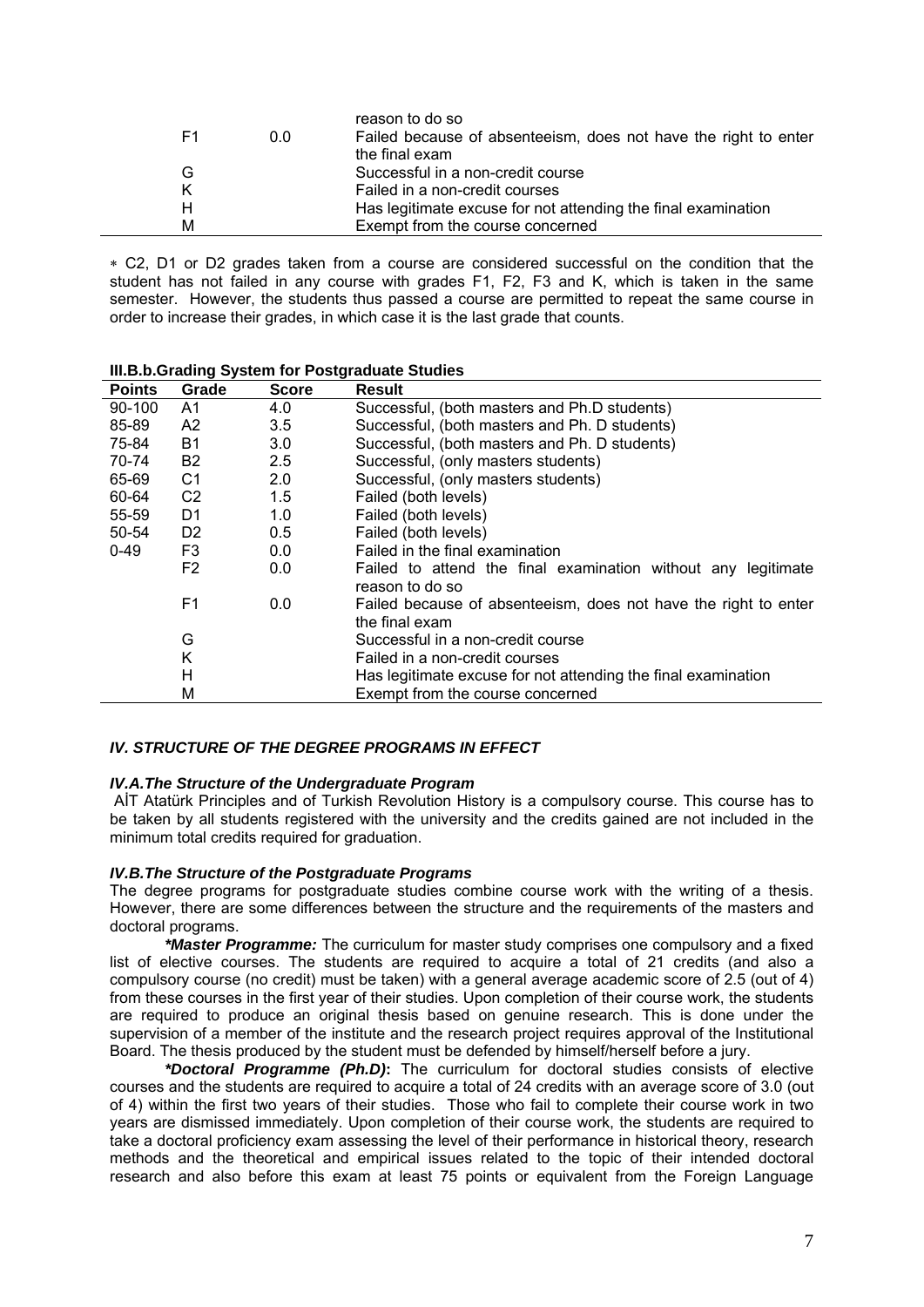Exam(s) which are organized by the Student Selection and Placement Centre in Turkey is necessary.(KPDS and ÜDS-75) (or TOEFL-207, IELTS-7.2, CPE-B, . Successful students are initially granted a two year period to produce their theses based on original research and making a genuine contribution either to the advancement of science or to formulation of a social policy that may help to cope with a significant social problem. In termly meeting, a doctoral review committee consisting of the supervisor and two other staff oversees the progress that the student is making and may grant the satisfactory student an extra two years to complete his/her work. The thesis produced by the student must be defended by himself/herself before a jury.

## *V.Course Structure for the Undergraduate Program*

## *V.A. Diagram for the Courses and Credits*

## *Fall Semester*

| Code                   | Course                                                                     | Weekly<br>teaching hours | Credits | <b>ECTS Credits</b> |
|------------------------|----------------------------------------------------------------------------|--------------------------|---------|---------------------|
|                        |                                                                            | Т<br>$C-O$               |         |                     |
| AİT 203                | Principles<br>Atatürk<br>History<br>οf<br>and<br><b>Turkish Revolution</b> | $\overline{2}$<br>С      | 2<br>0  | $\overline{2}$      |
| <b>Spring Semester</b> |                                                                            |                          |         |                     |
| <b>AİT 204</b>         | Principles<br>Atatürk<br>History<br>оf<br>and<br><b>Turkish Revolution</b> | 2<br>С                   | 2<br>0  | 2                   |

# *A.a.Faculty of Medicine*

| Code    | Course                                                                       | Weekly<br>teaching hours |     | Credits | <b>ECTS Credits</b> |
|---------|------------------------------------------------------------------------------|--------------------------|-----|---------|---------------------|
|         |                                                                              |                          | C-O |         |                     |
| AİT 100 | Principles  <br>Atatürk<br>of<br>History<br>and<br><b>Turkish Revolution</b> | $\overline{2}$           |     | 2<br>0  | $\overline{2}$      |

*For the Faculty of Medicine the code of the course both in 1st and 2nd semestre is 100.* 

# *B. High Schools*

| Code | Course | Weekly<br>teaching hours |  | Credits | ECTS Credits |
|------|--------|--------------------------|--|---------|--------------|
|      |        | C-O                      |  |         |              |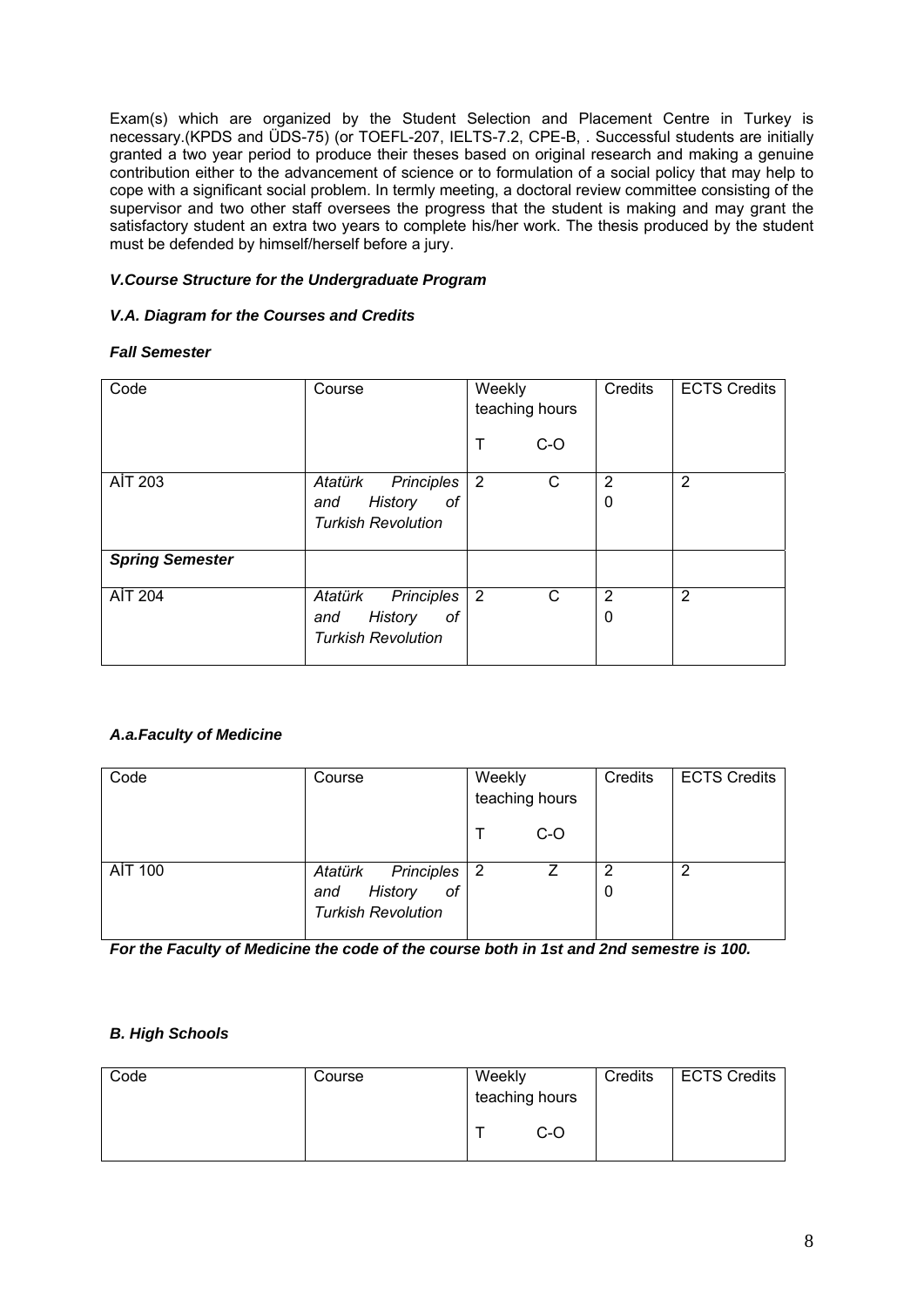| AİT 103                | Atatürk Principles<br>History<br>of<br>and<br><b>Turkish Revolution</b>           | $\overline{2}$ | 7 | 2<br>0 | 2 |
|------------------------|-----------------------------------------------------------------------------------|----------------|---|--------|---|
| <b>Spring Semester</b> |                                                                                   |                |   |        |   |
| AİT 104                | <b>Principles</b><br>Atatürk<br>History<br>of<br>and<br><b>Turkish Revolution</b> | 2              | 7 | 2<br>0 | 2 |

## *VI.Course Structure for Post Graduate Programs VI.A.List of Master's Courses*

# *Fall Semester*

| <b>Codes And Courses</b>                                                                          | Weekly<br>teaching<br>hours<br>T<br>$C-O$ | <b>Credits</b> | <b>ECTS Credits</b> |
|---------------------------------------------------------------------------------------------------|-------------------------------------------|----------------|---------------------|
| AİT621 History of Turkish                                                                         | 3                                         | 3              | 8                   |
| Modernization I                                                                                   | O                                         |                |                     |
| AlT623Methodology of History                                                                      | 3<br>O                                    | 3              | 10                  |
| AİT625History of Modern World I                                                                   | $\overline{3}$<br>$\circ$                 | $\overline{3}$ | $\overline{8}$      |
| AİT627 Turkish National<br>Struggle(National Independence<br>War)                                 | 3<br>$\circ$                              | 3              | 8                   |
| AlT629Atatürk Principles and History<br>of Turkish Revolution                                     | 3<br>O                                    | 3              | 8                   |
| AlT633 Bibliography of Atatürk<br>Principles and History of Turkish<br>Revolution                 | $\overline{3}$<br>$\circ$                 | $\overline{3}$ | $\overline{8}$      |
| AİT635 The Ottoman Turkish<br>Language I                                                          | 3<br>$\circ$                              | $\overline{3}$ | 10                  |
| AİT641 Seminar of Research<br>Methods and Techniques in the<br><b>History of Turkish Republic</b> | $\overline{3}$<br>$\mathsf{C}$            | $\overline{0}$ | $\overline{10}$     |
| AIT 600 Thesis                                                                                    | $\overline{4}$                            | $\mathbf 0$    | $\overline{30}$     |

*Spring Semester*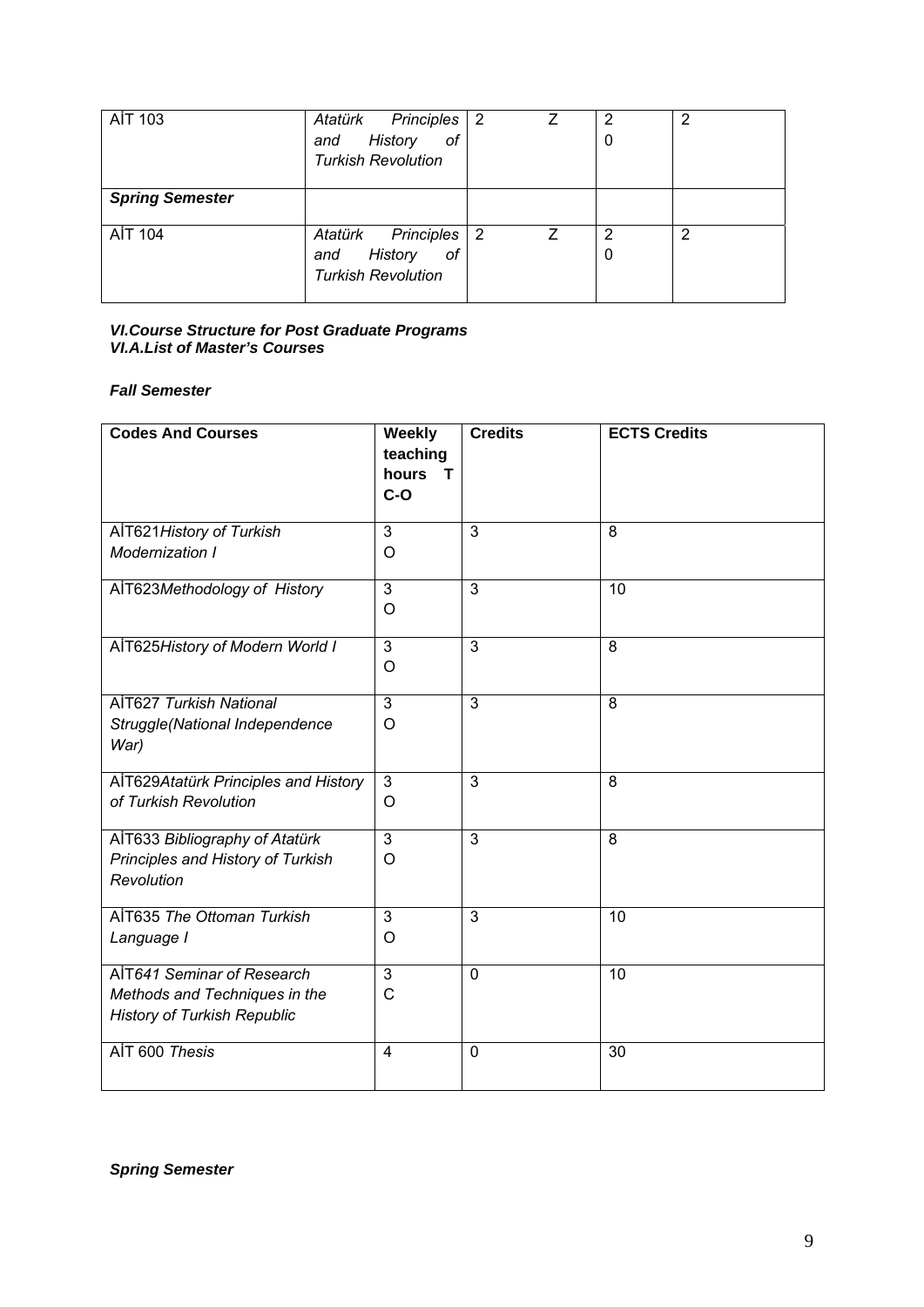| <b>Codes and Courses</b>                                                                                   | Weekly<br>teaching<br>hours<br>т<br>$C-O$ | <b>Credits</b> | <b>ECTS Credits</b> |
|------------------------------------------------------------------------------------------------------------|-------------------------------------------|----------------|---------------------|
| AİT622 History of Turkish<br>Modernization II                                                              | $\overline{3}$<br>$\circ$                 | $\overline{3}$ | $\overline{7}$      |
| AİT624<br>of<br>Turkish<br>History<br>Democracy                                                            | $\overline{3}$<br>O                       | $\overline{3}$ | $\overline{7}$      |
| AIT626 History of Modern World II                                                                          | $\overline{3}$<br>O                       | $\overline{3}$ | $\overline{7}$      |
| AIT 628 Turkish Foreign Policy                                                                             | $\overline{3}$                            | 3              | $\overline{7}$      |
| AİT630 Atatürk Principles and the<br><b>History of Turkish Revolution II</b>                               | 3<br>O                                    | $\overline{3}$ | $\overline{7}$      |
| AİT632 History of Turkish Culture                                                                          | $\overline{3}$<br>$\circ$                 | $\overline{3}$ | $\overline{7}$      |
| AİT636<br>The<br>Ottoman<br>Turkish<br>Language II                                                         | $\overline{3}$<br>O                       | $\overline{3}$ | 10                  |
| AİT641<br>Seminar<br>of<br>Research<br>Methods and Techniques in the<br><b>History of Turkish Republic</b> | 3<br>C                                    | $\mathbf 0$    | 10                  |
| AIT 600 Thesis                                                                                             | 4                                         | $\mathbf 0$    | 30                  |

\*The seminary course AİT641 is the must course. It can be taken either in the fall semester or spring semester.

\*T: Taught, C: Compulsory, O: Optional.

\*In the fall semester at least 4 theoretical courses must be taken.

\*The seminary course AİT641 is the compulsory course. It can be taken either in the fall semester or spring.

\*T: Taught, C: Compulsory, O: Optional.

\*AİT 600 is the course title under which the students begin to produce their thesis.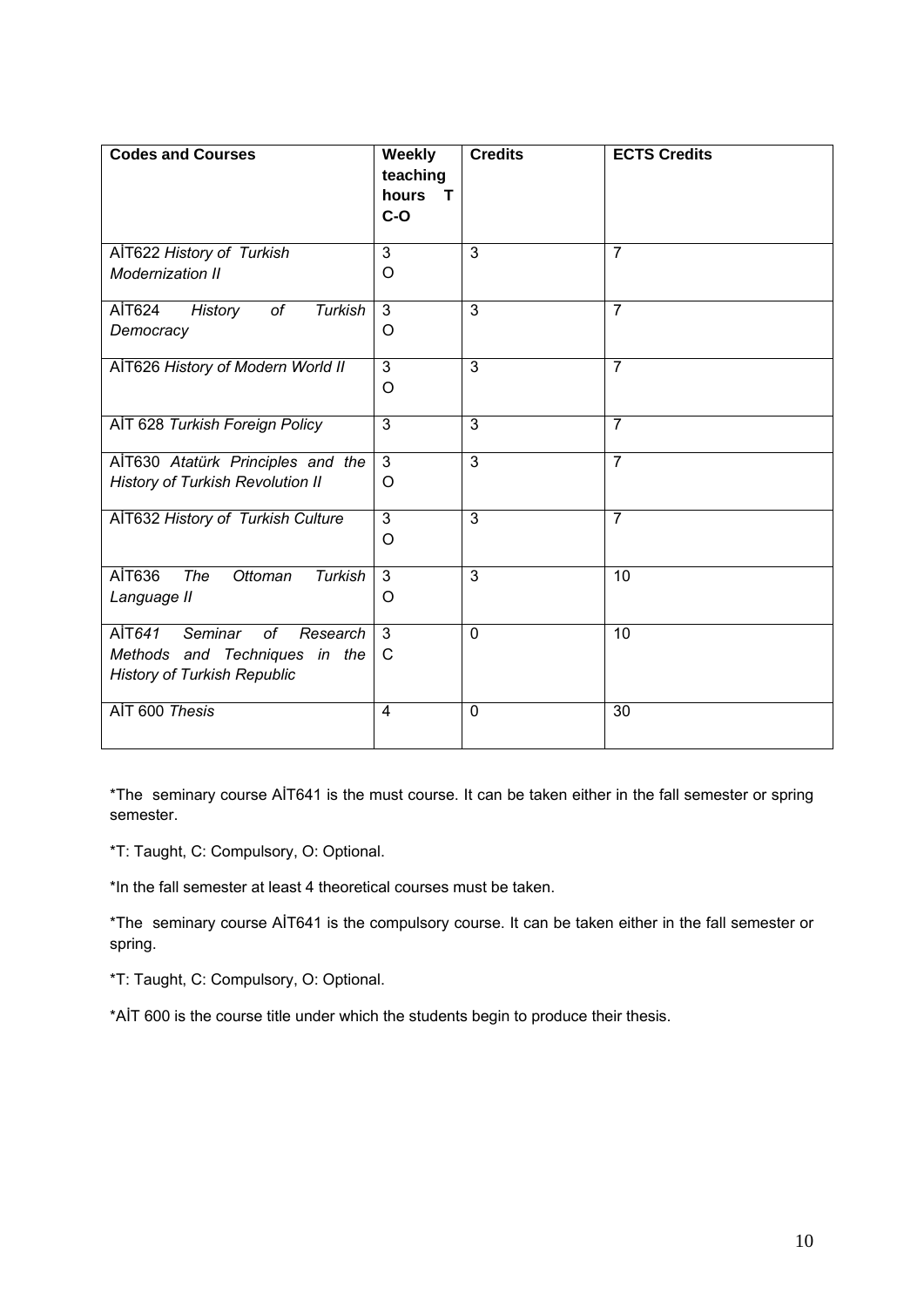## *VI.B.List of Doctoral Courses*

## *Fall Semester*

| <b>Codes and Courses</b>                                                                   | Weekly teaching<br>hours<br>$C-O$ |              | <b>Credits</b> | <b>ECTS Credits</b> |
|--------------------------------------------------------------------------------------------|-----------------------------------|--------------|----------------|---------------------|
| AIT 701AtatürkThought System                                                               | 3                                 | $\Omega$     | $\overline{3}$ | $\overline{7}$      |
| AIT 705Turkish Foreign Policy I                                                            | 3                                 | O            | 3              | $\overline{7}$      |
| AİT707Political Modernization in the Pre-<br>Republican Era                                | 3                                 | O            | $\overline{3}$ | $\overline{7}$      |
| AIT 709 Socio-Cultural Transformations of<br>the Republican Era                            | 3                                 | $\circ$      | $\overline{3}$ | $\overline{7}$      |
| AIT 711 The Political and Military Aspects<br>of The National Struggle                     | 3                                 | O            | $\overline{3}$ | $\overline{7}$      |
| AİT 715 Political History of 20th Century                                                  | $\overline{3}$                    | O            | $\overline{3}$ | $\overline{7}$      |
| AİT<br>717<br>The<br><b>Resourses</b><br>the<br>and<br><b>Techniques of Recent History</b> | 3                                 | O            | 3              | 10                  |
| AIT 735 Ottoman Paleography                                                                | 3                                 | $\Omega$     | $\overline{3}$ | 10                  |
| AİT 700 Thesis                                                                             | 5                                 | $\mathsf{C}$ | $\Omega$       | 30                  |

\*In the fall semester at least 4 courses must be taken.

# *Spring Semester*

| <b>Codes and Courses</b>                                                                  | <b>Weekly teaching</b><br>hours<br>$C-O$ | <b>Credits</b> | <b>ECTS Credits</b> |
|-------------------------------------------------------------------------------------------|------------------------------------------|----------------|---------------------|
| AIT 702 Critical Analysis of Kemal Atatürk's<br>Speech                                    | 3<br>∩                                   | 3              | 7                   |
| 704<br>Intellectual<br>AIT<br>Pioneers of<br>The<br><b>Turkish Modernization</b>          | -3<br>Ω                                  | 3              | 7                   |
| AIT 706Turkish Foreign Policy II                                                          | 3<br>∩                                   | 3              | 7                   |
| AİT<br>707Political<br><b>The</b><br>Parties<br>and<br>Institutions of the Republican Era | 3<br>Ω                                   | 3              | 10                  |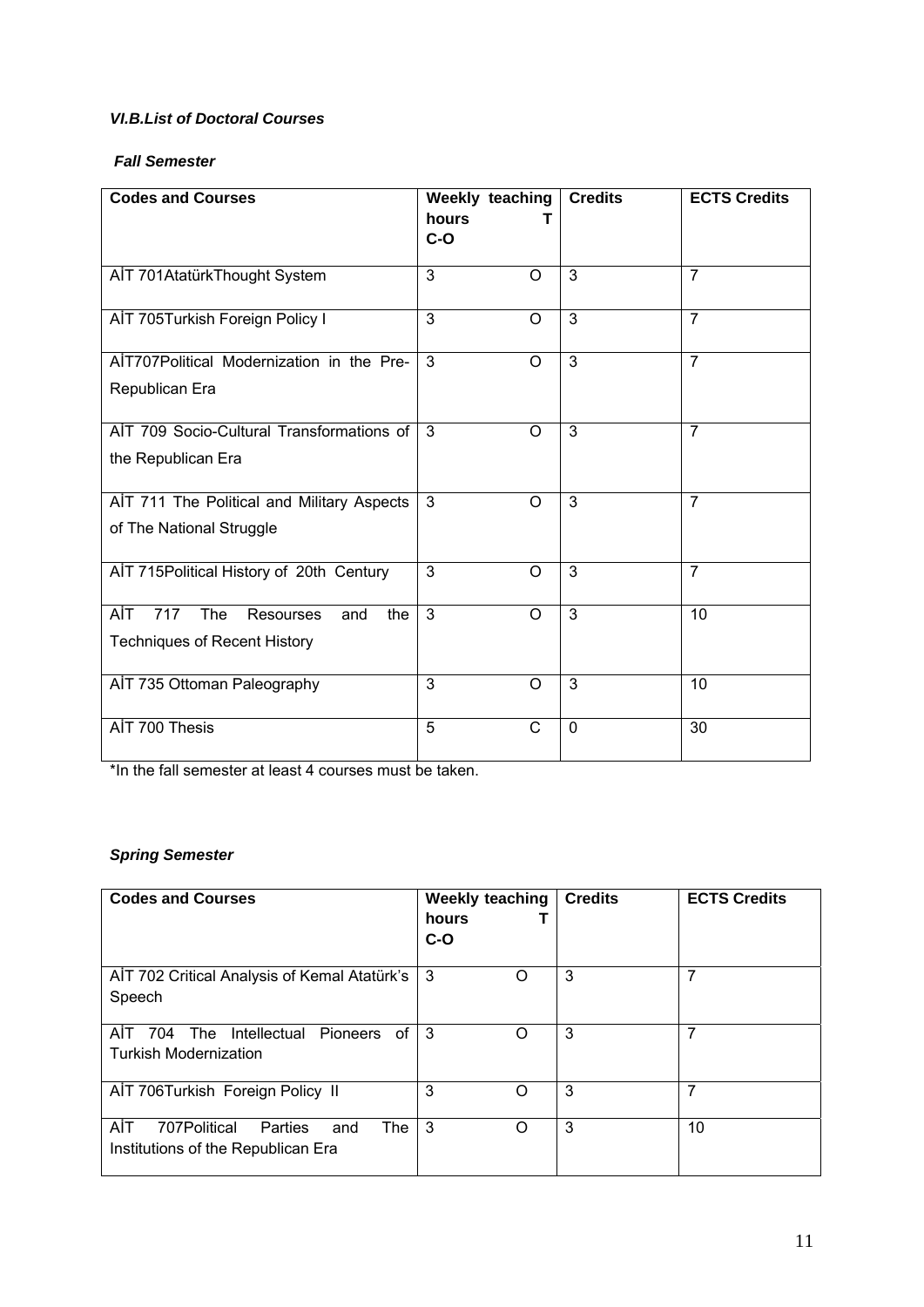| AlT 710Socio-Economic Developments of 3<br>the Republican Era    |     | $\Box$ | 3 | 7  |
|------------------------------------------------------------------|-----|--------|---|----|
| AIT 712 The SocioEconomic Aspects of<br><b>National Struggle</b> | -3  | O      | 3 | 10 |
| AIT 714 Historical Documents of Recent<br>History                | - 3 | 0      | 3 | 10 |
| AIT 716 History of Euroasia in 20th<br>Century                   | -3  | ( )    | 3 |    |
| AIT 700 Thesis                                                   | 5   | C      | 0 | 30 |

\*In the spring semester at least 4 courses must be taken.

\*AİT 700 is the course title under which the students begin to produce their thesis

#### *VII.Decription of Undergraduate Courses*  Fall

| Course<br>code<br>and<br>Name | AIT 100,203, 103 Atatürk Principles and the History of the Turkish Revolution                                                                                                                                                                                                                           |
|-------------------------------|---------------------------------------------------------------------------------------------------------------------------------------------------------------------------------------------------------------------------------------------------------------------------------------------------------|
| Course Type                   | Compulsary                                                                                                                                                                                                                                                                                              |
| <b>Course Credit</b>          | $\overline{2}$                                                                                                                                                                                                                                                                                          |
| Course ECTS<br>Credit         | $\overline{2}$                                                                                                                                                                                                                                                                                          |
| Course Lecturer               | Institute professors and lecturers                                                                                                                                                                                                                                                                      |
| <b>Course Prerequisites</b>   | None                                                                                                                                                                                                                                                                                                    |
| Course Length                 | 1 semester(2 hours a week)                                                                                                                                                                                                                                                                              |
| Course content                | *Concepts and Ottoman Modernization<br>* Young Ottomans, I. ve II. Constitutional Monarchy (Mesrutiyet) Periods<br>*Incidents in Europe, Industrial Revolution and French Revolution<br>*World War I and Division of the Ottoman Empire<br>*Incidents aftermath of Mudros Armistice<br>*Congresses I-II |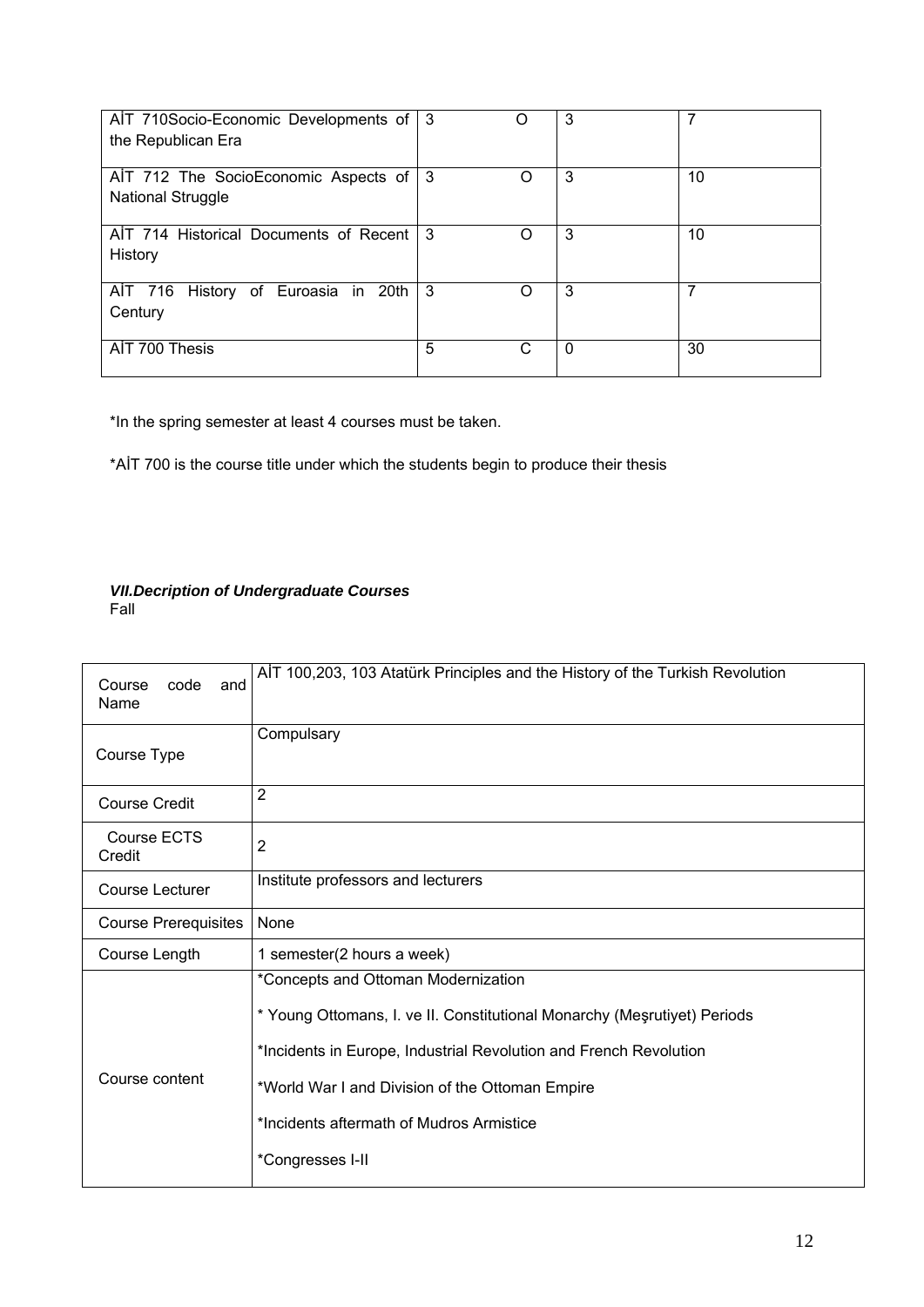|                           | *The Last Ottoman Parliament and National Oath                                                                                                                                                                                                                                                                                                                                                                                                                                                                                                                                                                                                                                                            |
|---------------------------|-----------------------------------------------------------------------------------------------------------------------------------------------------------------------------------------------------------------------------------------------------------------------------------------------------------------------------------------------------------------------------------------------------------------------------------------------------------------------------------------------------------------------------------------------------------------------------------------------------------------------------------------------------------------------------------------------------------|
|                           | *Turkish Grand National Assembly (TBMM) Era and National Fronts                                                                                                                                                                                                                                                                                                                                                                                                                                                                                                                                                                                                                                           |
|                           | *Mudania Armistice                                                                                                                                                                                                                                                                                                                                                                                                                                                                                                                                                                                                                                                                                        |
|                           | *Foreign Policy of Turkish National Independence Movement                                                                                                                                                                                                                                                                                                                                                                                                                                                                                                                                                                                                                                                 |
|                           | *Lausanne Treaty                                                                                                                                                                                                                                                                                                                                                                                                                                                                                                                                                                                                                                                                                          |
|                           | At the end of the semester, the students are expected to sufficiently explicate:                                                                                                                                                                                                                                                                                                                                                                                                                                                                                                                                                                                                                          |
| <b>Course Objectives</b>  | the concepts of The History of Atatürk Principles and Turkish Revolution Course,<br>Ottoman Modernization Period, Young Ottomans, Constitutional Monarchy Periods and<br>in mean time, the incidents in Europe (Revolutions of Industry and French) and also<br>World War I, division of the Ottoman State; incidents aftermath of Mudros Armistice, the<br>significance of the Congresses for the National Independence Movement and of the<br>articles of National Oath confirmed by the Last Ottoman Parliament, the era of TBMM;<br>the National Fronts and the Mudanya Armistice following them; the Foreign Policy of<br>Turkish National Independence Movement and finally the Treaty of Lausanne. |
| Suggested<br>References   | -Fatma ACUN(ed): Atatürk ve Türk İnkılâp Tarihi. Siyasal Kitabevi, 11. Baskı, Ankara,<br>2010.                                                                                                                                                                                                                                                                                                                                                                                                                                                                                                                                                                                                            |
| <b>Teaching Methods</b>   | <b>Theoretical</b>                                                                                                                                                                                                                                                                                                                                                                                                                                                                                                                                                                                                                                                                                        |
| <b>Assessment Methods</b> | I. Mid-term (%25), II. Mid-term (%25), Final (%50).                                                                                                                                                                                                                                                                                                                                                                                                                                                                                                                                                                                                                                                       |
| Language of Course        | Turkish                                                                                                                                                                                                                                                                                                                                                                                                                                                                                                                                                                                                                                                                                                   |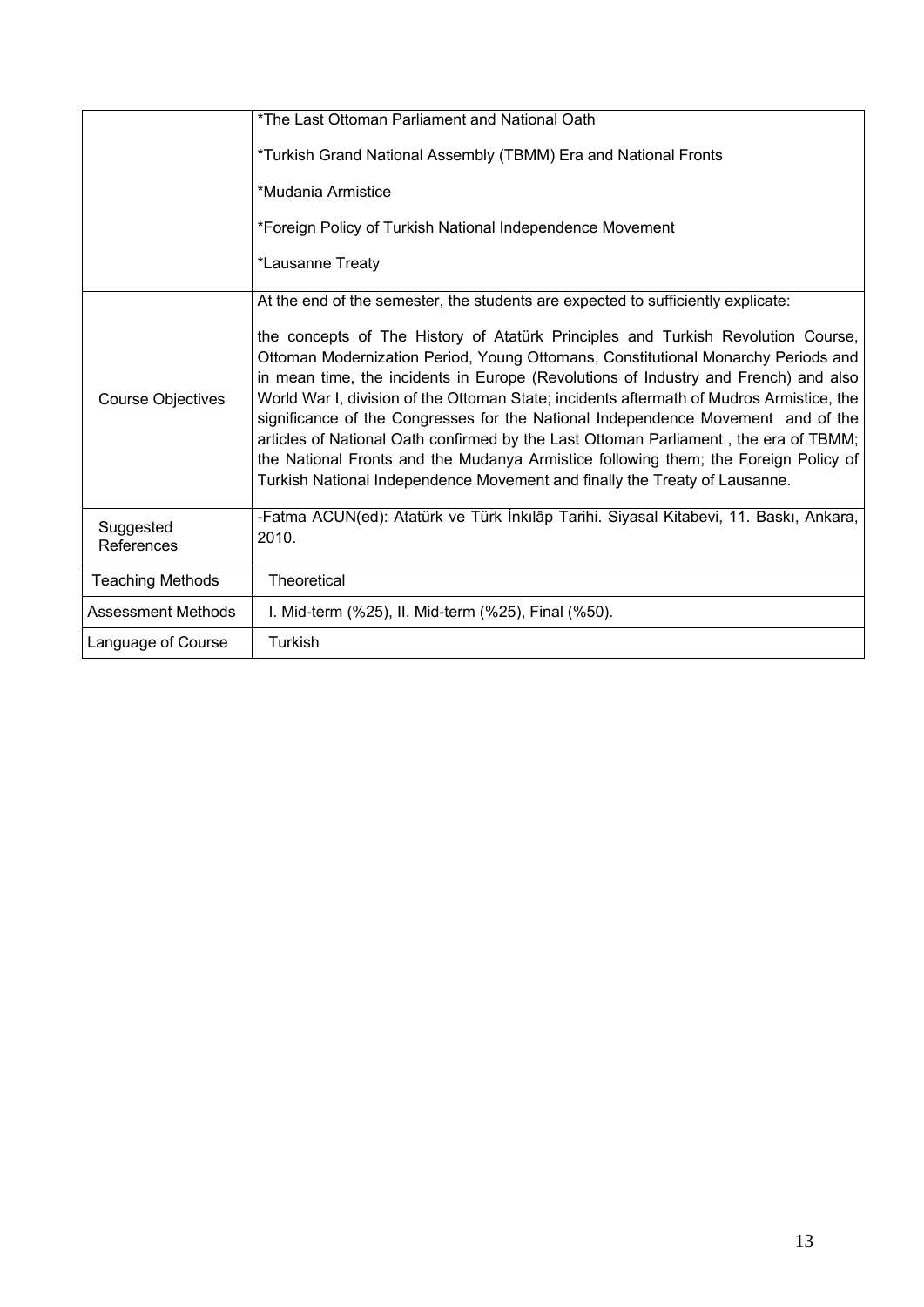| Course code and name:         | AIT 204,100,104 The History of Atatürk Principles and Turkish<br>Revolution                                                                                                                                                                                                                                                                                                                                                                                                                                     |  |
|-------------------------------|-----------------------------------------------------------------------------------------------------------------------------------------------------------------------------------------------------------------------------------------------------------------------------------------------------------------------------------------------------------------------------------------------------------------------------------------------------------------------------------------------------------------|--|
| <b>Course Type</b>            | Compulsory                                                                                                                                                                                                                                                                                                                                                                                                                                                                                                      |  |
| <b>Course Credit</b>          | $\overline{2}$                                                                                                                                                                                                                                                                                                                                                                                                                                                                                                  |  |
| <b>Course ECTS Credit</b>     | $\overline{2}$                                                                                                                                                                                                                                                                                                                                                                                                                                                                                                  |  |
| <b>Course Lecturer</b>        | Institute professors and lecturers                                                                                                                                                                                                                                                                                                                                                                                                                                                                              |  |
| <b>Course Prerequisites</b>   | None                                                                                                                                                                                                                                                                                                                                                                                                                                                                                                            |  |
| C ourse Length                | 1 semester (2 hours a week)                                                                                                                                                                                                                                                                                                                                                                                                                                                                                     |  |
| <b>Course contents</b>        | *Political Revolutions<br>(Abolition of Sultanate, Establishment of the Republic and Abolution of<br>the Caliphate)<br>*Political Parties in the Turkish National Assembly, founded in Atatürk era<br>and the politics<br>*Legal Reforms in the Republic Period and the New Legal Codes<br>* Educational reforms<br>* Social and Cultural Reforms<br>* Economical Reforms<br>*Turkish Foreign Policy in Atatürk Era I<br>*Atatürk's Principles<br>* Türkiye aftermath of Atatürk (internal and foreign affairs) |  |
| <b>Course Objectives</b>      | At the end of the semester, the students are expected to sufficiently<br>explicate the political revolutions of Turkish Politics aftermath of the<br>National Independence Movement (Abolution of Saltanate, proclamation<br>of the Republic and the abolution of Caliphate) and moreover, the reforms<br>in Law, Education, Economy, social and cultural areas; the characteristics<br>of foreign policy carried out in Atatürk era and finally the Atatürk<br>Principles.                                     |  |
| <b>Suggested Bibliography</b> | -Fatma ACUN (ed): Atatürk ve Türk İnkılâp Tarihi. Siyasal Kitabevi, 11.<br>Baski, Ankara, 2010                                                                                                                                                                                                                                                                                                                                                                                                                  |  |
| <b>Instruction Methods</b>    | Theoretical                                                                                                                                                                                                                                                                                                                                                                                                                                                                                                     |  |
| <b>Assessment System</b>      | I. Mid-term (%25), II. Mid-term (%25), Final(%50).                                                                                                                                                                                                                                                                                                                                                                                                                                                              |  |
| <b>Instruction Language</b>   | Turkish                                                                                                                                                                                                                                                                                                                                                                                                                                                                                                         |  |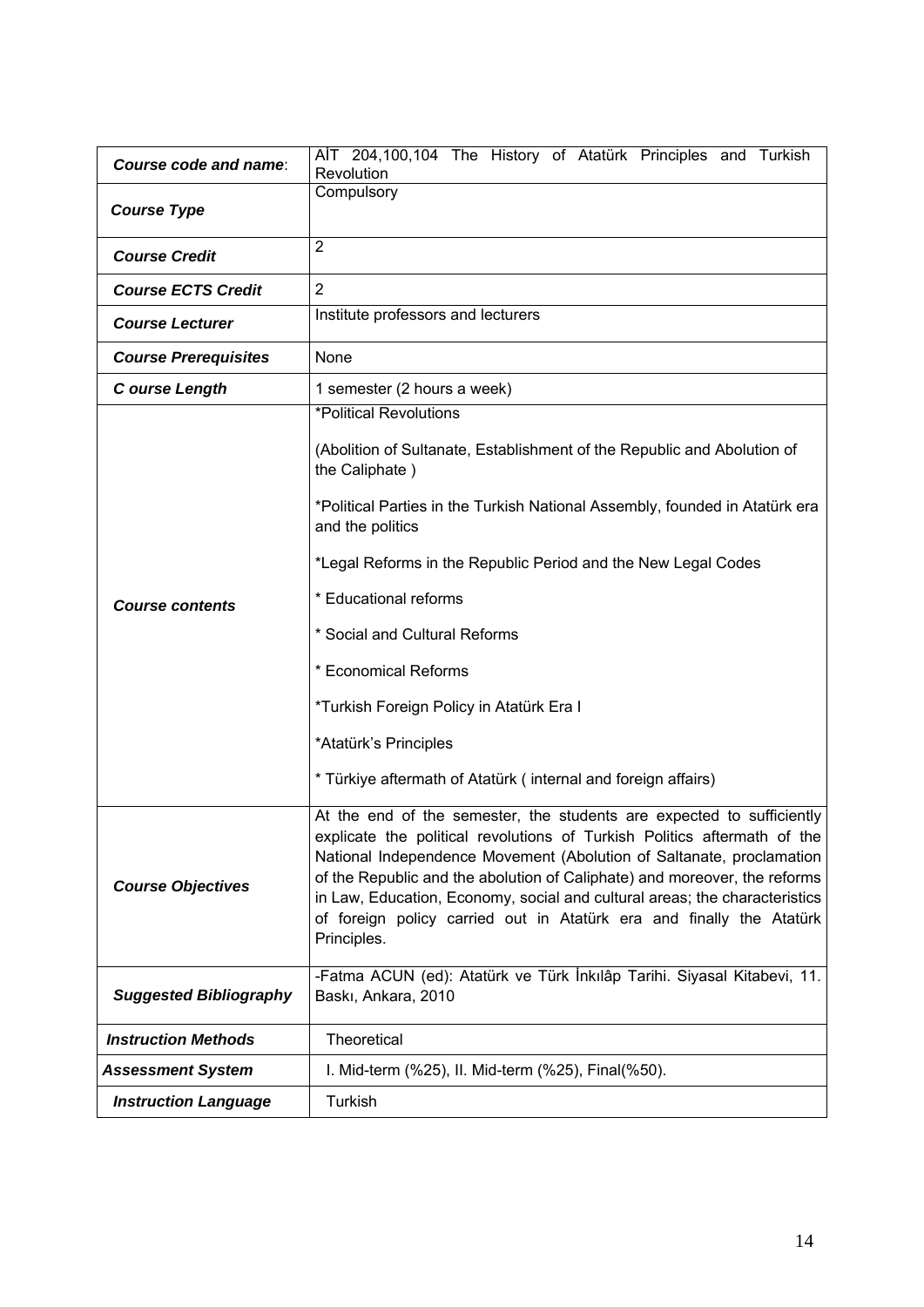## *VIII-DESCRIPTION OF MASTER'S COURSES*

*Fall Semester* 

**Course Code and Title:** AİT 621History of Turkish Modernization I

**Course Type**: Optional

**Course Level**: Master

**Year and Semester**: fall

**Course Length**: One semester

**Prerequisite(s**): None

**ECTS Credits:** 7

**Course Lecturer:** Assoc. Prof. Derviş M. Kılınçkaya

**Course Objective(s):** To acquire the ability of analysis about the consciousness of renovation.

**Course content:** The course consists of the modernization movements from the 17th Century till the Republican period; the dissolution of the Ottoman Empire and the struggle against the political, social, cultural and socio-psychological challenges emerged as a result of the encounter of the western and Turkish cultures.

## **Reading List:**

Berkes, Niyazi, *Türkiye'de Çağdaşlaşma*, Ankara, 1973.

Lewis, Bernard, *The Emergence of Modern Turkey,* Oxford University Pres, London,1967. Ülken, Hilmi Ziya, *Türkiye'de Çağdaş Dünya Tarihi*, İstanbul, 1979.

Tunaya, Tarık Zafer, *Türkiye'nin Siyasi Hayatında Batılılaşma Hareketleri*, İstanbul, 1996.

Mardin, Şerif, *Yeni Osmanlılar Düşüncesinin Doğuşu,* İstanbul, 1995.

Karal, Enver Ziya, *Osmanlı Tarihi*, c. V-VIII, Ankara, 1961.

Yerasimos, Stéphane, Turquie:le processus d'un sous-developpement,vol I, İstanbul, 1974.

Turhan Mümtaz, *Kültür Değişmeleri*, İstanbul, 1994.

Nef, John, Uric, *Cultural Foundations of Industrial Civilization, Hamden, Conn., 1974.*

Shaw, Stanford, *History of Ottoman Empire and Modern Turkey,* Cambridge unv., 1976*.*

**Main teaching method:** Lecture, discussion

**Assessment method:** 1 term paper (50 %) and 1 theoretical examination (50%).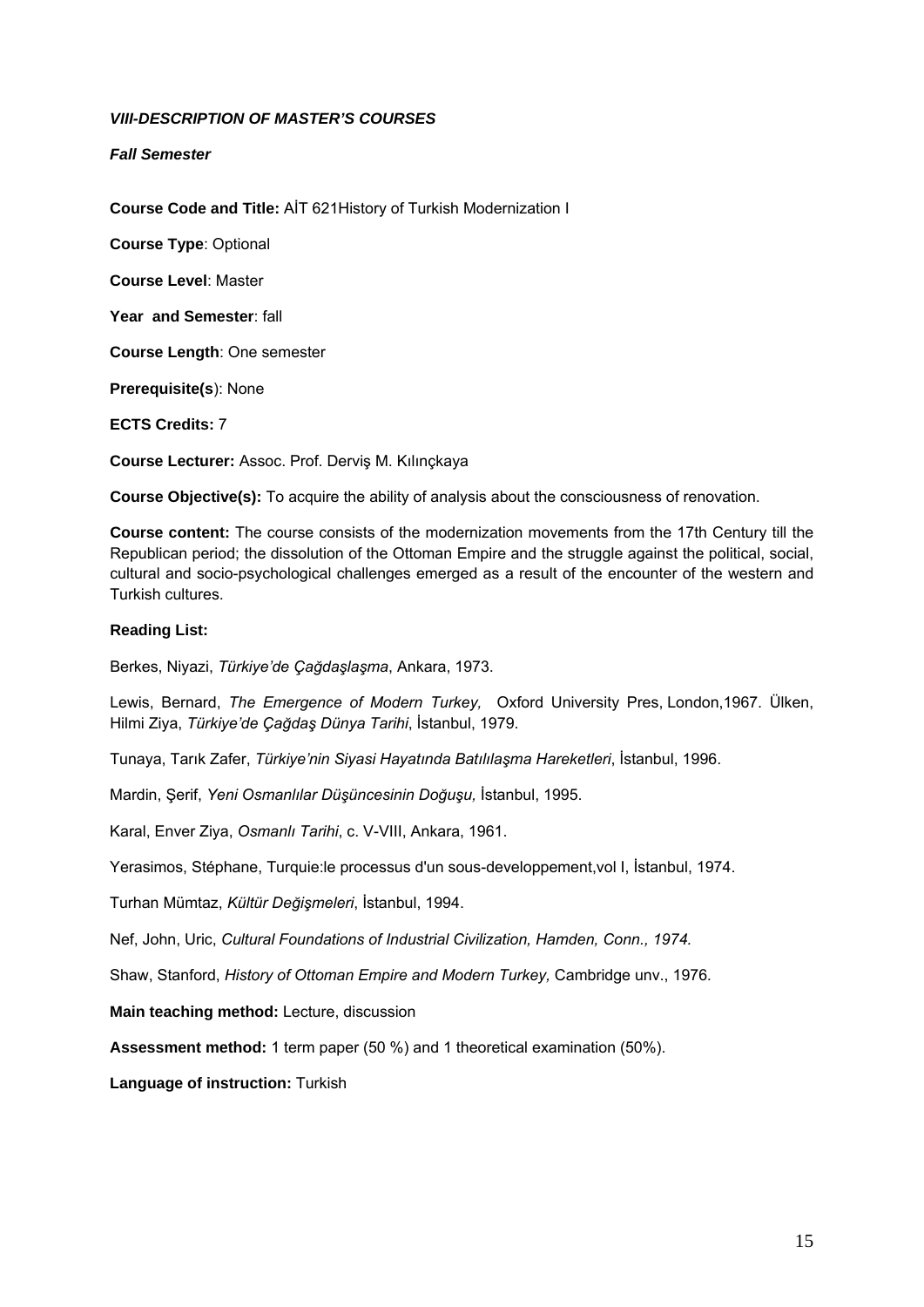**Course Code and Title:** AİT 623 Methodology of History

**Course Type**: Optional

**Course Level**: Master

**Year and Semester**: fall

**Course Length**: One semester

**Prerequisite(s**): None

**ECTS Credits:** 10

**Course Lecturer:** Prof. Dr. Fatma Acun

**Course Objectives:** The aim of the course is to enable the students of master programme to acquire an advanced knowledge, ability and concscious of research methods in historical sciences.

**Course contents:** In this course the definition of the science of "history" and its subjects, the role of history in the development of a society, its correlation with the other social sciences, the classification of its subtitles, the criticism, analysis and the synthesis of the events in history are examined. Then, the students are expected to improve their capacity of perception and acquire an objective and critical approach.

# **Reading List:**

Braudel, Fernand, *On History*, trans. Sarah Matthews, Chicago, 1970.

Burke, Peter, *History and Social Theory* , Cambridge, Polity Pres, 1992.

Tütengil,Cavit Orhan, *Sosyal Bilimlerde Araştırma ve Medod*, İstanbul, 1971.

Togan, Zeki Velidi, *Tarihte Usul*, İstanbul, 1960.

Tosh, John, *The Pursuit of History, aims, methods and new directions in the study*, London, N.Y., Longman, 1991.

Kütükoğlu, Mübahat, S., *Tarih Araştırmalarında Usul,* İstanbul, 1995.

Hobsbawm, Eric, *On History*, London, 1997.

Kafesoğlu, İbrahim, *Tarih Metodu*, İstanbul, 1972.

Halkin, Leon, E., *Elements de critique historique, Dessain,1966.*.

Evans, Richard, *In Defence of History*, N.Y., Norton,1999.

Carr, Edward, Hallet, *What is History?*, London, Penguin Boks, 1977.

Collingwood, Robin George, *The Idea of History, London, 1956.*

**Main teaching method:** Lecture, discussion

**Assessment method:** 1 term paper (50 %) and 1 theoretical examination (50%).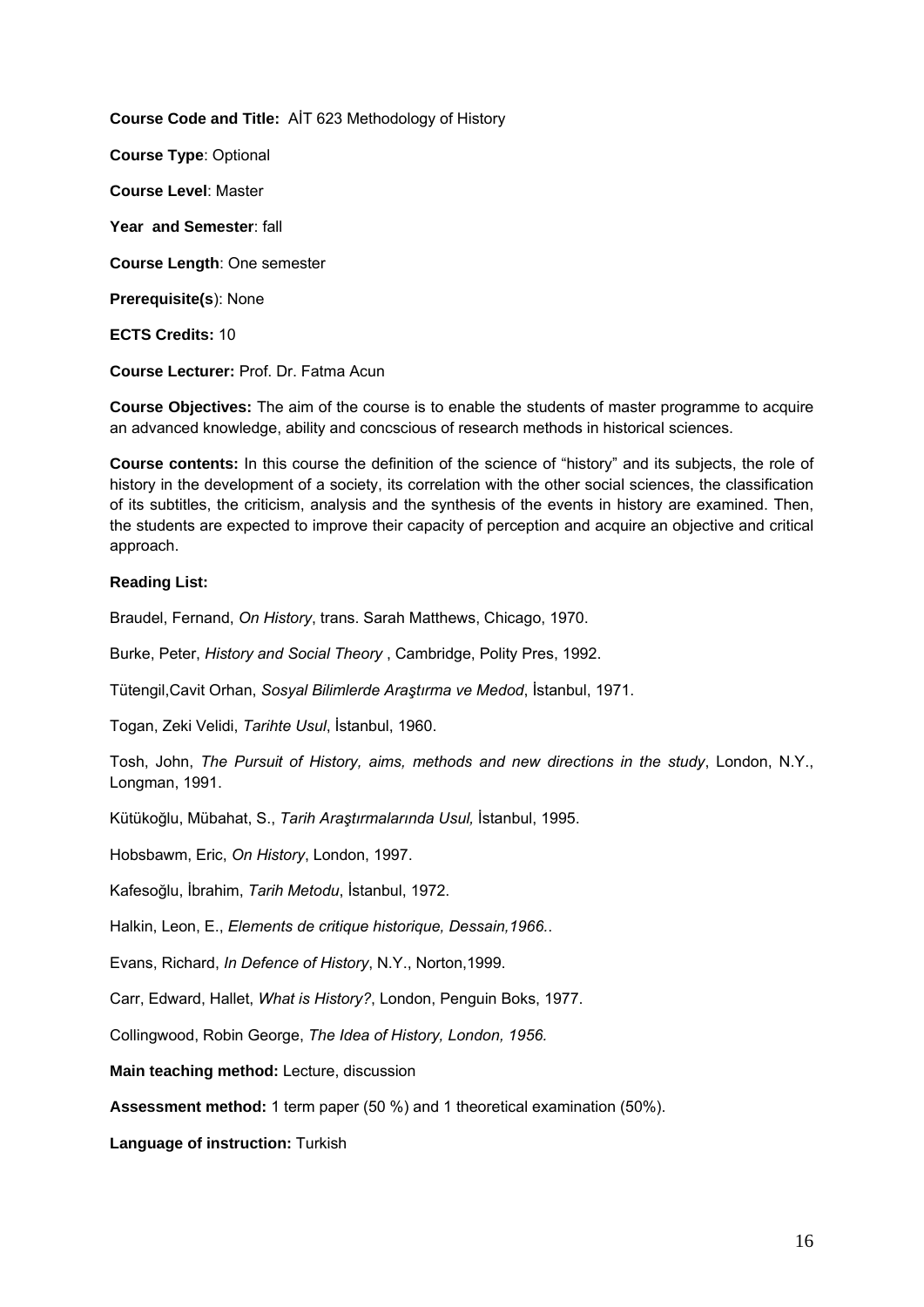**Course Code and Title:** AİT *625* History of the Modern World I

**Course Type**: Optional

**Course Level**: Master

**Year and Semester**: fall

**Course Length**: One semester

**Prerequisite(s**): None

**ECTS Credits** 7

**Course Lecturer:** Assoc. Prof. Yonca Anzerlioğlu

**Course Objectives:** the aim of the course is to enable the students to comprehend the evaluation of the cause and effects of the important world events took place between the end of  $17<sup>th</sup>$  century and begining of the20<sup>th</sup> century; to teach them to make a connection between the developments came into being in Turkey and in the world and to enable the students acquire an ability of searching and finding their relations with today's problems.

**Course content:** The effects of the French Revolution and the Industrial Revolution in world history are examined. The historical process of those revolutions between 1779 and 1914 and the ideological trends are evaluated. The effects of the transformation in the Western Europe and the other parts of the world are discussed. The external dynamics of the transformation of the Ottoman Empire is discussed in the context of world history.

## **Reading List:**

McNeill, William, H., *A World History*,New York, Oxford Uni. Pres, 1967..

Hodgson, Marshall, G. S., *Rethinking World History*, Cambridge, Cambridge Uni. Pres., 1993.

*What İf? The World's Foremost Military Historians Imagine What might have been: Essays,*(ed.) Stephen E. Ambrose and Robert Cowley,New York, Putnam, 1999.

Lee, Stephen J., *Aspects of European History,1779-1970*,London, New York, Routlege, 1992.

Kiisinger, Henry, *Diplomacy*, New York,Simon and Schuster, 1994.

Kennedy, Paul, *The Rise and the Fall of the Great Powers: economic change and military conflict,* New York, Random House, 1977.

Armaoğlu, Fahir, *SiyasiTtarih*, Ankara, 1975.

Armaoğlu, Fahir, *20.Yüzyıl Siyasi Tarihi,* Ankara, 1979.

Sander, Oral, *Siyasi Tarih*, c.I,II, Ankara, 1997.

Hobsbawm, Eric, *Age of Extremes: The Short Twentieth Century, 1914-1991,* London, Michael Joseph, 1994.

**Main teaching method:** Lecture, discussion

**Assessment method:** 1 term paper (50 %) and 1 theoretical examination (50%).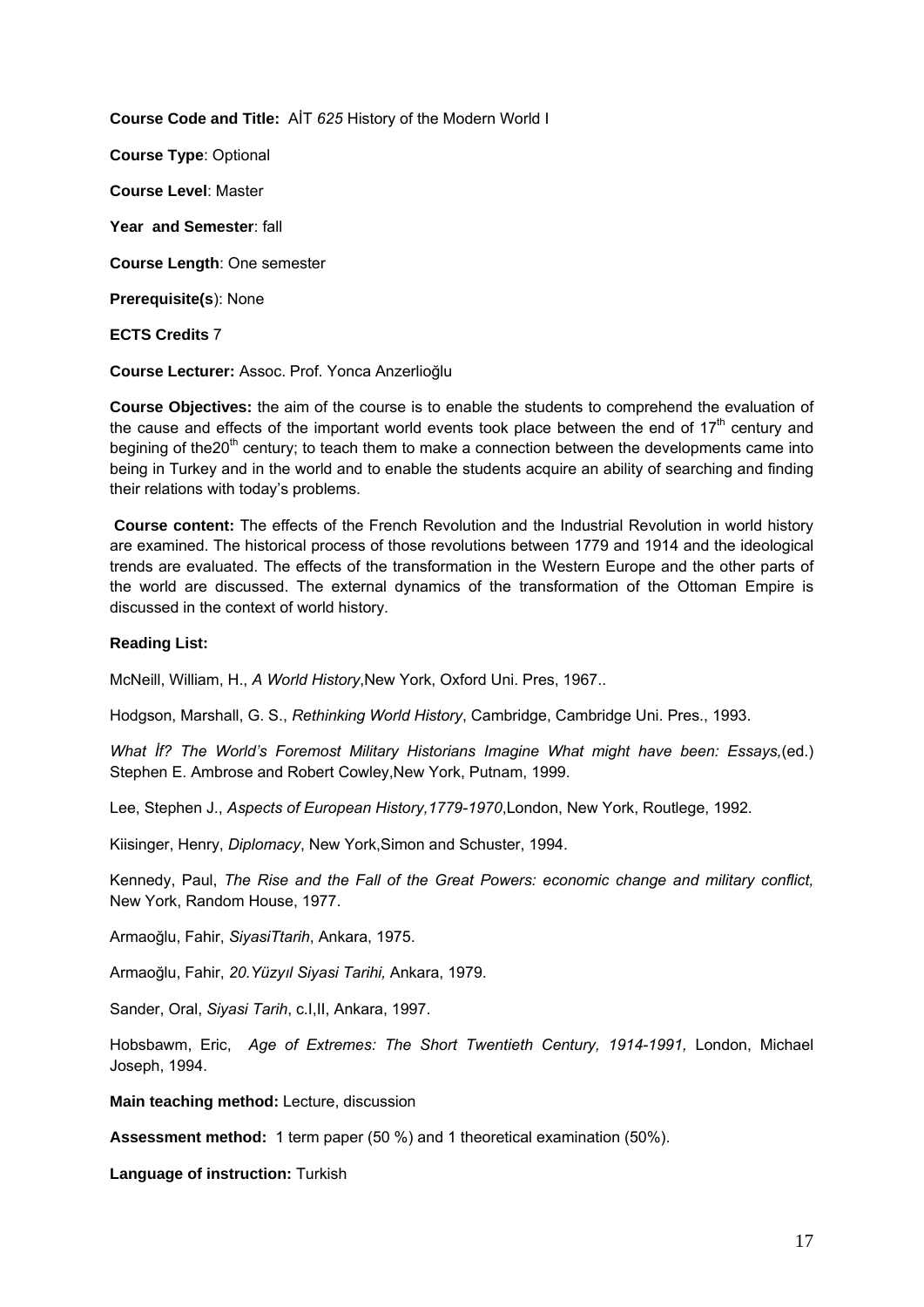**Course Code and Title:** AİT627 History of Turkish National Struggle **Course Type**: Optional **Course Level**: Master **Year and Semester**: fall **Course Length**: One semester **Prerequisite(s**): None **ECTS Credits:** 7 **Course Lecturer:** Assoc. Prof. Ayten Sezer Arığ

**Course Objectives:** The aim of the course is enabling the students who want to become a specialist in the History of Turkish Revolution to comprehend how the events and the problems of the period of Turkish National Struggle is studied by means of an objective historical method.

**Course content:** Beginning with the Mudros Armistice that accelerated the collapse of Ottoman Empire, the developments until the Lausanne Treaty and in this process, the principle of "the national sovereignty and national independence" which came into existence under the leadership of Mustafa Kemal is examined in an analytical way.

# **Reading List:**

1-Mustafa Kemal Atatürk**,** *Nutuk*. 3 cilt,13.baskı, İstanbul, 1973.

2-Kâzım Karabekir**,** *İstiklâl Harbimiz***,** İstanbul, 1969.

3-Nimet Arsan **,** *Atatürk'ün Tamim, Telgraf ve Beyannameleri*, I-IV.

4*-Harp Tarihi Vesikaları Dergisi.*

5-*Tarih IV*, Ankara-1932.

6-Âli Türkgeldi, *Moudros ve Mudanya Mütarekelerinin Tarihi*.

7-*Türkiye Cumhuriyeti Genelkurmay Başkanlığı'nca Askeri Tarih ve Stratejik Etüt Başkanlığı Arşivi Belgelerine dayanılarak hazırlanmış Olan Türk İstiklâl Harbi Dizisi.* 

7- *Türk İstiklâl Harbi I, Mondros Mütarekesi ve Tatbikatı,*

9-*Memoirs of some Prominent Figures of that period.* 

**Main teaching method:** Lecture, discussion

**Assessment method:** 1 term paper (50 %) and 1 theoretical examination (50%).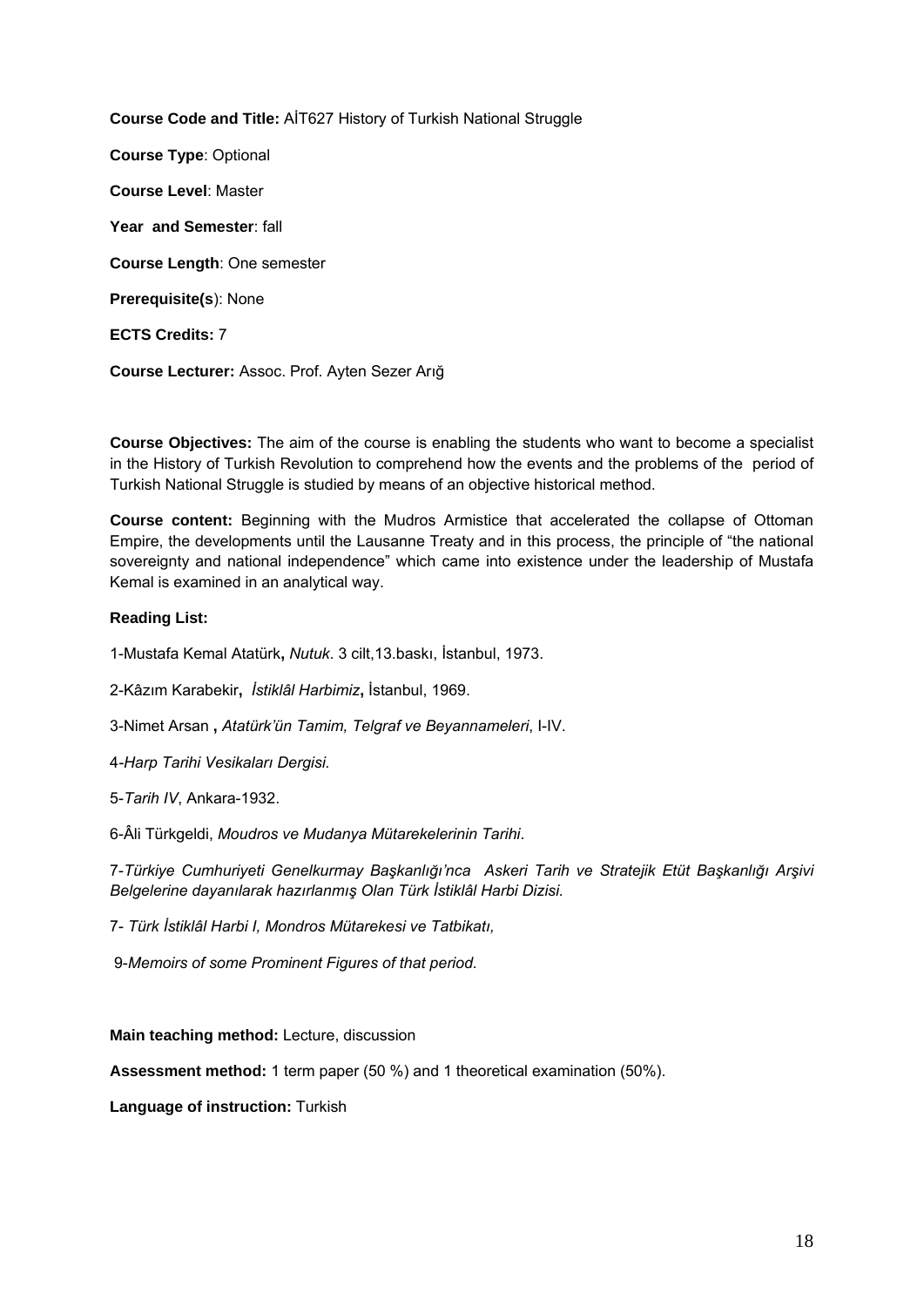**Course Code and Title**: AİT 629 Atatürk Principles and The History of Turkish Revolution I

**Course Type**: Optional **Course Level:** Master

**Year and Semester**: fall

**Course Length**: One semester

**Prerequisite(s)**: None

**ECTS Credits**: 7

**Course Lecturer**: Assoc. Prof. Yasemin Doğaner

**Course Objectives**: It is aimed to teach the students to interpret the conditions under which the Turkish Republic was established; Then, enable the students to acquire an historical conscious about the roles of the external and internal events in the establishment of Turkish Republic and how Atatürk Principles and reforms were formed in the historical process.

**Course content**: The causes and effects of the dissolution of the Ottoman Empire are exposed chronologically. The ideologies and political movements related to how the Ottoman Empire is saved are discussed. Developments before and after the World War I are evaluated. Then, the circumstance that caused the National Struggle; the external and internal military, political events and conjunctures are examined carefully. Furthermore, the conditions right after the National Struggle and the political affairs and preparations of the reforms are evaluated.

## **Reading List**

- 1) *Atatürk'ün Söylev ve Demeçleri*, 3 cilt, Ankara, 1971.
- 2) Afetinan, A.;*Türkiye Cumhuriyeti Devrim Tarihi*, Ankara, 1977.
- 3) Ateş, Toktamış; *Türk Devrim Tarihi*, Ankara, 1974.
- 4) Aybars, Ergun; *Atatürk,Çağdaşlaşma ve Demokrasi*, İzmir, 1994.
- 5) Bayur, Yusuf Hikmet; *Türk İnkılabı Tarihi*, 10 cilt, Ankara, 1991.
- 6) Berkes, Niyazi; *Türkiye'de Çağdaşlaşma*, Ankara,1977.
- 7) Berkes,Niyazi; *Atatürk ve Devrimleri*, İstanbul, 1972.
- 8) Karal, Enver Ziya; *Atatürk'ten Düşünceler*, İstanbul, 1976.
- 9) Karpat, Kemal H.; *Türk Demokrasi Tarihi*, İstanbul, 1967.
- 10) Lewis, Bernard, *The Emergence of Modern Turkey,* Oxford University Pres, London,1967.
- 11) Safa, Peyami; *Türk İnkılabına Bakışlar*, Ankara, 1971.
- 12) Tunaya, Tarık Zafer; *Türkiye'nin Siyasi Hayatında Batılılaşma Hareketleri*, İstanbul, 1960.

**Main teaching method**: Lecture and discussion.

**Assessment method**: 1 term paper (50 %) and 1 theoretical examination (50%).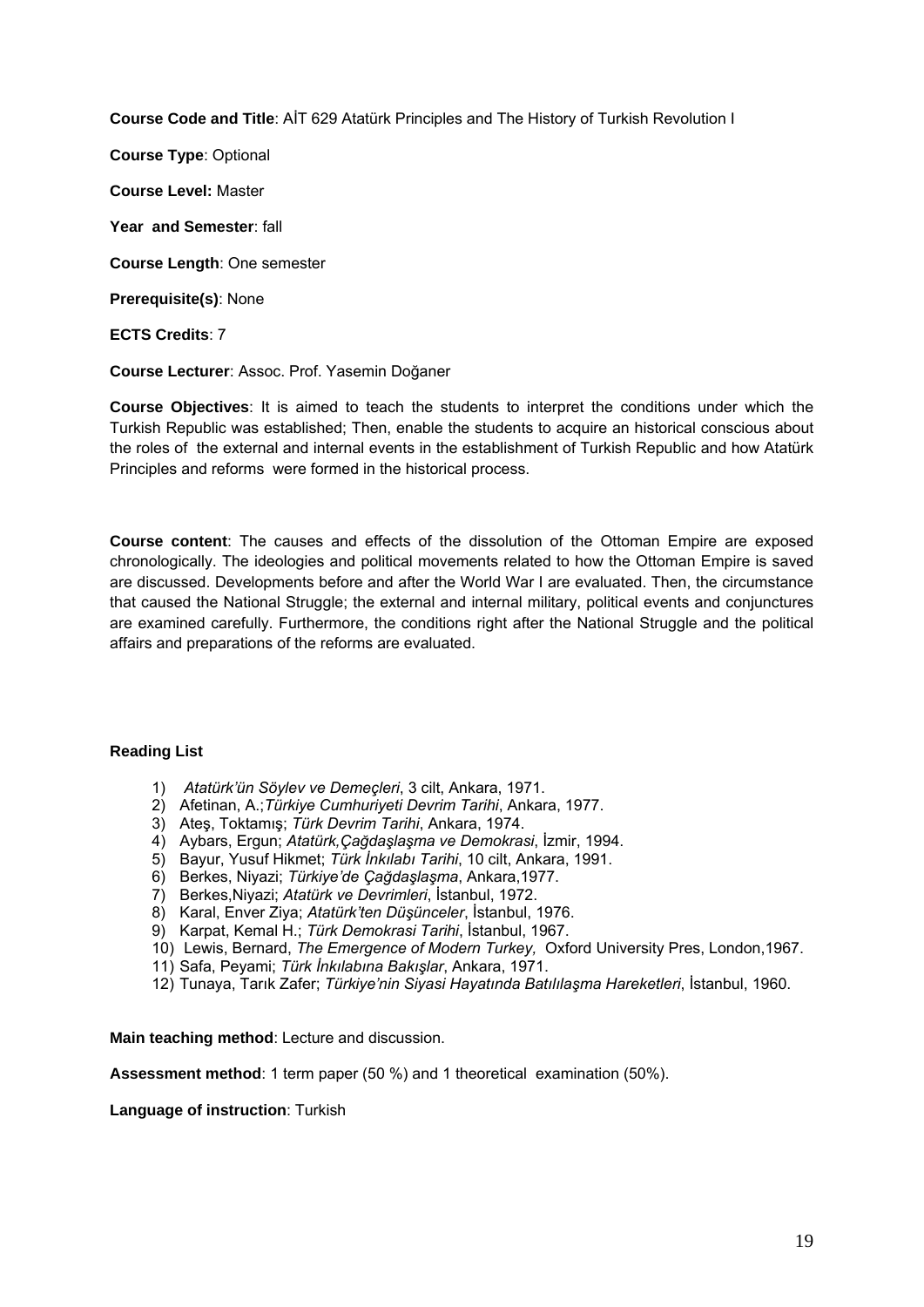**Course Code and Title:** AİT 633 Bibliography of Atatürk Principles and The History of Turkish **Revolution** 

**Course Type**: Optional

**Course Level**: Master

**Year and Semester**: fall

**Course Length**: One semester

**Prerequisite(s**): None

**ECTS Credits:** 7

**Course Lecturer:** Prof.Dr. Adnan Sofuoğlu

**Course Objectives:** to enable the students, who want to be specialist in the field of Atatürk Principles and the History of Turkish Revolution, to prevail the sources and researches about Atatürk Principles and the History of Turkish Revolution and to comprehend how to use these sources.

**Course contents:** To determine the basic sources of the History of Turkish Revolution and Atatürk's principles, to interpret the main analytical studies by means of modern methods in history. **Reading List:** 

Braudel, Fernand, *On History*, trans. Sarah Matthews, Chicago, 1970..

Burke, Peter, *History and Social Theory* , Cambridge, Polity Pres, 1992.

Tütengil,Cavit Orhan, *Sosyal Bilimlerde Araştırma ve Medod*, İstanbul, 1971.

Togan, Zeki Velidi, *Tarihte Usul*, İstanbul, 1960.

Tosh, John, *The Pursuit of History, aims, methods and new directions in the study*, London, N.Y., Longman, 1991.

Kütükoğlu, Mübahat, S., *Tarih Araştırmalarında Usul,* İstanbul, 1995.

Hobsbawm, Eric, *On History*,London, 1997

Kafesoğlu, İbrahim, *Tarih Metodu*, İstanbul, 1972.

Halkin, Leon, E., *Elements de critique historique,* Dessain,1966.

Evans, Richard, *In Defence of History*, N.Y., Norton,1999.

Carr, Edward, Hallet, *What is History?*, London, Penguin Boks, 1977.

Collingwood, Robin George, *The İdea of History,*London, 1956*.*.

**Main teaching method:** Lecture, discussion

**Assessment method:** 1 term paper (50 %) and 1 theoretical examination (50%).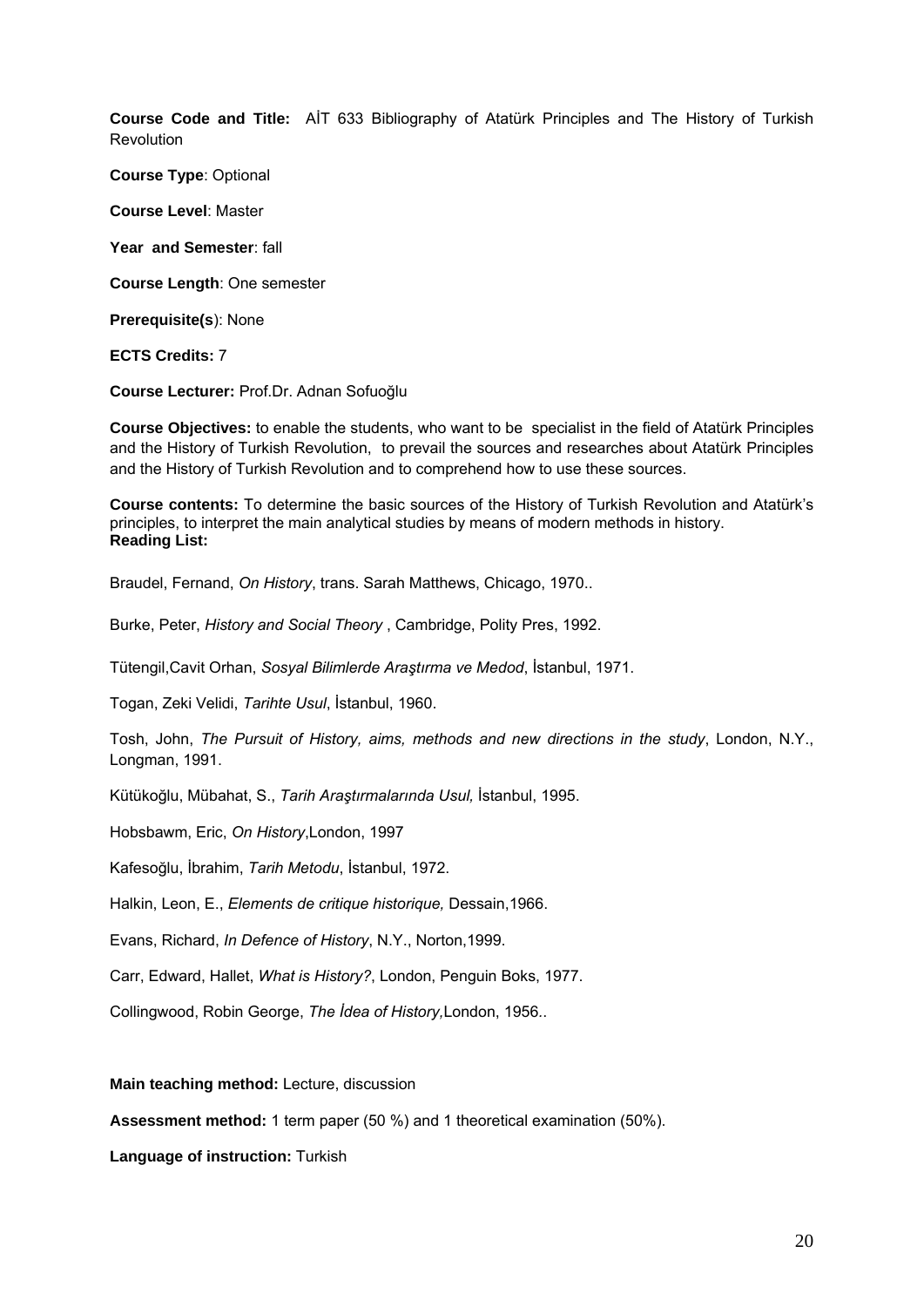**Course Code and Title**:AİT 635 The Ottoman Turkish Language I

**Course Type**: Optional

**Course Level**: Master

**Year and Semester**: fall

**Course Length**: One semester

**Prerequisite(s**): None

**ECTS Credits:** 10

**Course Lecturer:** Assoc. Prof. Yonca Anzerlioğlu

**Course Objectives:** The aim of this course is to enable the students to acquire the ability of reading and understanding the Ottoman sources.

**Course content:** The Ottoman alphabet and grammar of the Ottoman Turkish Language is taught. Then, the students begin to read the printed old texts in Ottoman Turkish language and also learn how to determine the historical texts among the written sources

**Reading List:** 

1) Kurt,Yılmaz; *Osmanlıca Dersleri- I*, Ankara, 1994.

2) Ergin, Muharrem; *Osmanlıca Dersleri*, İstanbul, 2002.

**Main teaching method:** Lecture, reading.

**Assessment method:** 1 term paper (50 %) and 1 theoretical examination (50%).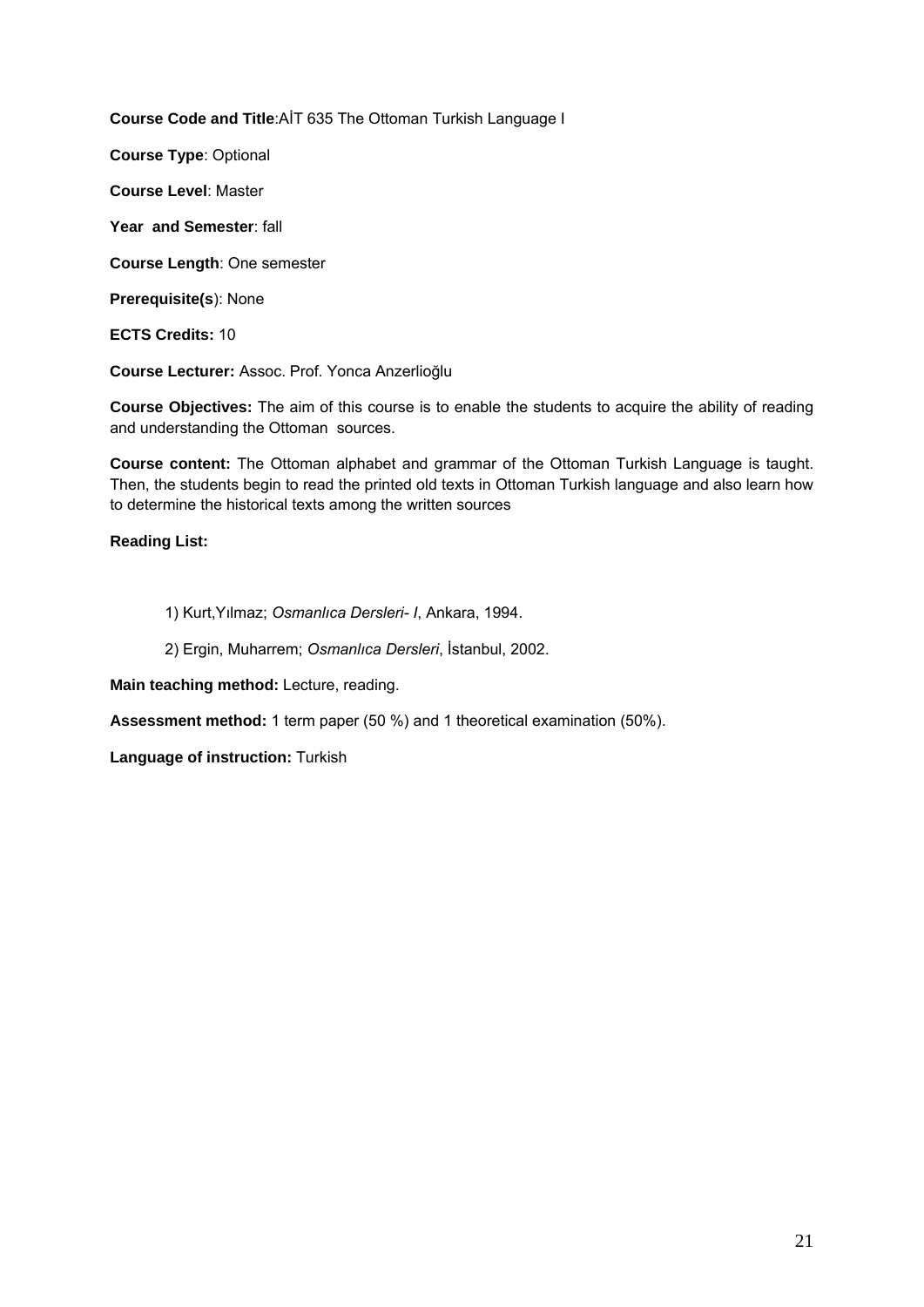**Course Code and Title**: AİT641 Seminar of Research Methods and Techniques in the History of Turkish Republic

**Course Type**: compulsory

**Course Level**: Master

Year and Semester: fall or spring

**Course Length**: One semester

**Prerequisite(s**): None

**ECTS Credits:** 10

**Course Lecturer:** Prof. Dr. Mustafa Yılmaz

**Course Objectives:** To acquire the ability of using the method and sources in the process of producing a thesis.

**Course content:** The basic methodological problems, methods and the techniques of the research of Turkish Republic history, facilitation of the sources (reading, analysis, quotations and references) and an essay writing (event narration, sampling, chronological analysis, problematic analysis and interpretation) are the subjects of the course.

#### **Reading List:**

Kütükoğlu, Mübahat, *Tarih Araştırmalarında Usul*, İstanbul, 1991.

Goode, Williams, J. ve Paul Hatt**,** *Methods in Social Research,* New York, 1952.

Behar, Ersanlı ,Büşra, *İktidar ve Tarih, Türkiye'de "Resmi Tarih" Tezinin Oluşumu, (1929-1937)*, İstanbul, 1992.

Tosh, John, Pursuit of History; aims, methods and new directions in the study, London, New York, 1991.*,* 

Bloch, Marc, *The Historian's Craft,* trans. From French by Peter Putnam, Manchester, 1954.

Carr, Edward Hallet ve J. Fontana, *Tarih Yazımında Nesnellik ve Yanlılık*, çev. Özer Ozankaya, Ankara, 1997.

Halkin, Leon, E., *Elements de critique historique*, Dessain*,*1966.

Thomson, David, *The Aims of History:valves of the historical attitude*, London, 1969.

#### **Main teaching method:** Lecture, discussion

**Assessment method:** 1 term paper (50 %) and 1 theoretical examination (50%).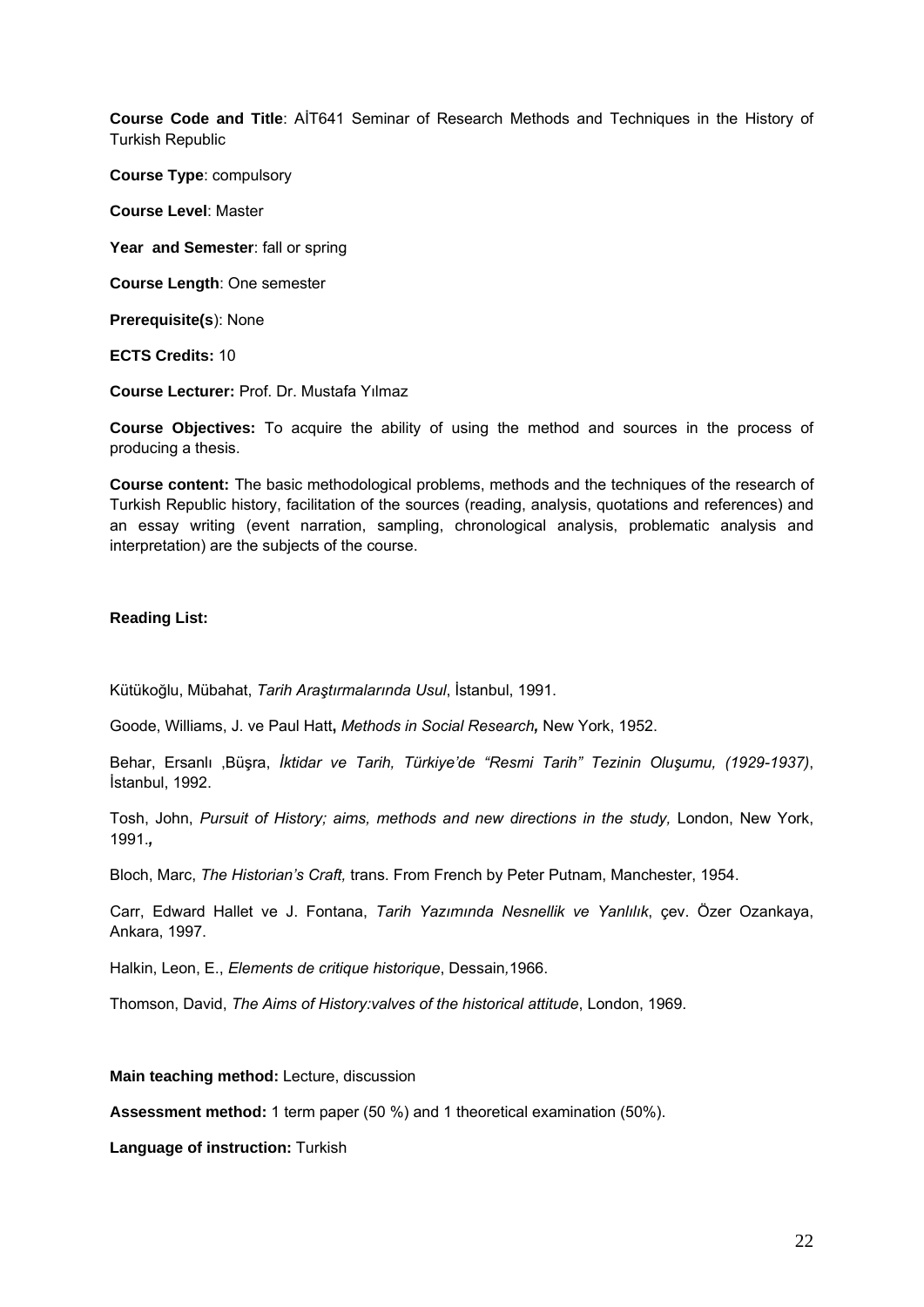*Spring* 

**Course Code and Title:** AİT 622 History of Turkish Modernization II

**Course Type**: Optional **Course Level**: Master **Year and Semester**: Spring **Course Length**: One semester **Prerequisite(s**): None

**ECTS Credits:** 7

.

**Course Lecturer:** Assoc. Prof. M. Derviş Kılınçkaya

**Course Objectives:** enabling the students to comprehend that the factors prepared Turkish Revolution have actually originated from the last century of the Ottoman Empire and especially to emphisize the importance of II. Constitutional Monarchy on the way to modernization of Turkish Republic; to interpret the reforms performed during Republican period..

**Course content:** In this course the changes in the administrative structure of the state and the social structure of society of Ottoman period between the reform movements of the first constitutional and the Republican period are examined. The position of Turkish Revolution in modernization is discussed.

**Reading List:** 

Berkes, Niyazi, *Türkiye'de Çağdaşlaşma*, Ankara, 1973.

Lewis, Bernard, *The Emergence of Modern Turkey,* Oxford University Pres, London,1967.

Tunaya, Tarık Zafer, *Türkiye'nin Siyasi Hayatında Batılılaşma Hareketleri*, İstanbul, 1996.

Mardin, Şerif, *Yeni Osmanlılar Düşüncesinin Doğuşu,* İstanbul, 1995.

Karal, Enver Ziya, *Osmanlı Tarihi*, c. V-VIII, Ankara, 1961.

Yerasimos, Stéphane, Turquie:le processus d'un sous-developpement,vol I, İstanbul, 1974

Turhan Mümtaz, *Kültür Değişmeleri*, İstanbul, 1994.

Nef,Uric John *Cultural Foundations of Industrial Civilization, Hamden, Conn., 1974.*

Shaw,Stanford, *History of The Ottoman Empire and Modern Turkey,* ,c.I, *Cambridge Uni., 1956.*

**Main teaching method:** Lecture, discussion

**Assessment method:** 1 term paper (50 %) and 1 theoretical examination (50%).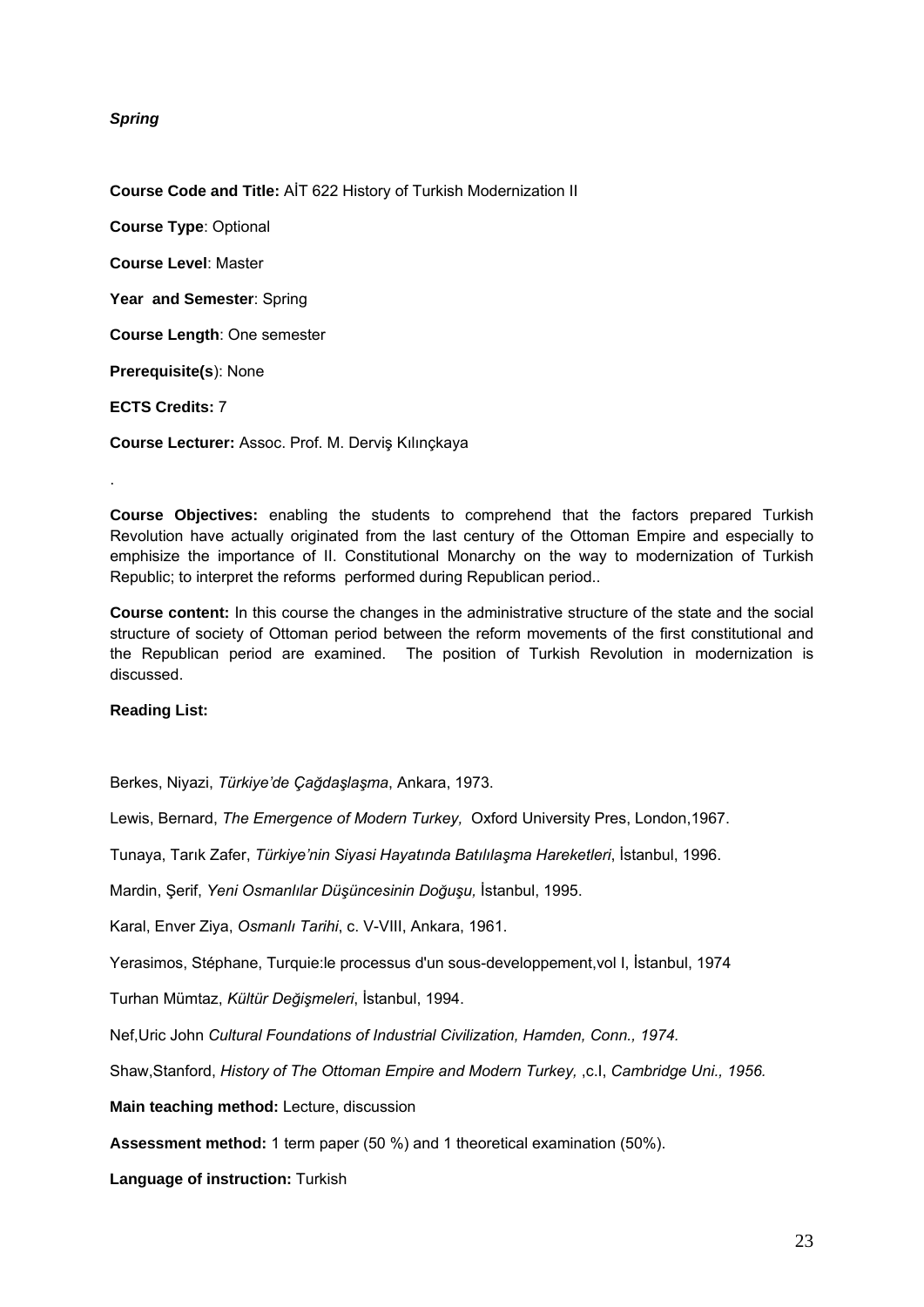**Course Code and Title:** AİT 624 History of Turkish Democracy

**Course Type**: Optional

**Course Level**: Master

**Year and Semester**: Spring

**Course Length**: One semester

**Prerequisite(s**): None

**ECTS Credits:** 7

**Course Lecturer:** Prof. Dr. Mustafa Yılmaz

**Course Objectives:** To introduce general understanding of the experience of democracy in Turkish political life.

**Course content:** This course explains democracy and the terms of basic political systems. Democratic and constitutional developments which extend from the last century of the Ottoman Empire until now are analyzed. The characteristic differences between the constitutions of 1876, 1921, 1924, 1961 and 1982 and their input to Turkish Democracy, furthermore, the developments in the West during the same era are analyzed in comparison to Turkey.

## **Reading List:**

-Erdoğan, Mustafa, *Modern Türkiye'de Anayasalar ve Siyasi Hayat,* Ankara, 1997.

-Karpat, Kemal, *Türk Demokrasi Tarihi*, İstanbul, 1967.

-Özbudun, Ergun, *Türk Anayasa Hukuku*, Ankara, 1977.

---------------------, Siyasal Partiler, Ankara, 1979.

-Tanör, Bülent, *Osmanlı İmparatorluğu'nda Anayasal Gelişmeler*, İstanbul, 1991.

*-Tanzimat,* İstanbul, 194.

-Tunaya, Tarık Zafer, Türkiye'de Siyasi Partiler, III cilt, İstanbul, 1974.

*-Türk Parlamentoculuğunun İlk Yüzyılı, (1776-1976)*, Ankara, 1976.

**Main teaching method:** Lecture, discussion

**Assessment method:** 1 term paper (50 %) and 1 theoretical examination (50%).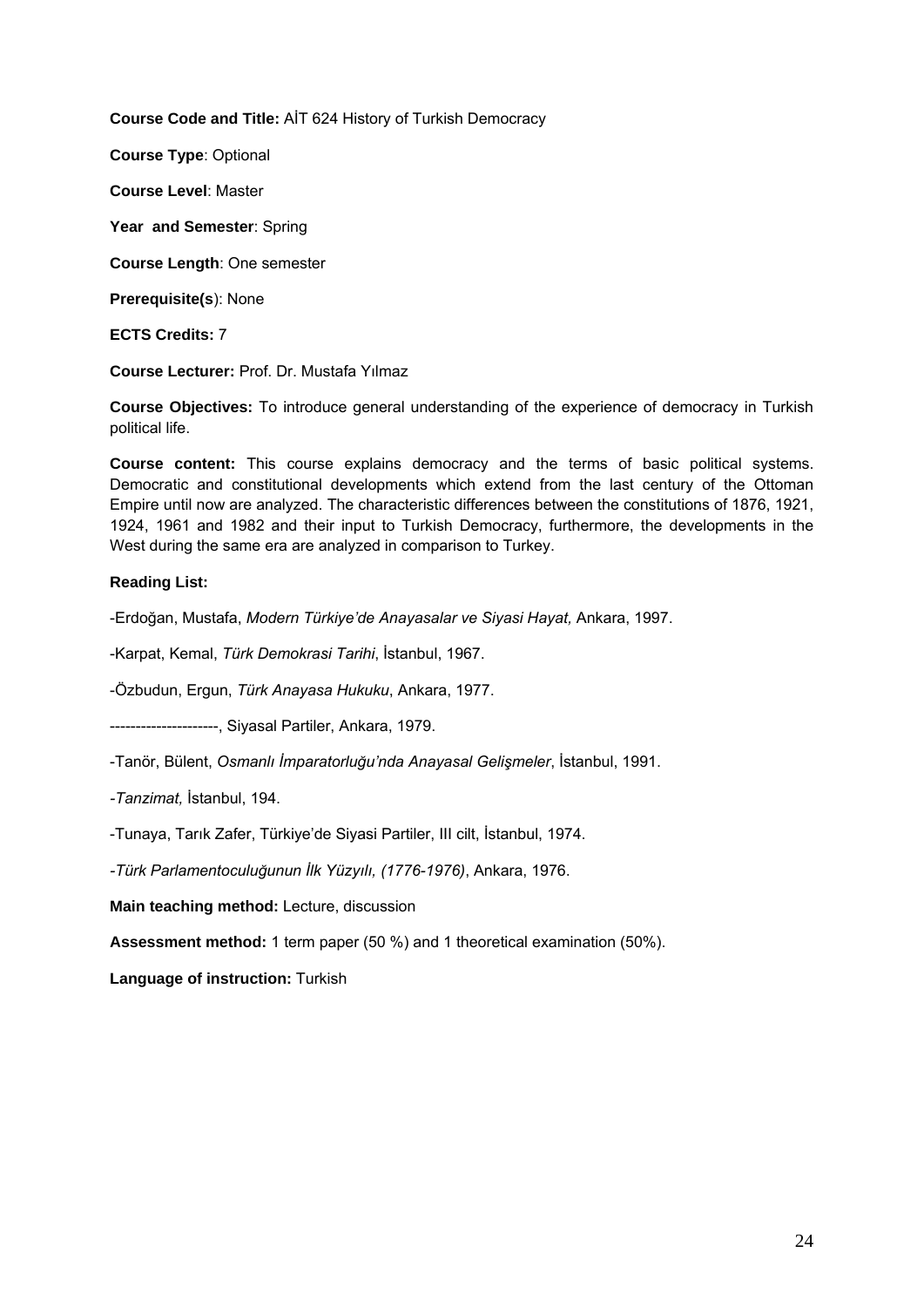**Course Code and Title:** AİT 626 History of Modern World II

**Course Type**: Optional **Course Level**: Master **Year and Semester**: Spring **Course Length**: One semester **Prerequisite(s**): None

**ECTS Credits:** 7

**Course Lecturer:** Assoc. Prof. Yonca Anzerlioğlu

**Course Objectives:** The aim of the course is to enable the students to comprehend an historical point of view by discussing the every developments occurred in the XXth century; to acquire an ability of interpreting the important events of the world history; and to teach them to make a connection between the developments of XXth century and the history of Turkey.

**Course content:** The theoretical and practical basis of the arising values of the contemporary world of the 20th century, with its roots stemmed in the 18th and the 19th centuries, the political, economic, military and social events and political trends are discussed. Furthermore, the evaluation of the interwar period (1919-1939), the causes and the effects of the World War II and the political trends, which begun to spread in the same period, and their effects in the international relations are examined. The position of Turkey in the historical process is evaluated and interpreted

## **Reading List:**

McNeill, William, H., *A World History*,New York, Oxford Uni. Pres, 1967..

Hodgson, Marshall, G. S., *Rethinking World History*, Cambridge, Cambridge Uni. Pres., 1993.

*What İf? The World's Foremost Military Historians Imagine What might have been: Essays,*(ed.) Stephen E. Ambrose and Robert Cowley,New York, Putnam, 1999.

Lee, Stephen J., *Aspects of European History,1779-1970*,London, New York, Routlege, 1992.

Kiisinger, Henry, *Diplomacy*, New York,Simon and Schuster, 1994.

Kennedy, Paul, *The Rise and the Fall of the Great Powers: economic change and military conflict,* New York, Random House, 1977.

Armaoğlu, Fahir, *SiyasiTarih*, Ankara, 1975.

Armaoğlu, Fahir, *20.Yüzyıl Siyasi Tarihi,* Ankara, 1979.

Sander, Oral, *Siyasi Tarih*, c.I,II, Ankara, 1997.

Hobsbawm, Eric, *Age of Extremes: The Short Twentieth Century, 1914-1991,* London, Michael Joseph, 1994.

**Main teaching method:** Lecture and discussion

**Assessment method:** 1 term paper (50 %) and 1 theoretical examination (50%).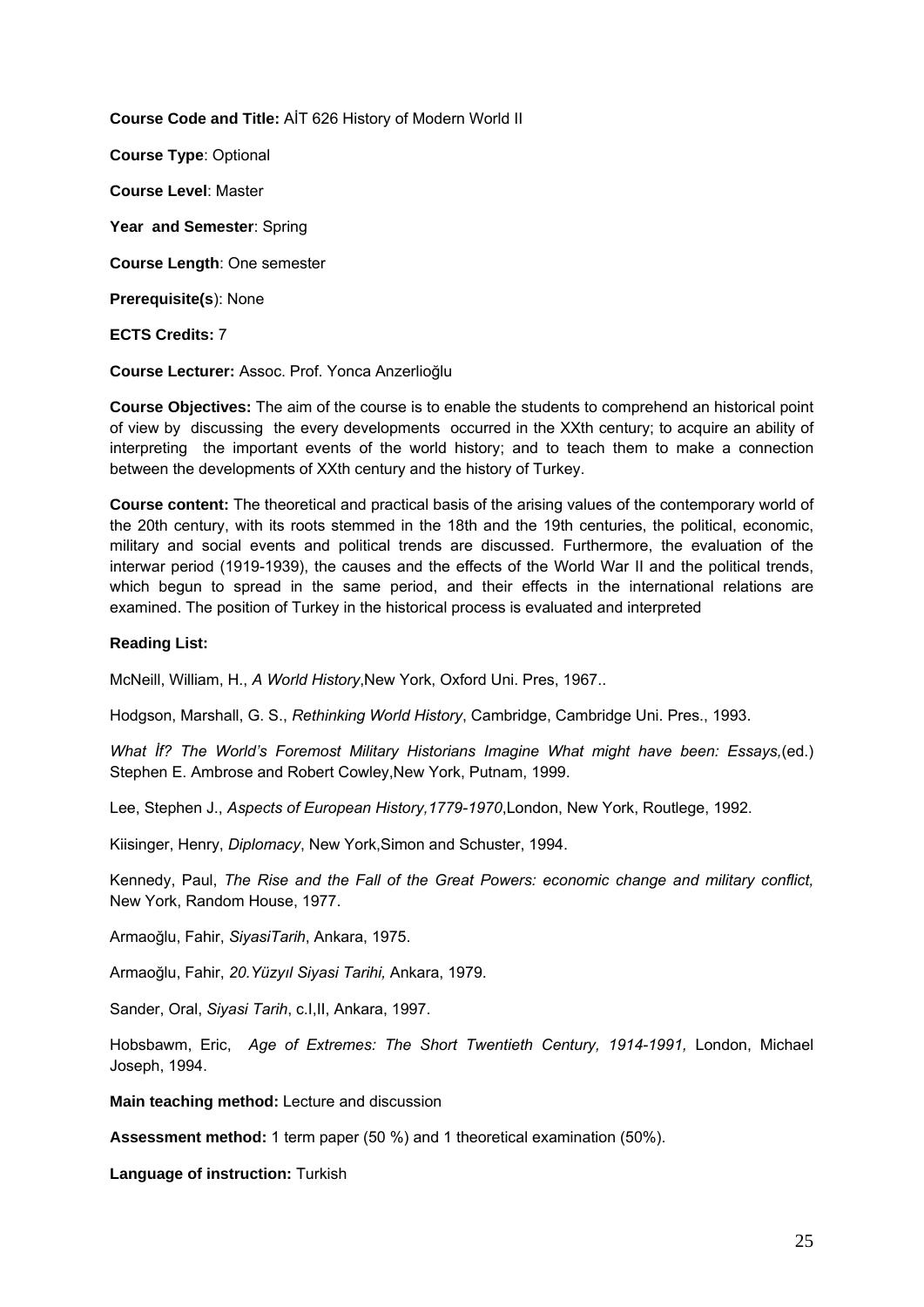**Course Code and Title:** AİT 628 Turkish Foreign Policy

**Course Type**: Optional

**Course Level**: Master

**Year and Semester**: Spring

**Course Length**: One semester

**Prerequisite(s**): None

**ECTS Credits:** 7

**Course Lecturer:** Assoc. Prof. Ayten Sezer Arığ

**Course Objectives:** It is aimed to enable the students to comprehend the basic principals of Turkish Foreign Policy and in this conjuncture, to teach students the dynamics of the Turkish Foreign relations and in this cnnection, to evaluate the Turkish foreign relations.

**Course content:** In line with the developments in the World from the beginning of the 20th Century until now Turkish Foreign Policy is explained. In this context, international agreements, political treaties and alliances Turkey is a part of and acceded to, are analyzed.

## **Reading List:**

Gönlübol, Mehmet, *Olaylarla Türk Dış Politikası, 1919-1973*, Ankara, 1972.

Hale, William, *Turkish Foreign Policy*, 1774-2000.

Oran, Baskın, *Türk Dış Politikası*, c.I, II, İstanbul, 2001.

Deringil, Selim, *Denge Oyınu*, İstanbul, 2001.

Akşin, Abdullahat, *Atatürk'ün Dış Politika İlkeleri ve Diplomasisi*, Ankara, 1991.

Sönmezoğlu, Faruk, *Türk Dış Politikasının Analizi*, İstanbul, 2001.

Bayur, Yusuf Hikmet, *Türkiye Devleti'nin Dış Siyasası*, Ankara, 1973.

Sander, Oral, *Türkiye'nin Dış Politikası*, Ankara, 1997.

Armaoğlu, Fahir, *20. Yüzyıl Siyasi Tarihi*, Ankara, 1979.

Soysal, İsmail, *Türkiye'nin Siyasal Antlaşmaları*, Ankara, 1973.

Sonyel, Salahi, R., *Türk Kurtuluş Savaşı ve Dış Politika*,, c.I,II, Ankara, 1973.

**Main teaching method:** Lecture, discussion

**Assessment method:** 1 term paper (50 %) and 1 theoretical examination (50%).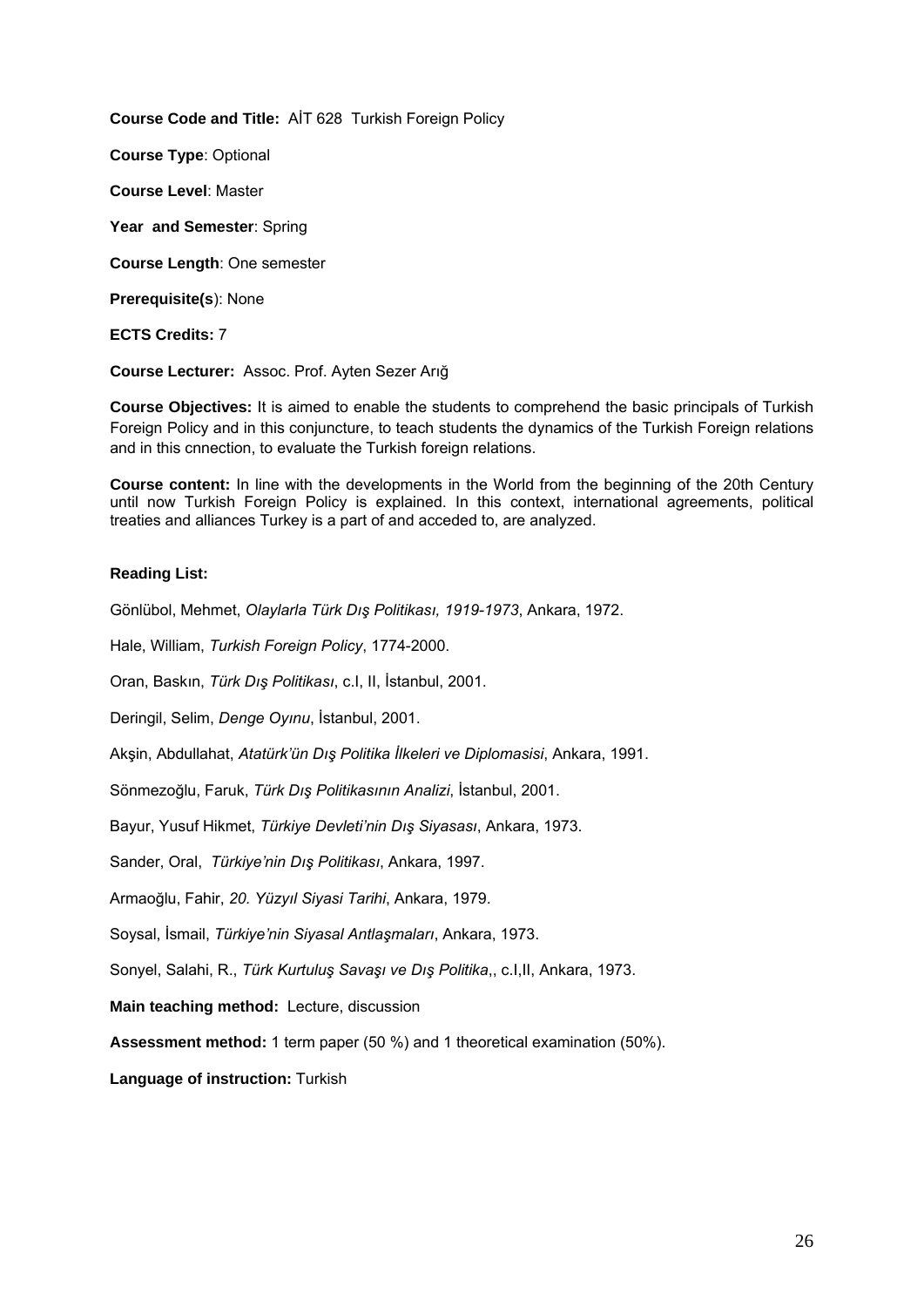**Course Code and Title:** AİT630 Atatürk Principles and The History of Turkish Revolution II

**Course Type**: Optional

**Course Level**: Master

**Year and Semester**: Spring

**Course Length**: One semester

**Prerequisite(s**): None

#### **ECTS Credits:** 7

**Course Lecturer:** Assoc. Prof. Yasemin Doğaner

**Course Objectives:** The aim of the course is enabling the students to comprehend how the regime problem of Turkey is solved and again how the main principles are determined; to interpret the historical events which expose the revolutionary changes with their cultural, political and social dimentions and to comprehend how Atatürk's historical heritage, in the framework of a unity of internal and external affairs, is analyzed.

**Course content:** The historical events which expose the revolutionary change and main principles of Atatürk with their political, social and cultural dimensions are explained.

#### **Reading List:**

- 1) *Atatürk'ün Söylev ve Demeçleri*, 3 cilt, Ankara, 1971.
- 2) Afetinan, A.;*Türkiye Cumhuriyeti Devrim Tarihi*, Ankara, 1977.
- 3) Ateş, Toktamış; *Türk Devrim Tarihi*, Ankara, 1974.
- 4) Aybars, Ergun; *Atatürk,Çağdaşlaşma ve Demokrasi*, İzmir, 1994.
- 5) Bayur, Yusuf Hikmet; *Türk İnkılabı Tarihi*, 10 cilt, Ankara, 1991.
- 6) Berkes, Niyazi; *Türkiye'de Çağdaşlaşma*, Ankara,1977.
- 7) Berkes,Niyazi; *Atatürk ve Devrimleri*, İstanbul, 1972.
- 8) Karal, Enver Ziya; *Atatürk'ten Düşünceler*, İstanbul, 1976.
- 9) Karpat, Kemal H.; *Türk Demokrasi Tarihi*, İstanbul, 1967.
- 10) Lewis, Bernard, *The Emergence of Modern Turkey,* Oxford University Pres, London,1967.
- 11) Safa, Peyami; *Türk İnkılabına Bakışlar*, Ankara, 1971.
- 12) Tunaya, Tarık Zafer; *Türkiye'nin Siyasi Hayatında Batılılaşma Hareketleri*, İstanbul, 1960.

#### **Main teaching method:** Lecture and discussion

**Assessment method:** 1 term paper (50 %) and 1 theoretical examination (50%).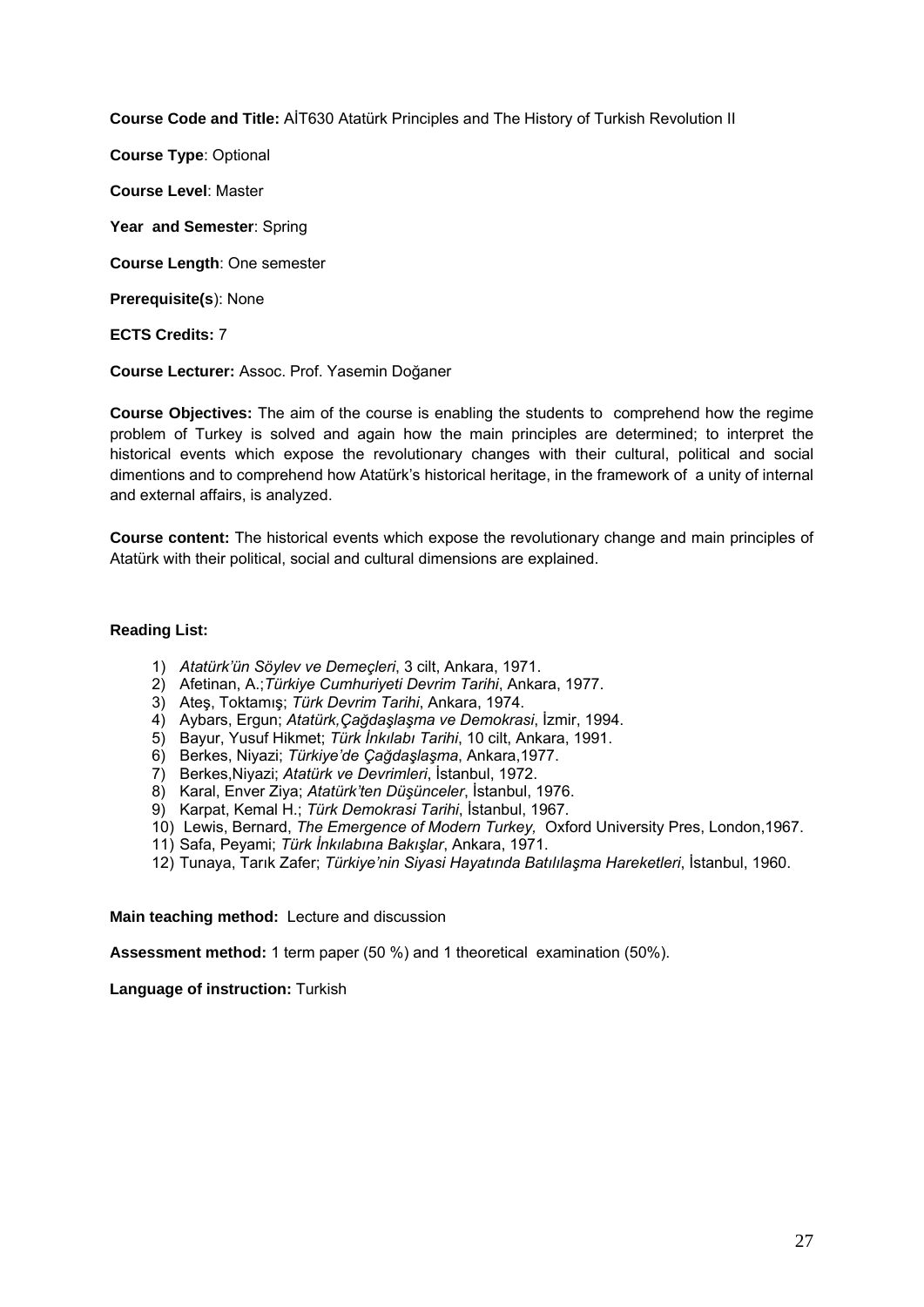**Course Code and Title:** AİT 632 History of Turkish Culture **Course Type**: Optional **Course Level**: Master **Year and Semester**: Spring **Course Length**: One semester **Prerequisite(s**): None **ECTS Credits:** 7 **Course Lecturer:** Assoc.Prof. Saime S. Gökgöz

**Course Objectives:** The aim of the course is to comprehend the new position of Turkish Culture came into being during the republican period.

 **Course content:** Within the framework of concepts of culture and civilization, change in the Turkish culture of the new Republic in the modernization process with its positive and negative aspects is explained.

## **Reading List:**

*Atatürk'ün Kültür ve Medeniyet Konusundaki Sözleri*, Ankara, 1990.

Cunbur, Müjgan, *Atatürk ve Milli Kültür*, Ankara, 1971.

Gökalp, Ziya, *Türk Medeniyet Tarihi*, İstanbul, 1976.

Güngör, Erol, *Kültür Değişmesi ve Milliyetçilik*, Ankara, 1970.

Güvenç, Bozkurt, *İnsan ve Kültür*, İstanbul, 1979.

Kafesoğlu, İbrahim, *Türk Milli Kültürü*, İstanbul, 1974.

Ögel, Bahaeddin, *Türk Kültür Tarihine Giriş*, Ankara, 1977.

Özakpınar, Yılmaz, *Kültür Değişmeleri ve Batılılaşma Meselesi*, Ankara, 1999.

Turan, Şerafettin, *Türk Kültür Tarihi*, Ankara, 2000.

## **Main teaching method:** Lecture, discussion.

**Assessment method:** 1 term paper (50 %) and 1 theoretical examination (50%).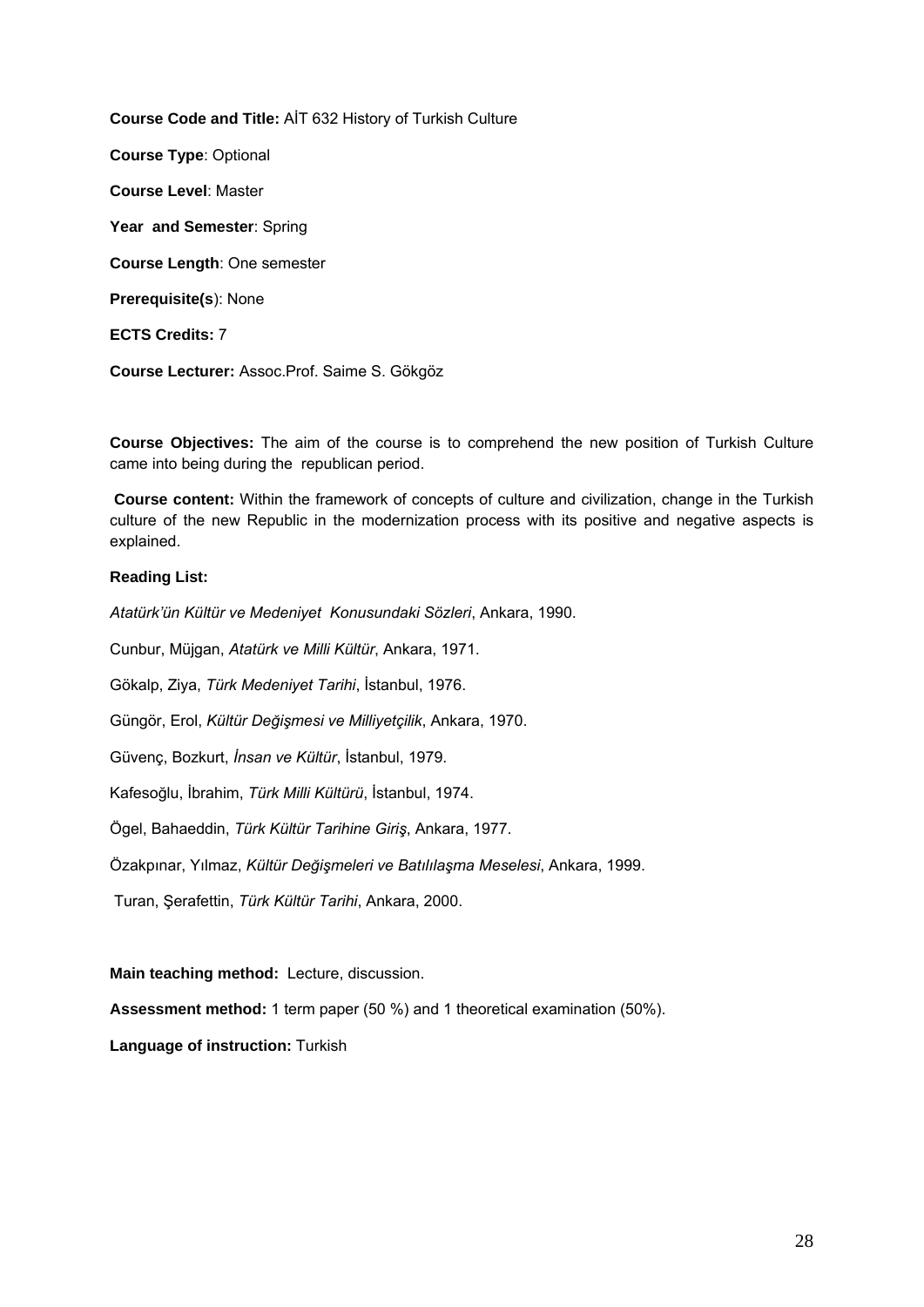**Course Code and Title:** AİT 636 The Ottoman Turkish Language II

**Course Type**: Optional

**Course Level**: Master

**Year and Semester**: Spring

**Course Length**: One semester

**Prerequisite(s**): None

**ECTS Credits:** 10

**Course Lecturer:** Assoc. Prof. Yonca Anzerlioğlu

**Course Objectives:** To teach reading and understanding of Ottoman language at an intermediate and advanced levels.

**Course content:** This course consists of reading and decoding of the printed sources in Ottoman language for the history of Turkish Republic, teaching of some basic knowledge of Ottoman grammar and reading some advanced texts.

## **Reading List:**

1) Ergin, Muharrem; *Osmanlıca Dersleri*, İstanbul, 2002.

2) Eminoğlu, Mehmet; *Osmanlı Vesikalarını Okumaya Giriş*, Ankara, 2003.

**Main teaching method:** Lecture, reading

**Assessment method:** 1 term paper (50 %) and 1 theoretical examination (50%).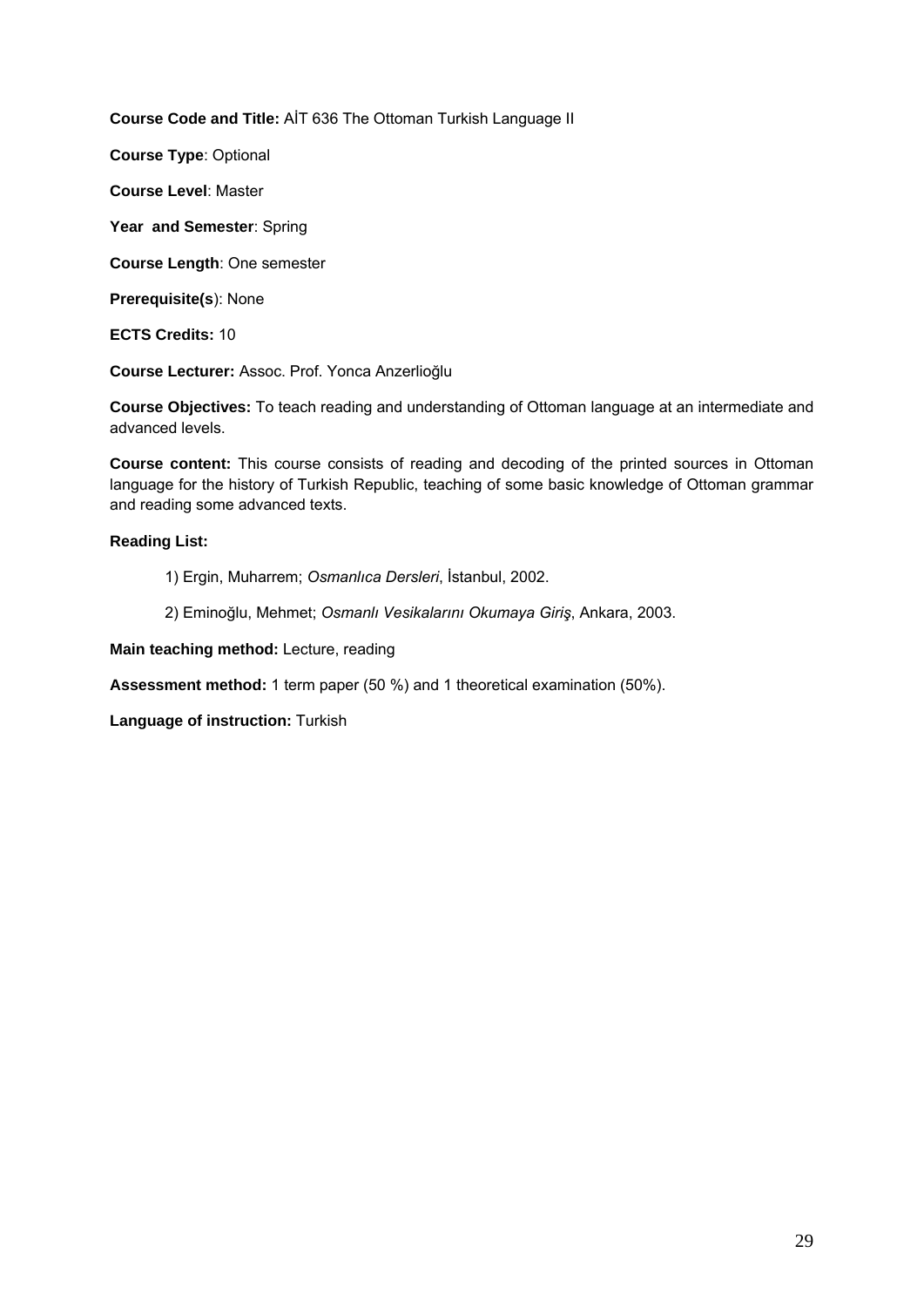**Course Code and Title**: AİT641 Seminar of Research Methods and Techniques in the History of Turkish Republic

**Course Type**: compulsory

**Course Level**: Master

Year and Semester: Spring

**Course Length**: One semester

**Prerequisite(s**): None

**ECTS Credits:** 10

**Course Lecturer:** Prof. Dr. Mustafa Yılmaz

**Course Objectives:** To acquire the ability of using the method and sources in the process of producing a thesis.

**Course content:** The basic methodological problems, research methods and the techniques in the field of the history of the Turkish Republic, facilitation of the sources (reading, analysis, quotations and references) and an essay writing (event narration, sampling, chronological analysis, problematic analysis and interpretation) are the subjects of the course.

#### **Reading List:**

Kütükoğlu, Mübahat, *Tarih Araştırmalarında Usul*, İstanbul, 1991.

Goode, Williams, J. ve Paul Hatt**,** *Methods in Social Research,* New York, 1952.

Behar, Ersanlı ,Büşra, *İktidar ve Tarih, Türkiye'de "Resmi Tarih" Tezinin Oluşumu, (1929-1937)*, İstanbul, 1992.

Tosh, John, Pursuit of History; aims, methods and new directions in the study, London, New York, 1991.*,* 

Bloch, Marc, *The Historian's Craft,* trans. From French by Peter Putnam, Manchester, 1954.

Carr, Edward Hallet ve J. Fontana, *Tarih Yazımında Nesnellik ve Yanlılık*, çev. Özer Ozankaya, Ankara, 1997.

Halkin, Leon, E., *Elements de critique historique*, Dessain*,*1966.

Thomson, David, *The Aims of History:valves of the historical attitude*, London, 1969.

#### **Main teaching method:** Lecture, discussion

**Assessment method:** 1 term paper (50 %) and 1 theoretical examination (50%).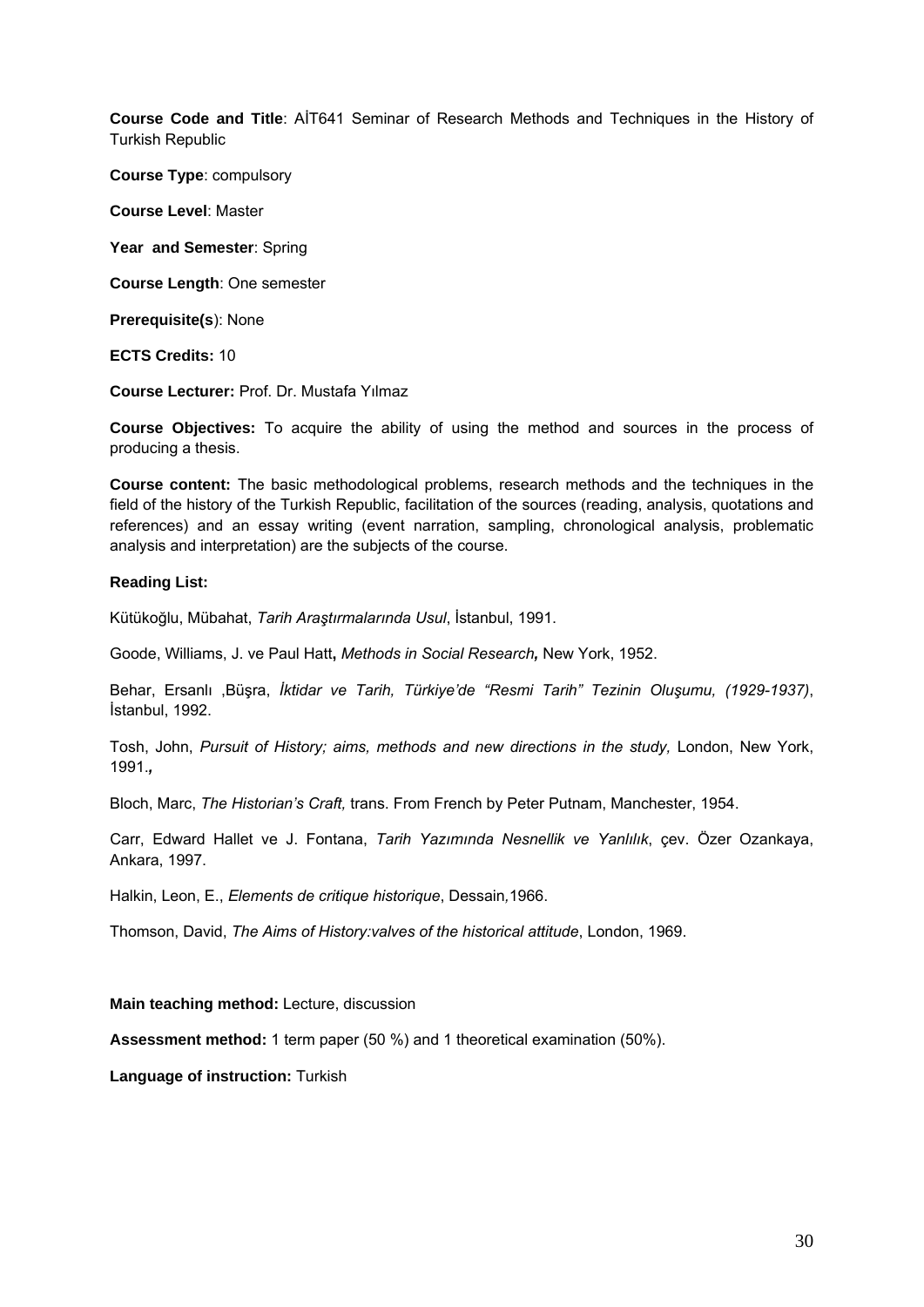**Course Code and Title:** AİT 600 Thesis

**Course Type**: Compulsory

**Course Level**: Master

Year and Semester: Fall and Spring

**Course Length**: two semester

**Prerequisite(s**): None

**ECTS Credits:** 30

**Course Lecturer:** Supervisor

**Course Objectives:** to begin to produce the thesis by means of using the knowledge and ability gained in the courses

**Course Content:** The students begin to make research about the thesis and then, to produce the thesis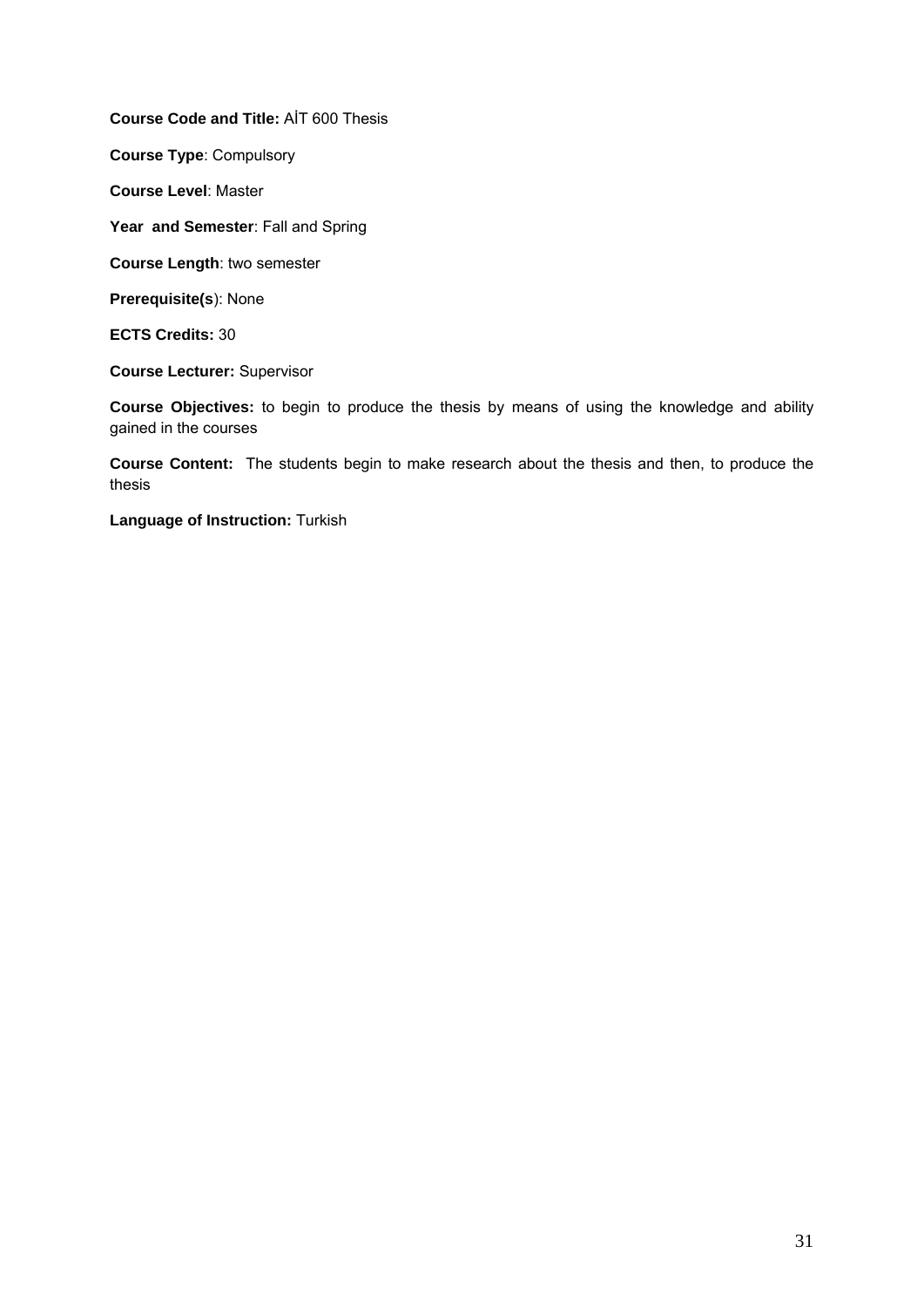*IX-DESCRIPTION OF DOCTORAL COURSES Fall*  **Course Code and Title:** AİT 701Atatürk Thought System

**Course Type**: Optional

**Course Level**: PhD.

**Year and Semester**: fall

**Course Length**: One semester

**Prerequisite(s**): None

**ECTS Credits:** 7

**Course Lecturer:** Assoc. Prof. Yasemin Doğaner

**Course Objectives:** to emphisize the ideational part of Atatürk, to explain his principles, which are both national and universal, by examining their origins and- by these ways- to comprehend the features of the main ideology of the Turkish Revolution.

#### **Course content:**

First of all, Atatürk's thought system is explained. Afterwards, factors that formed his thoughts are evaluated. The nationalist and modernist character of his thoughts is examined through the comparison to dogmatic and totalitarian ideologies. Moreover, the situation of the Atatürk thought system against recent challenges is taken up.

#### **Reading List:**

*Atatürk'ün Söylev ve Demeçleri*, III cilt, A.A.M., Ankara, 1971.

Akarsu, Bedia, *Atatürk Devrimi ve Yorumu*, Ankara, 1969.

*Çağdaş Düşüncenin Işığında Atatürk,* İstanbul, 1973.

Ergin, M. Saffet, *Kemalizm İnkılabının Prensipleri*, III cilt, İstanbul, 1937.

Karal, Enver, Ziya, *Atatürk'ten Düşünceler*, Ankara, 1969.

Kocatürk, Utkan, *Atatürk'ün Fikir ve Düşünceleri*, İstanbul, 1974.

Timur, Taner, Türk Devrimi, *Tarihi, Anlamı ve Felsefi Temeli*, Ankara ,1967.

Tunaya, Tarık, Zafer, *Devrim Hareketleri İçinde Atatürk ve Atatürkçülük,* Ankara, 1971.

Turan, Şerafettin, *Atatürk'ün Düşünce Yapısını Etkileyen Olaylar, Düşünürler, Kitaplar*, Ankara, 1972.

**Main teaching method:** Lecture, discussion

**Assessment method:** 1 term paper (50 %) and 1 theoretical examination (50%).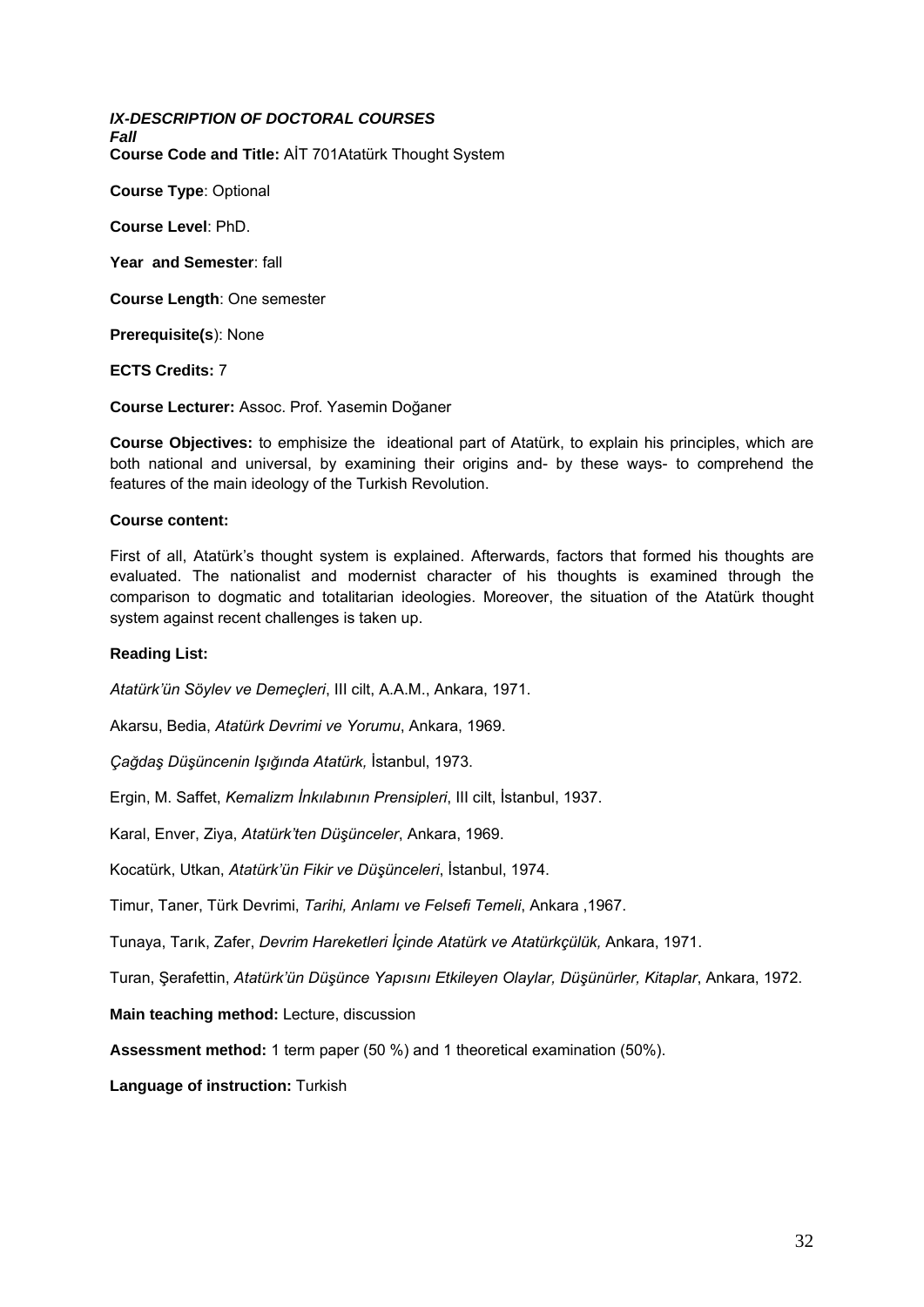**Course Code and Title:** AİT 705 Turkish Foreign Policy I **Course Type**: Optional **Course Level**: PhD. **Year and Semester**: fall **Course Length**: One semester **Prerequisite(s**): None **ECTS Credits:** 7

**Course Lecturer:** Prof.Dr. Adnan Sofuoğlu

**Course Objectives:** It is aimed to enable the students to comprehend the basic principals of Turkish Foreign Policy and in this conjuncture, to teach students the dynamics of the Turkish Foreign relations and in this connection, to evaluate the Turkish foreign relations.

**Course content:** In the conjuncture of the changing world affairs, the foreign relations of Turkey from the beginning of XX.th century until the World War II are examined.

## **Reading List:**

Gönlübol, Mehmet, *Olaylarla Türk Dış Politikası, 1919-1973*, Ankara, 1972.

Hale, William, *Turkish Foreign Policy*, 1774-2000.

Oran, Baskın, *Türk Dış Politikası*, c.I, II, İstanbul, 2001.

Deringil, Selim, *Denge Oyınu*, İstanbul, 2001.

Akşin, Abdullahat, *Atatürk'ün Dış Politika İlkeleri ve Diplomasisi*, Ankara, 1991.

Sönmezoğlu, Faruk, *Türk Dış Politikasının Analizi*, İstanbul, 2001.

Bayur, Yusuf Hikmet, *Türkiye Devleti'nin Dış Siyasası*, Ankara, 1973.

Sander, Oral, *Türkiye'nin Dış Politikası*, Ankara, 1997.

Armaoğlu, Fahir, *20. Yüzyıl Siyasi Tarihi*, Ankara, 1979.

Soysal, İsmail, *Türkiye'nin Siyasal Antlaşmaları*, Ankara, 1973.

Sonyel, Salahi, R., *Türk Kurtuluş Savaşı ve Dış Politika*,, c.I,II, Ankara, 1973.

**Main teaching method:** Lecture, discussion

**Assessment method:** 1 term paper (50 %) and 1 theoretical examination (50%).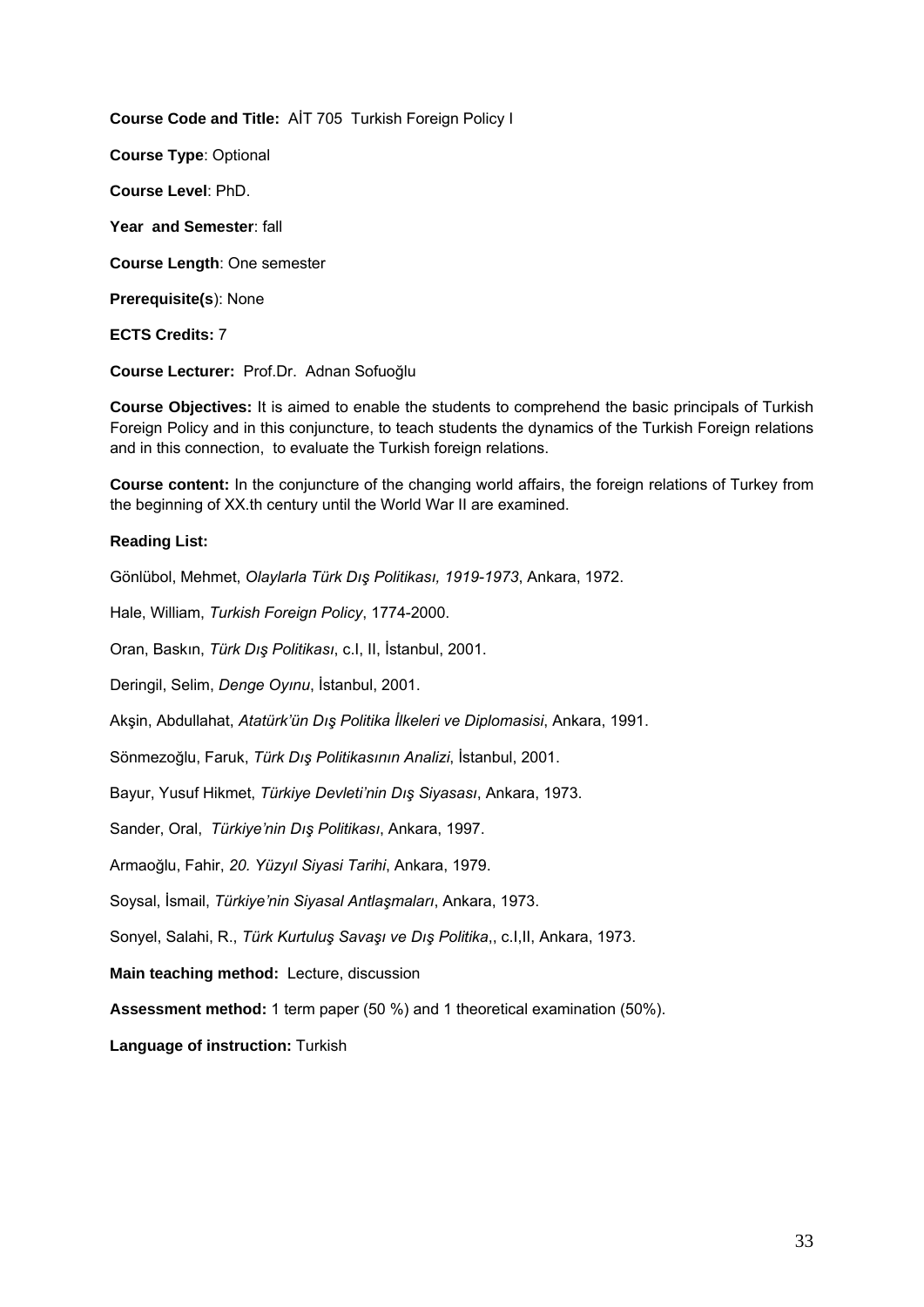**Course Code and Title:** AİT 707 Political Modernization in the Pre-Republican Era

**Course Type**: Optional

**Course Level**: PhD.

**Year and Semester**: fall

**Course Length**: One semester

**Prerequisite(s**): None

**ECTS Credits:** 7

**Course Lecturer:** Prof.Dr. Mustafa Yılmaz

**Course Objectives:** The student could get acquinted with the concepts of political systems, democracy, modernization, the relation among those concepts, Ottoman traditional social structure and its transformation, the opposition of intellectuals and the control of the government, the 1876 Constitution, the constitutional monarchy and the Union and Progress Party and so forth.

**Course content:** Developments in traditional Ottoman political institutions, their alteration process and the influence of the west on these facts are examined. In this context, the constitutional process, correlation between legislative and executive, democratic institutionalization, development in political participation, differences in state-individual relations and the development of political parties are also analyzed.

## **Reading List:**

Çavdar, Tevfik, *Türkiye'nin Demokrasi Tarihi, 1737-1950*, Ankara, 1995.

--------------------, *Türkiye'nin Demokrasi Tarihi, 1950-1955*, Ankara, 1996.

Eroğlu, Cem, *Demokrat Partinin Tarihi ve İdeolojisi*, Ankara, 1970.

Hale, William, *Türkiye'de Ordu ve Siyaset*, çev. Fikret Fethi Hill, İstanbul, 1996.

Karpat, Kemal, *Türk Demokrasi Tarihi*, İstanbul, 1967.

Özbudun, Ergun, *Türk Anayasa Hukuku*, Ankara, 1977.

--------------------, *Siyasal Partiler*, Ankara, 1979.

Tunaya, Tarık Zafer, *Türkiye'de Siyasi Partiler*, III cilt, İstanbul, 1974.

**Main teaching method:** Lecture, discussion

**Assessment method:** 1 term paper (50 %) and 1 theoretical examination (50%).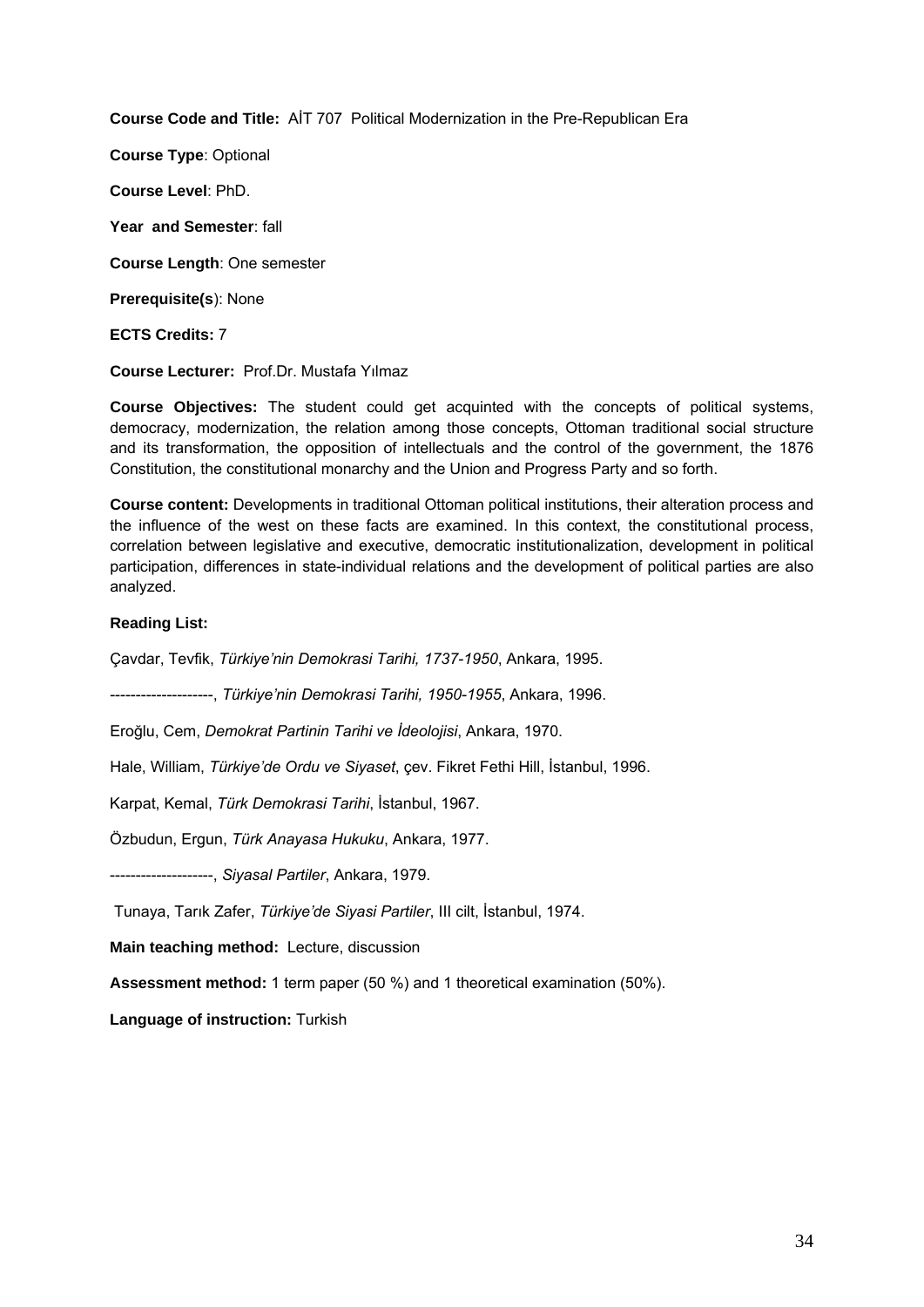**Course Code and Title:** AİT 709 Social and Cultural Changes in the Republican Era

**Course Type**: Optional

**Course Level**: PhD.

**Year and Semester**: Spring

**Course Length**: One semester

**Prerequisite(s**): None

**ECTS Credits:** 7

**Course Lecturer:** Assoc. Prof. Derviş Kılınçkaya

**Course Objectives**: to comprehend that the Turks, who have been in different places of the world, have protected their national identities and have been a part of modern civilizations by the cultural policy of Atatürk, without breaking out their parts.

**Course content:** As an implementation of modernization movement, socio-cultural transformations, developments and their effects to societal life are explained. In process of building a modern Turkish identity, effects of the Revolution in the Atatürk period are analyzed.

# **Reading List:**

*Atatürk'ün Söylev ve Demeçleri*, 3 cilt, Ankara, 1971.

Cumhur, Müjgan, *Atatürk ve Milli Kültür*, Ankara, 1972.

Güvenç, Bozkurt, *Türk Kimliği*, Ankara, 1993.

İnanoğlu, Suat, İ., *Türk Hümanizmi,* Ankara, 1970.

Turan, Şerafettin, *Atatürk ve Ulusal Dil*, Ankara, 1971.

Çoker, Fahri, Türk Tarih Kurumu, *Kuruluş Amacı ve Çalışmaları,* Ankara, 1973.

Dilmen, İbrahim, Necmi, *Güneş-Dil Teorisinin Ana Hatları*, Ankara, 1935.

Perin, Cevdet, *Atatürk Kültür Devrimi*, İstanbul, 1971.

**Main teaching method:** Lecture, discussion

**Assessment method:** 1 term paper (50 %) and 1 theoretical examination (50%).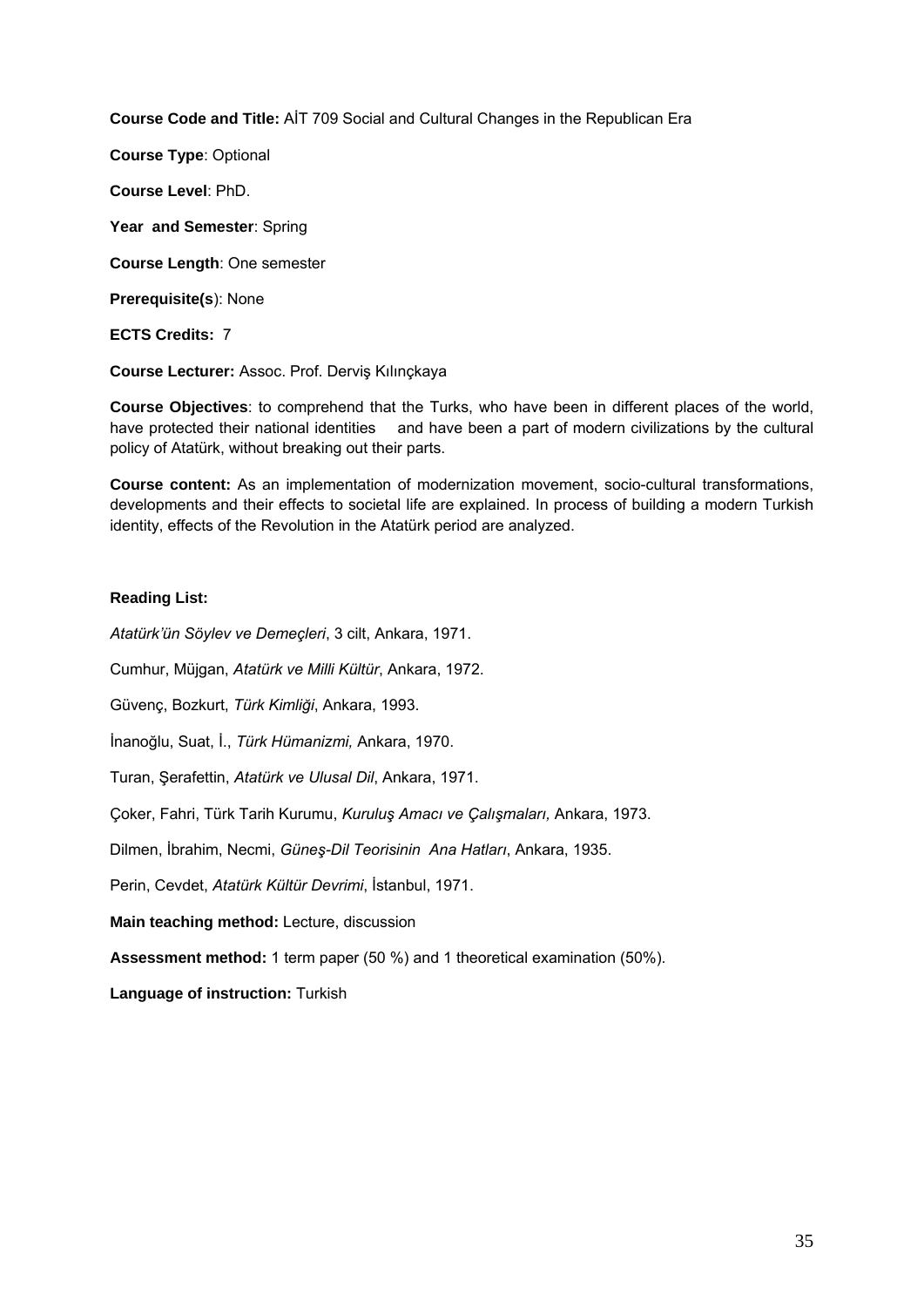**Course Code and Title:** AİT 711 The Political and Military Aspects of the National Struggle

**Course Type**: Optional

**Course Level**: PhD.

**Year and Semester**: fall

**Course Length**: One semester

**Prerequisite(s**): None

**ECTS Credits:** 7

**Course Lecturer:** Assoc. Prof. Ayten Sezer Arığ

Course Objectives: To inform the students on the important milestones of the national struggle with its political and military aspects: The formation of the Grand Natinonal Assembly, its relations with foreign countries and the Istanbul government, formation of the regular army, congresses, political structure of the parliament, fronts, treaties, battles. Thus, students could make critical comments on the relevant period.

**Course content:** Beginning with the Mudros armistice which caused the destruction of Ottoman Empire, the developments to the Treaty of Lausanne and as well as the principle of "the national sovereignty and national independence "which came into existence under the leadership of Mustafa Kemal is examined in an analytical way.

## **Reading List:**

Akşin, Sina, *İstanbul Hükümetleri ve Milli Mücadele*, II cilt, Ankara, 1992.

-Apak, Rahmi, *İç Ayaklanmalar (1919-1920),* Ankara, 1964.

-Atatürk, Mustafa Kemal, *Nutuk,* III cilt, İstanbul, 1973.

-Bıyıklıoğlu, Tevfik, *Atatürk Anadolu'da (1919-1921),* Ankara, 1959.

-Müderrisoğlu, Alptekin, *Kurtuluş Savaşı'nın Mali Kaynaklarıı,* Ankara, 19909.

-Sarıhan, Zeki, *Kurtuluş Savaşı Günlüğü*, 4 cilt, Ankara, 1996.

-Selek, Sabahaddin, *Anadolu İhtilali*, 1971.

*-Türk İstiklal Harbi*, Genel Kurmay Yayınları, Ankara, 1974.

**Main teaching method:** Lecture, discussion

**Assessment method:** 1 term paper (50 %) and 1 theoretical examination (50%).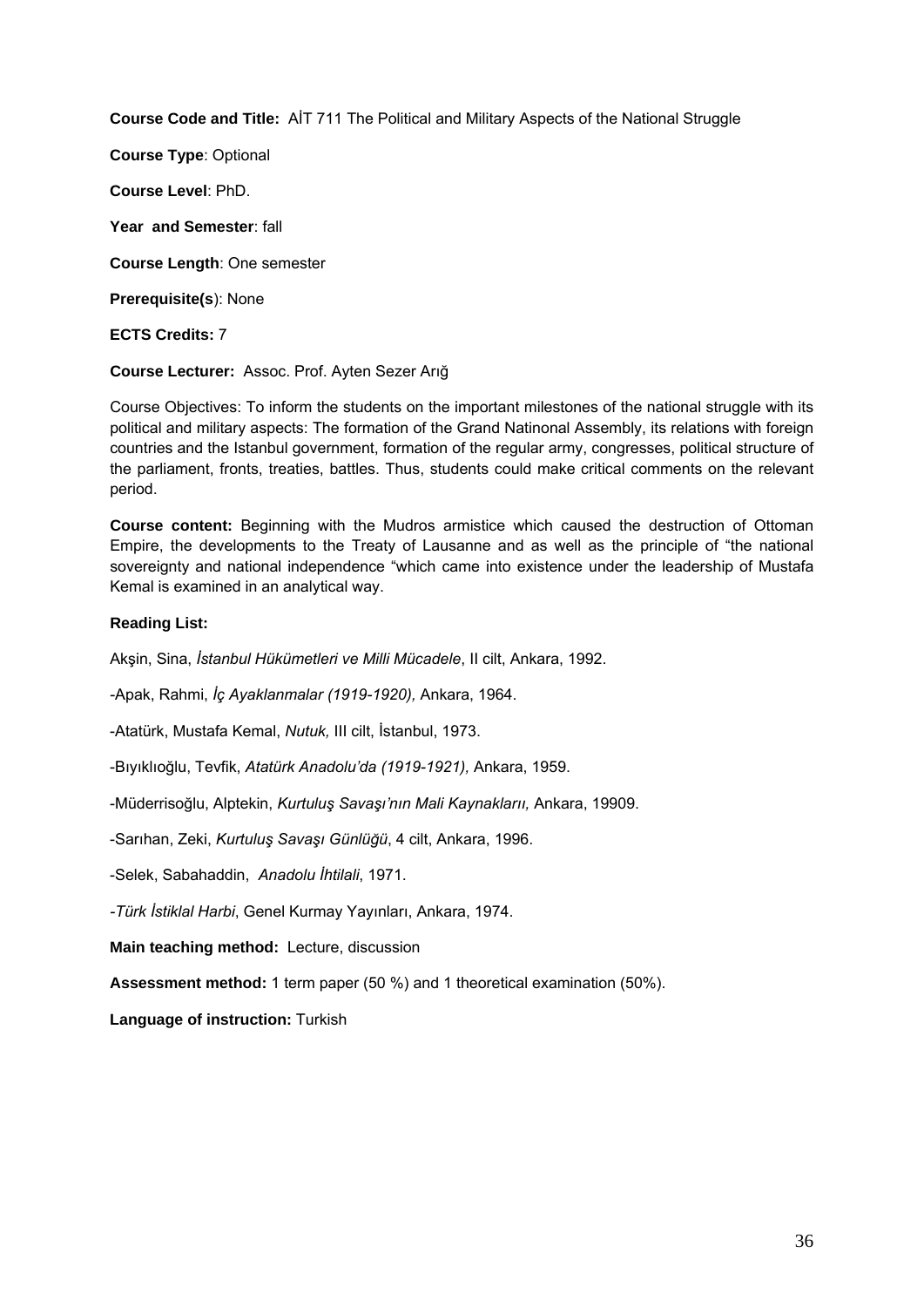**Course Code and Title:** AİT 715 Political History of 20th Century

**Course Type**: Optional

**Course Level**: PhD.

**Year and Semester**: fall

**Course Length**: One semester

**Prerequisite(s**): None

## **ECTS Credits:** 7

**Course Lecturer:** Assoc. Prof. Saime Gökgöz

**Course Objectives:** The aim of the course is o examine the political developments and international relations occured in XXth century and the international relations; and again, to examine the factors effected the policy of great powers and enable the students to acquire an ability of analyzing these policies in point of Turkey.

**Course content:** First of all, the foundation, development and changing processes of the great powers which played important roles in the world politics and the relations of these states with each other in the historical process are examined. The causes and the effects of the World War I and World War II are evaluated. The position of Turkey in the world history is determined. Then, the cold war period and international developments followed this period and in this conjunction, the position of Turkey is discussed.

## **Reading List:**

- 1) Armaoğlu, Fahir; *20.yüzyıl Siyasi Tarihi (1914-1970)*, Ankara, 1973.
- 2) Armaoğlu, Fahir; *20.yüzyıl Siyasi Tarihi (1970- 1990)*, Ankara, 1991.
- 3) Burçak, Rıfkı Salim; *Siyasi Tarih Notları*,
- 4) Çayhan, Esra-Günay/ Ateşoğlu, Nusin; *Avrupa'da Yeni Güvenlik Arayışları*, Ankara, 1996.
- 5) Çakmak, Haydar; *Avrupa Güvenliği*, Ankara, 2003.
- 6) Debidar, A.; *Histoire Diplomatique de I'Europe*, Paris, 1919.
- 7) Mc Neil, H. William; *Dünya Tarihi*, Ankara, 1979.
- 8) Sander, Oral; *Siyasi Tarih*, Ankara, 1994.
- 9) Üçok, Çoşkun; *Siyasi Tarih*, Ankara, 1967.

**Main teaching method:** Lecture, discussion

**Assessment method:** 1 term paper (50 %) and 1 theoretical examination (50%).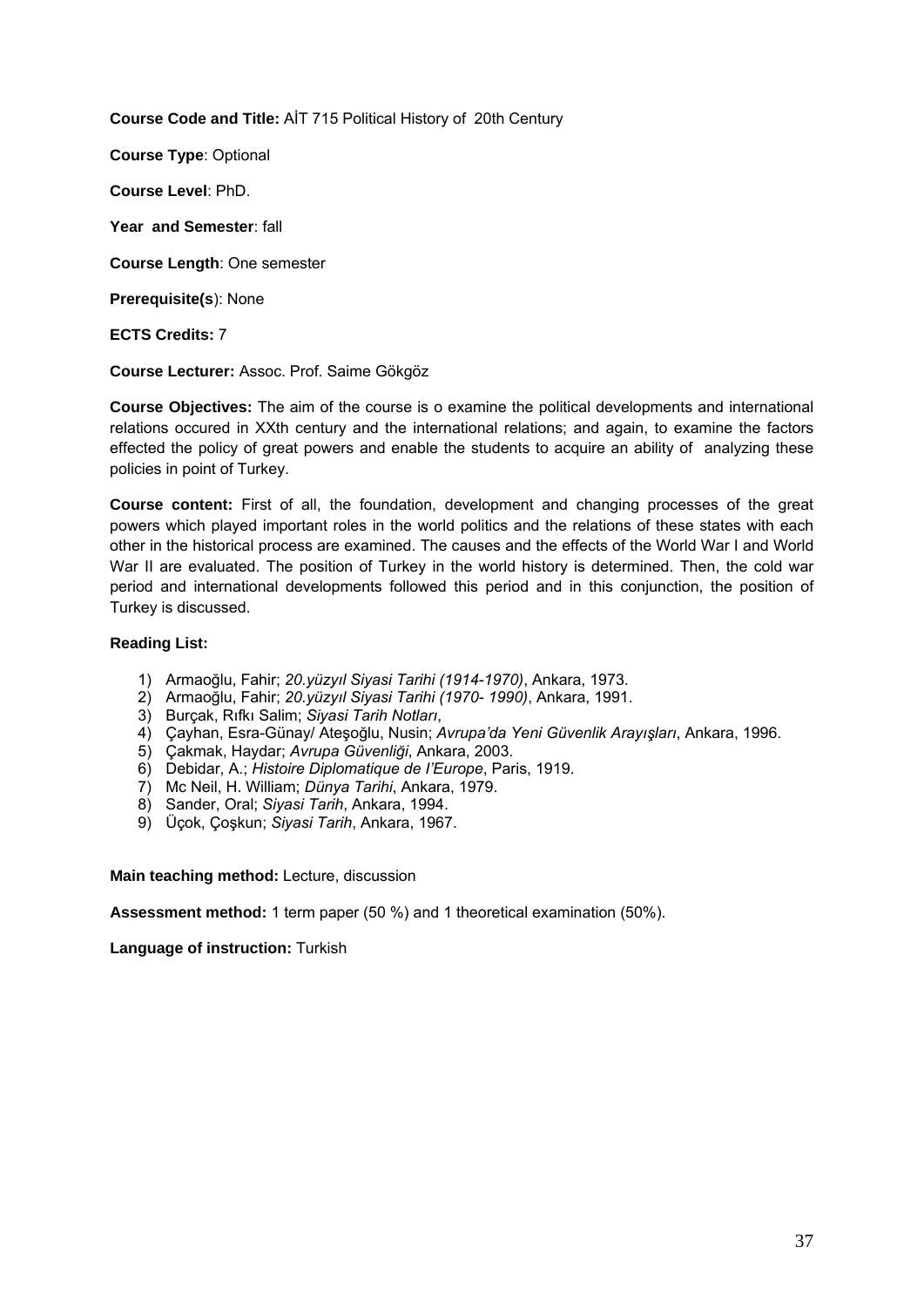**Course Code and Title:** AİT 717 The Resources and the Techniques of Recent History

**Course Type**: Optional

**Course Level**: Ph.D.

**Year and Semester**:fall

**Course Length**: One semester

**Prerequisite(s**): None

**ECTS Credits :** 10

**Course Lecturer:** Assoc. Prof. Adnan Sofuoğlu

**Course Objectives:** The aim of the course is to develop students'ability of critical thinking and of expressing his/her opinion. To discuss how to work by using modern historical methods; and again while acquiring historical perspective, to develop his/her ability of objective thinking.

**Course content:** First, the historical perspectives of studies performed in the science of history till 19th century are investigated with examples in a critical way. Later, the modern trends and approaches of the prominent historians and their studies are evaluated in the same way. Then, the students make a study by using the historical equipments. In this connection, the experiment of gathering, classifying, writing and interpreting the documents is gained.

### **Reading List:**

Braudel, Fernand, *On History*, trans. Sarah Matthews, Chicago, 1970.

Burke, Peter, *History and Social Theory* , Cambridge, Polity Pres, 1992.

Tütengil,Cavit Orhan, *Sosyal Bilimlerde Araştırma ve Medod*, İstanbul, 1971.

Togan, Zeki Velidi, *Tarihte Usul*, İstanbul, 1960.

Tosh, John, *The Pursuit of History, aims, methods and new directions in the study*, London, N.Y., Longman, 1991.

Kütükoğlu, Mübahat, S., *Tarih Araştırmalarında Usul,* İstanbul, 1995.

Hobsbawm, Eric, *On History*,London, 1997

Kafesoğlu, İbrahim, *Tarih Metodu*, İstanbul, 1972.

Halkin, Leon, E., *Elements de critique historique, Dessain,1966.*.

Evans, Richard, *In Defence of History*, N.Y., Norton,1999.

Carr, Edward, Hallet, *What is History?*, London, Penguin Boks, 1977.

Collingwood, Robin George, *The İdea of History,London, 1956.* 

**Main teaching method:** Lecture, discussion

**Assessment method:** 1 term paper (50 %) and 1 theoretical examination (50%).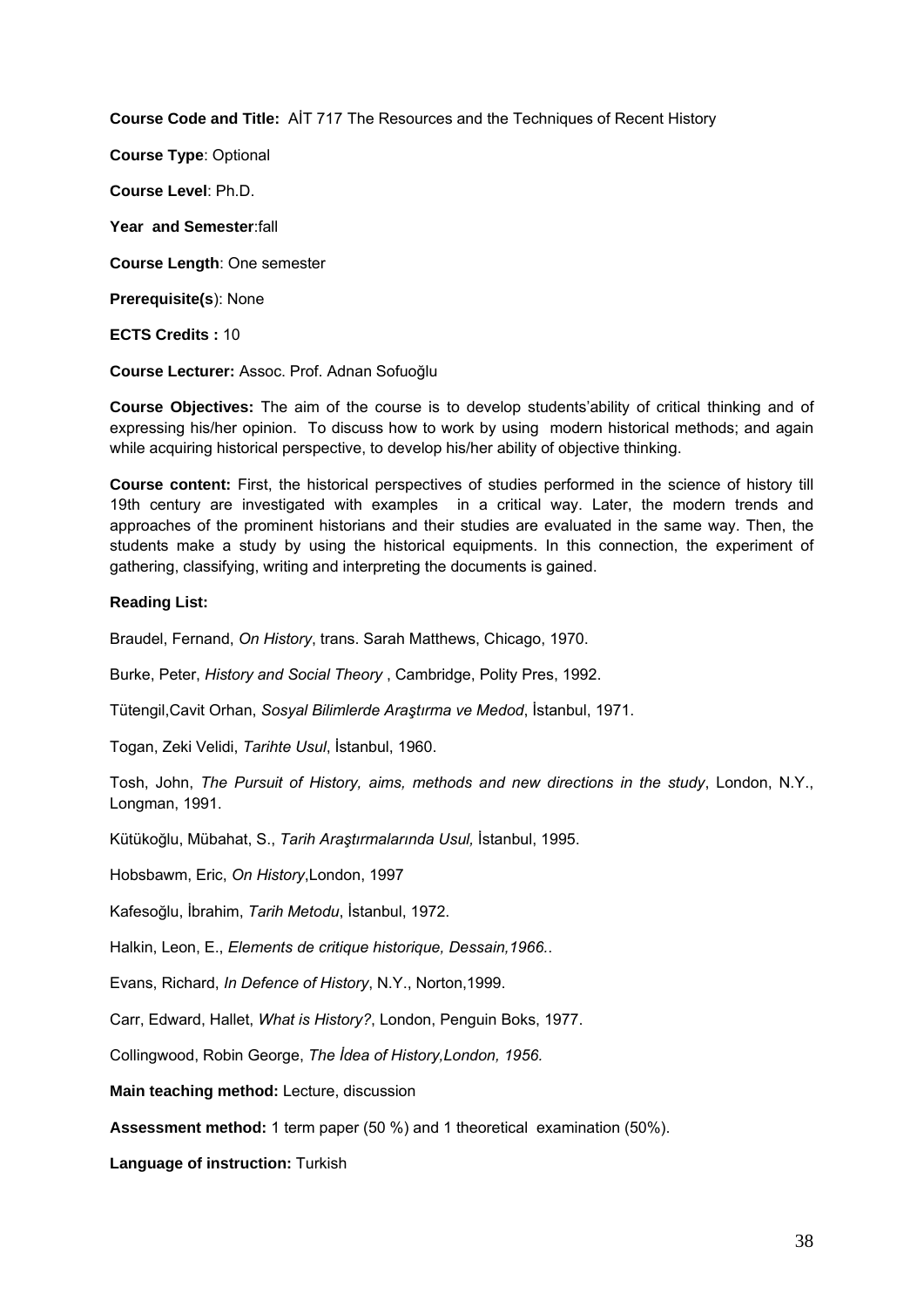**Course Code and Title** AİT 735Ottoman Paleography I

**Course Type**: Optional

**Course Level**: PhD.

**Year and Semester**: fall

**Course Length**: One semester

**Prerequisite(s**): None

**ECTS Credits:** 10

**Course Lecturer:** Assoc. Prof. Yonca Anzerlioğlu

**Course Objectives:** The aim of the course is to teach the hand written scripts in Ottoman language, particularly in style of Rik'a and to enable the students to read and evaluate the historical documents, related to history of Turkish Republic, written in this style.

**Course content:** The teaching and the reading of the various styles of Rik'a hand writing, the decoding and evaluating them as sources for the history of Turkish Republic, the discussion about the documents are the contents of the course.

## **Reading List:**

- 1) Eminoğlu, Mehmet; *Osmanlı Vesikalarını Okumaya Giriş*, Ankara, 2003.
- 2) Belviranlı, Ali Kemal; *Osmanlıca Metinler-1/2/3/4*, İstanbul, 2002.
- 3) the Archival Documents of Otoman and Turkish Republic.

**Main teaching method:** Lecture, reading.

**Assessment method:** 1 term paper (50 %) and 1 theoretical examination (50%).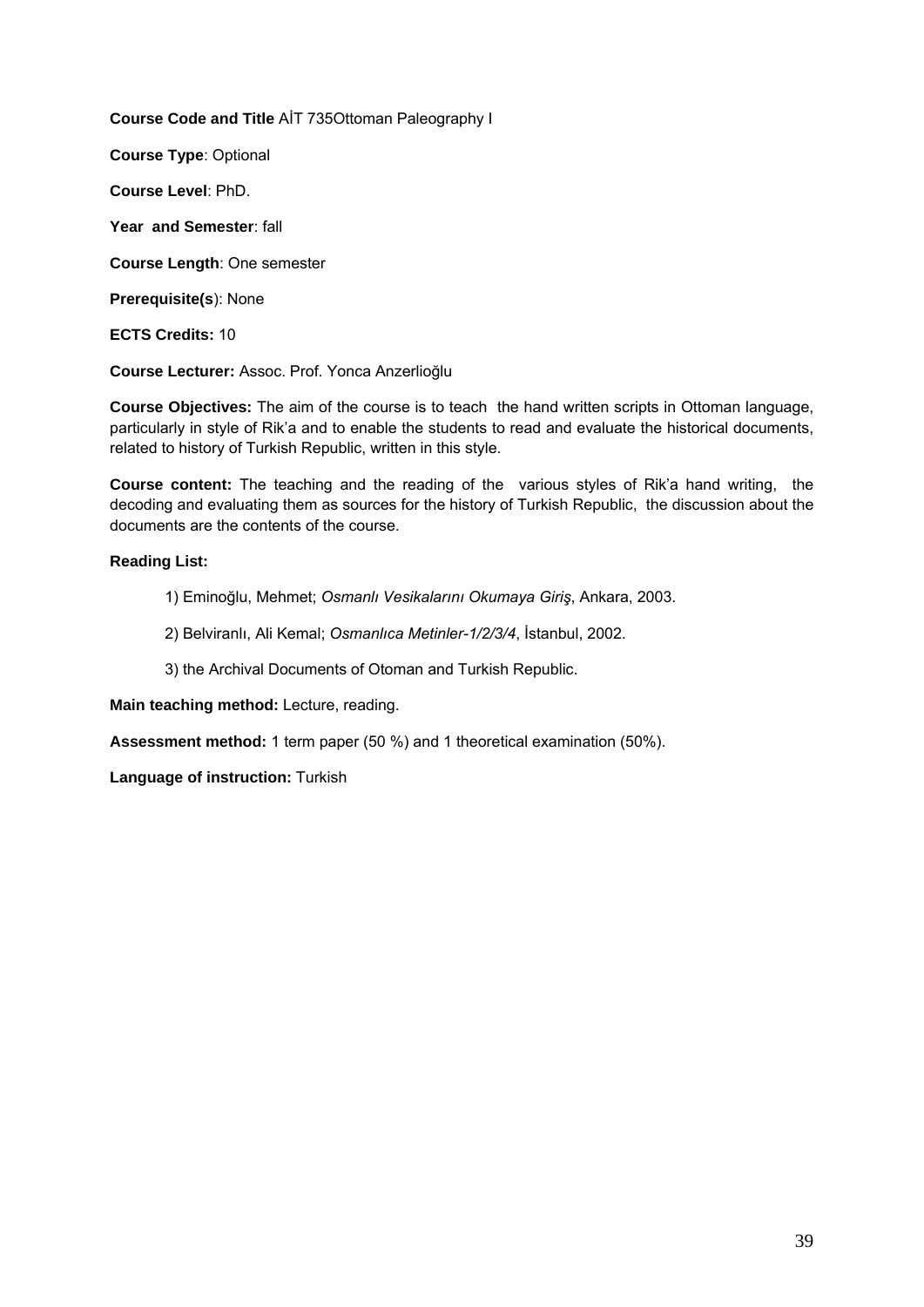*Spring* 

**Course Code and Title:** AİT 702 Critical Analysis of Kemal Atatürk's Speech

**Course Type**: Optional

**Course Level**: PhD.

**Year and Semester**: Spring

**Course Length**: One semester

**Prerequisite(s**): None

**ECTS Credits :** 7

**Course Lecturer:** Assoc. Prof. Yasemin Doğaner

**Course Objectives:** It is aimed to develop students'abilities of analyzing and inquiring the events in the framework of Atatürk's Speech, which is an historical work about the events occurred in the period between 1919-1927 in the history of Turkey.

**Course content:** The content of Atatürk's Speech is analyzed. Figures, events and facts are examined and the information given in Speech in comparison to the other relevant sources, also the historical value of the Speech is discussed and then, the students make a connection between his Speech and the events of the period.

## **Reading List:**

- 1) *Atatürk'ün Büyük Söylevi'nin 50. Yılı Semineri, Bildiriler ve Tartışmalar*, Ankara, 1970.
- 2) Atatürk, Mustafa Kemal; *Nutuk*, 3 cilt, İstanbul, 1973.
- 3) *Atatürk'ün Söylev ve Demeçleri*, Ankara, 1971.
- 4) *Atatürk'ün Tamim, Telgraf ve Beyannameleri*, Ankara, 1964.
- 5) Turhan, Seyfettin-Haştemoğlu, Güney; *Atatürk-Nutuk Olaylar Ansiklopedisi*, İstanbul, 1993.
- 6) Kundakçı, Gül; *Atatürk'ün Büyük Nutku ve Dönemi*, Ankara, 1999.
- 7) Şimşir, Bilal; *Atatürk'ün Söylevi Üzerine Belgeler*, Ankara, 1991.
- 8) Önelçin; Adnan; *Nutuk'un İçinde*, İstanbul, 1971.

**Main teaching method:** Lecture and discussion

**Assessment method:** 1 term paper (50 %) and 1 theoretical examination (50%).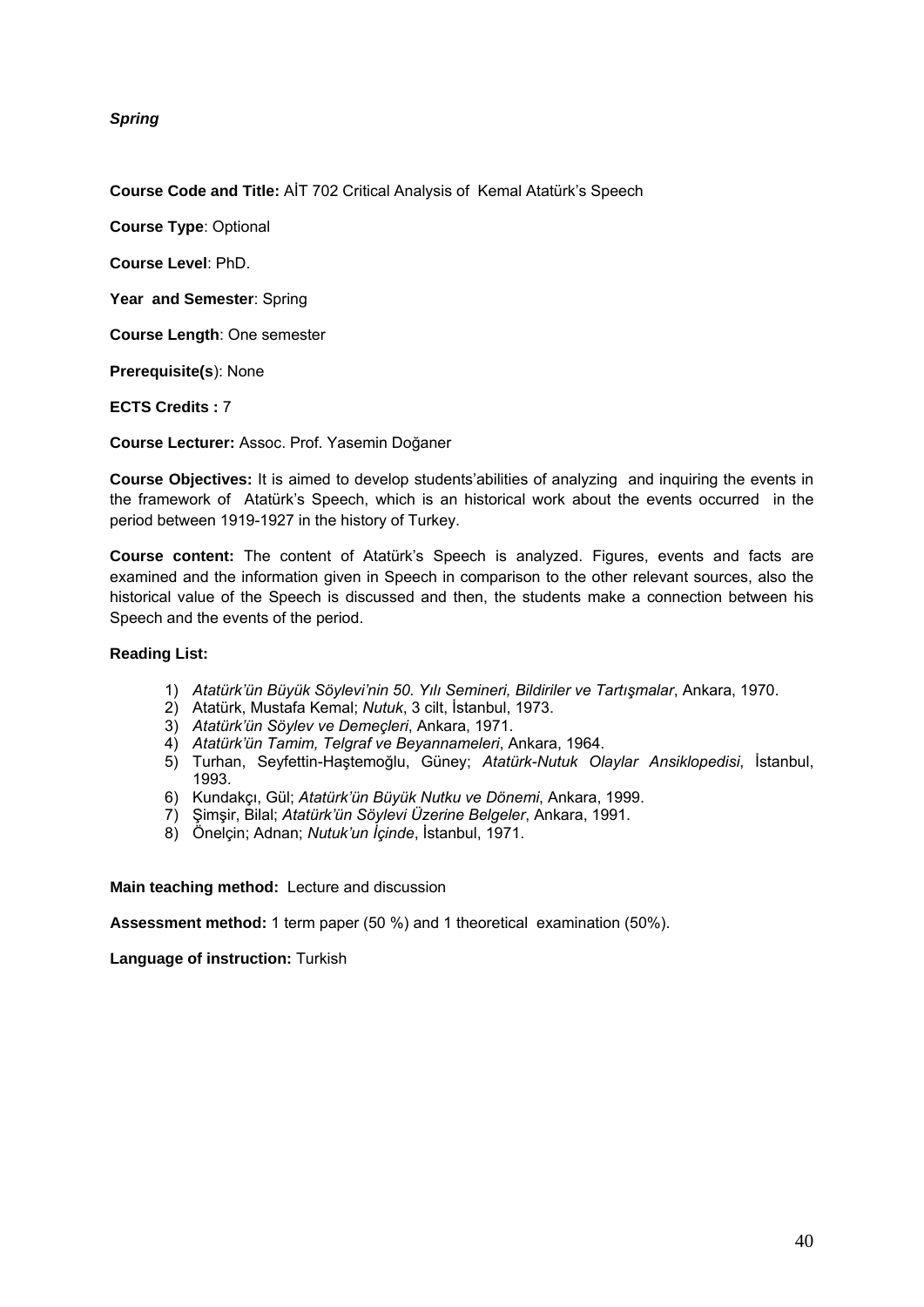**Course Code and Title:** AİT 704 The Intellectual Pioneers of Turkish Modernization

**Course Type**: Optional

**Course Level**: PhD.

**Year and Semester**: Spring

**Course Length**: One semester

**Prerequisite(s**): None

#### **ECTS Credits :** 7

**Course Lecturer:** Assoc. Prof. Yonca Anzerlioğlu

Course Objectives: Turkish intellectuals throughout history is aimed to be examined from different aspects: Sadık Rıfat Paşa and the Ottoman legal system, Ahmet Cevdet Paşa and his political thought, Namık Kemal, Mizancı Murat, Ahmet Rıza, Prens Sabahaddin and their ideas, Münif Paşa, Satı Bey and the educational reform attemps, Ziya Gökalp and Turkism, Sait Halim Paşa and Islamism, Abdullah Cevdet and Westernization and their significance for the Turkish modernization is stressed.

**Course content:** From the beginning of the Tanzimat era until now, intellectual pioneers of Turkish modernization and their ideas are analyzed in line with the period they live. So, the roots of aspects of Turkish modernization are introduced with respect to those intellectual pioneers.

#### **Reading List:**

Akçura, Yusuf, *Üç Tarzı Siyaset*, İstanbul, 1995.

Berkes, Niyazi, *Türkiye'de Çağdaşlaşma*, İstanbul, 1977.

Gökalp, Ziya, *Türkçüğün Esasları*, İstanbul, 1970

Mardin, Şerif, *Jön Türklerin Siyasi Düşünceleri,1795-1907*, İstanbul, 1973.

---------------, *Yeni Osmanlı Düşüncesinin Doğuşu,* İstanbul, 1996.

Safa, Peyami, *Türk İnkılabına Bakışlar*, Ankara, 1977.

Tunaya, Tarık Zafer, *Türk Siyasi Hayatında Batılılaşma Hareketleri,* İstanbul, 1970.

Ülken Hilmi Ziya, *Türkiye'de Çağdaş Düşünce Tarihi*, İstanbul, 1979.

**Main teaching method:** Lecture and discussion

**Assessment method:** 1 term paper (50 %) and 1 theoretical examination (50%).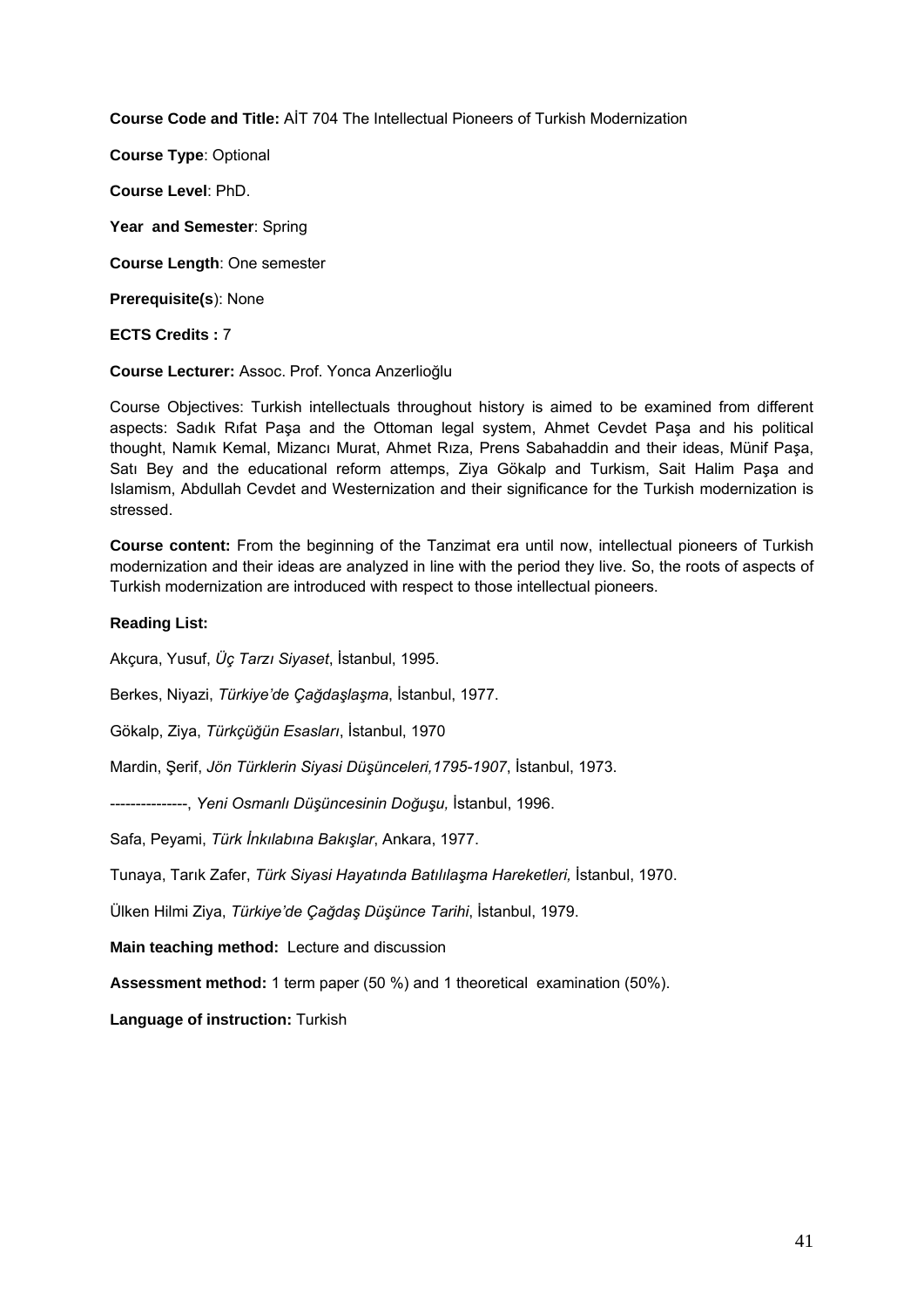**Course Code and Title:** AİT 706 Turkish Foreign Policy II

**Course Type**: Optional

**Course Level**: PhD.

**Year and Semester**: Spring

**Course Length**: One semester

**Prerequisite(s**): None

**ECTS Credits :** 7

**Course Lecturer:** Prof.Dr. Adnan Sofuoğlu

**Course Objectives:** It is aimed to enable the students to comprehend the basic principals of Turkish Foreign Policy and in this conjuncture, to teach students the dynamics of the Turkish Foreign relations and in this connection, to evaluate the Turkish foreign relations.

**Course content:** In the conjuncture of the changing world affairs, the foreign relations of Turkey from the beginning of XX.th century until the World War II are examined.

## **Reading List:**

Gönlübol, Mehmet, *Olaylarla Türk Dış Politikası, 1919-1973*, Ankara, 1972.

Hale, William, *Turkish Foreign Policy*, 1774-2000.

Oran, Baskın, *Türk Dış Politikası*, c.I, II, İstanbul, 2001.

Deringil, Selim, *Denge Oyınu*, İstanbul, 2001.

Akşin, Abdullahat, *Atatürk'ün Dış Politika İlkeleri ve Diplomasisi*, Ankara, 1991.

Sönmezoğlu, Faruk, *Türk Dış Politikasının Analizi*, İstanbul, 2001.

Bayur, Yusuf Hikmet, *Türkiye Devleti'nin Dış Siyasası*, Ankara, 1973.

Sander, Oral, *Türkiye'nin Dış Politikası*, Ankara, 1997.

Armaoğlu, Fahir, *20. Yüzyıl Siyasi Tarihi*, Ankara, 1979.

Soysal, İsmail, *Türkiye'nin Siyasal Antlaşmaları*, Ankara, 1973.

Sonyel, Salahi, R., *Türk Kurtuluş Savaşı ve Dış Politika*,, c.I,II, Ankara, 1973.

**Main teaching method:** Lecture, discussion

**Assessment method:** 1 term paper (50 %) and 1 theoretical examination (50%).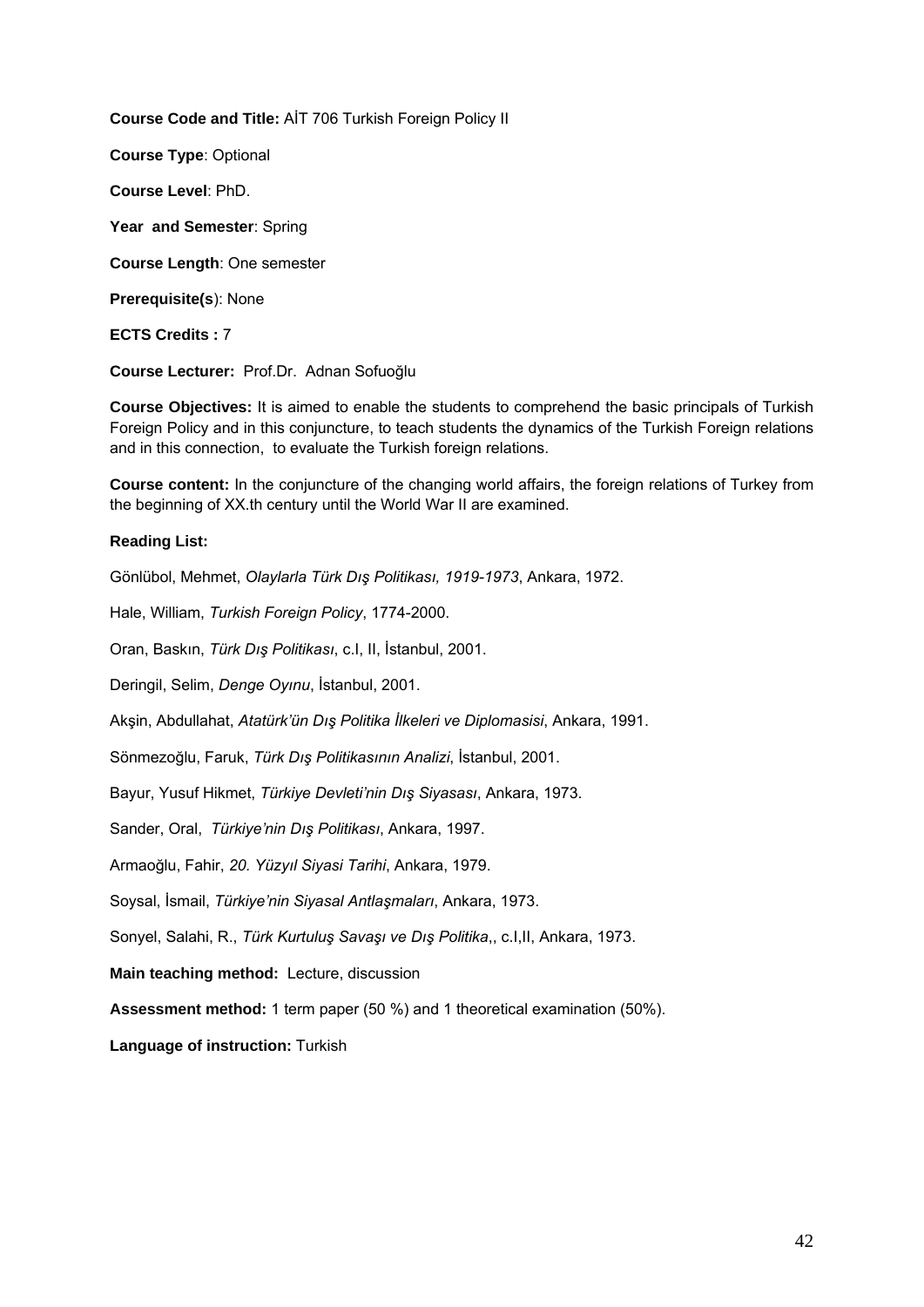**Course Code and Title:** AİT 708 Political Parties and Institutions in the Republican Era

**Course Type**: Optional

**Course Level**: PhD.

**Year and Semester**: Spring

**Course Length**: One semester

**Prerequisite(s**): None

**ECTS Credits:** 7

**Course Lecturer:** Prof. Dr. Mustafa Yılmaz

C**ourse Objectives:** to evaluate the relations of political parties, elections, political participation, parliament,legislative and execution in the historical process of Turkish Democracy.

**Course content:** From the beginning of 1923 until now, political institutions and main terms; the constitutional developments, correlation between legislative and executive, political parties are approached in context with political participation and pluralism. Thus, developments in Turkish political life are analyzed parallel to the developments in the West.

#### **Reading List:**

*Tanzimat, I,* İstanbul, 1940.

*Türk Parlamentoculuğu'nun İlk yüzyılı, (1776-1976)*, Ankara, 1976.

Tanör, Bülent, *Osmanlı İmparatorluğunda Anayasal Gelişmeler*, İstanbul, 1991.

Özbudun, Ergun, *Türk Anayasa Hukuku*, Ankara, 1977.

Bedra,Turgay ve Ahmad, Feroz, *Türkiye'de Çok Partili Politikanın Açıklamalı Kronolojisi, (1945-1971)*, Ankara, 1976.

Çavdar, Tevfik, *Türkiye'nin Demokrasi Tarihi, 1737-1950*, Ankara, 1995.

Dodd, C., H., *Politics and Government in Turkey*, Manchester 1967.

Erdoğan, Mustafa, *Modern Türkiye'de Anayasalar ve Siyasi Hayat*, Ankara, 1997.

Karpat, Kemal, *Türk Demokrasi Tarihi*, İstanbul, 1967.

Tunaya, Tarık Zafer, *Türkiye'de Siyasi Partiler, III cilt*, İstanbul, 1974.

Özbudun, Ergun, *Siyasal Partiler*, Ankara, 1979.

#### **Main teaching method:** Lecture, discussion

**Assessment method:** 1 term paper (50 %) and 1 theoretical examination (50%).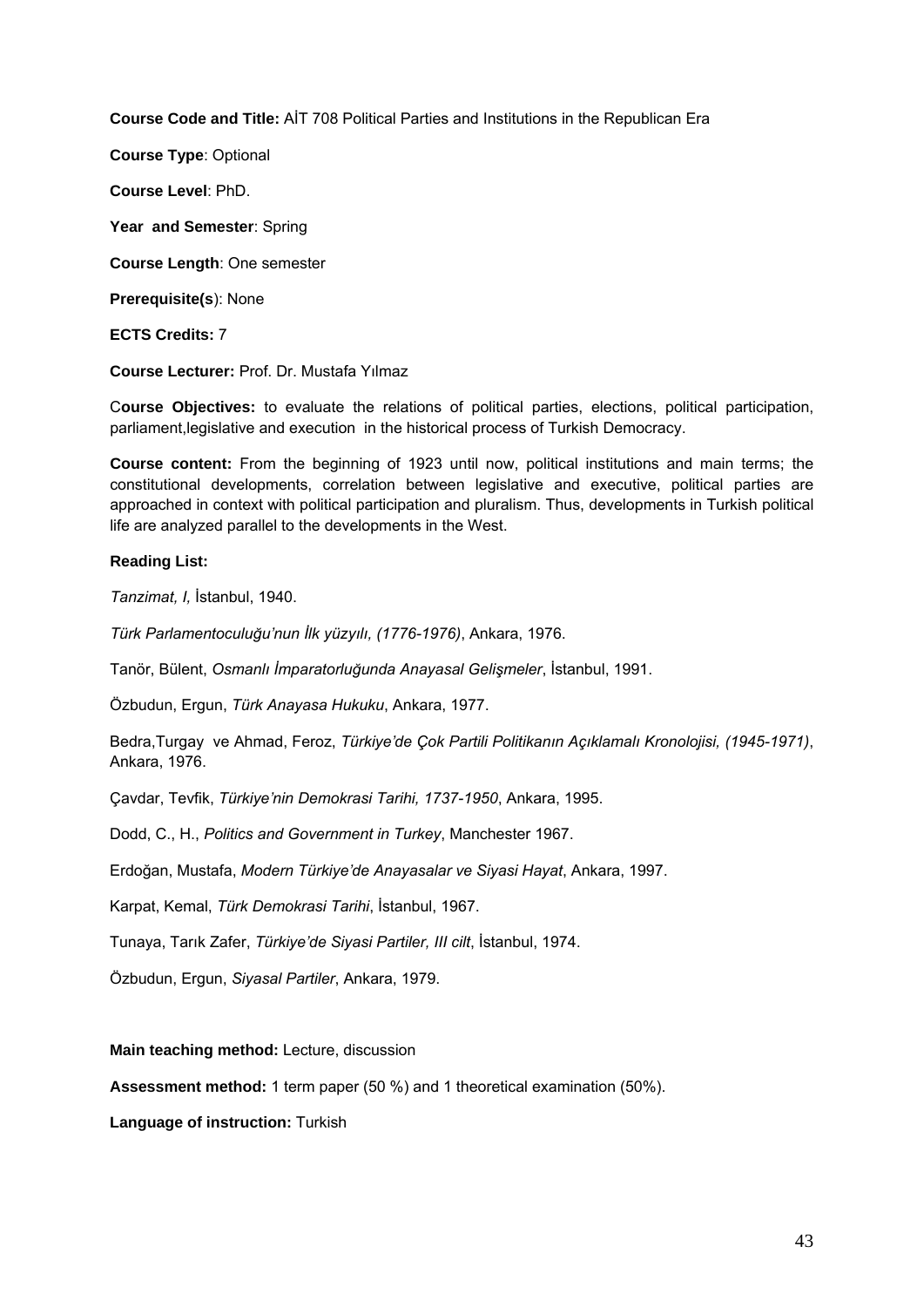**Course Code and Title:** AİT 710 Socio-Economic Developments of the Republican Era

**Course Type**: Optional

**Course Level**: PhD.

**Year and Semester**: Spring

**Course Length**: One semester

**Prerequisite(s**): None

**ECTS Credits:** 10

**Course Lecturer:** Assoc.Prof. M. Derviş Kılınçkaya

## **Pre-requisite(s):** none

**Course Objectives:** Information is given on the remaining social structure from the Ottomans, the economic obligations of the new Republic, the economic policy of the Atatürk era with its important milestones, taxation, fiscal and banking policies, etatism during and following the Atatürk period up to 1970's.

**Course content:** As an implementation of the modernization movement, socio-economic transformations, developments and their effects to societal life are explained.

## **Reading List:**

*Atatürk'ün Söylev ve Demeçleri*, 3 Cilt,

Boratav, Korkut, *Türkiye'de Devletçilik,* 2. Baskı, Ankara, 1972

Hale William, *The Political and Economic Development of Modern Turkey,* Londra, 1971 .

Köker, Levent, *Modernleşme, Kemalizm ve Demokrasi,* İstanbul, 1990

Parla, Taha, *Ziya Gökalp, Kemalizm ve Türkiye'de Korporatizm,* İstanbul, 1979

Tekeli, İlhan-Selim İlkin, *Uygulamaya Geçerken Türkiye'de Devletçiliğin Oluşumu,* Ankara, 1972.

Tezel Yahya Sezai, *Cumhuriyet Döneminin İktisadi Tarihi*, Ankara, 1976

Tunaya, Tarık Zafer, *Devrim Hareketleri İçinde Atatürk ve Atatürkçülük,* İstanbul, 1972

**Main teaching method:** Lecture, discussion

**Assessment method:** 1 term paper (50 %) and 1 theoretical examination (50%).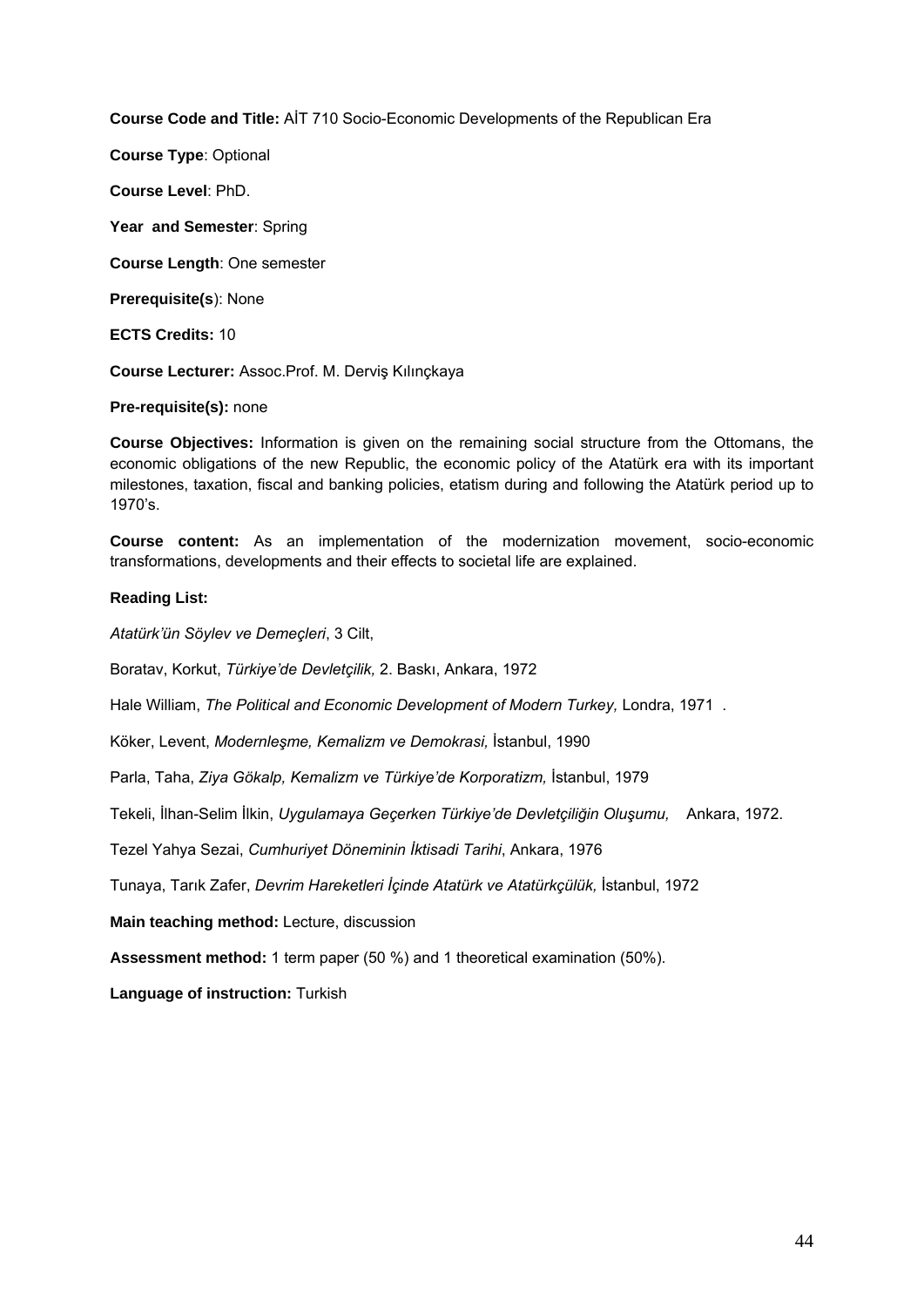**Course Code and Title:** AİT 712 The Socio-Economic Aspects of National Struggle

**Course Type**: Optional **Course Level**: PhD. **Year and Semester**: Spring **Course Length**: One semester **Prerequisite(s**): None **ECTS Credits:** 10 **Course Lecturer:** Assoc. Prof. Ayten Sezer Arığ

## **Pre-requisite(s):** none

**Course Objectives:** The course put emphasis on the social dynamics in favor of the national struggle such as movement of the women, foreign and internal aids, protests and meetings held, pro- and conassociations relating the National Struggle. Besides, the reaction towards the occupation, press activities, rebellions, social and economic structure of Turkish society is analyzed.

**Course content:** The socio- economic dynamics of the National Struggle in Anatolia, furthermore the social buildings and institutions of those dynamics are explained.

#### **Reading List:**

-Apak, Rahmi, *İç Ayaklanmalar (1919-1920),* Ankara, 1964.

-Atatürk, Mustafa Kemal, *Nutuk*, II cilt, İstanbul, 1973.

-Bıyıklıoğlu, Tevfik, *Atatürk Anadolu'da(1919-1921)*, Ankara, 1959.

-Dursunoğlu, Cevat, *Milli Mücadele'de Erzurum*, 2. baskı, İstanbul, 1997.

*-Harp Tarihi Vesikaları Dergisi*.

-Müderrisoğlu, Alptekin, *Kurtuluş Savaşı'nın Mali Kaynaklarıı*, Ankara, 1990.

-Sakallı, Bayram, *Milli Mücadele'nin Sosyal Tarihi*, İstanbul, 1997

**Main teaching method:** Lecture, discussion

**Assessment method:** 1 term paper (50 %) and 1 theoretical examination (50%).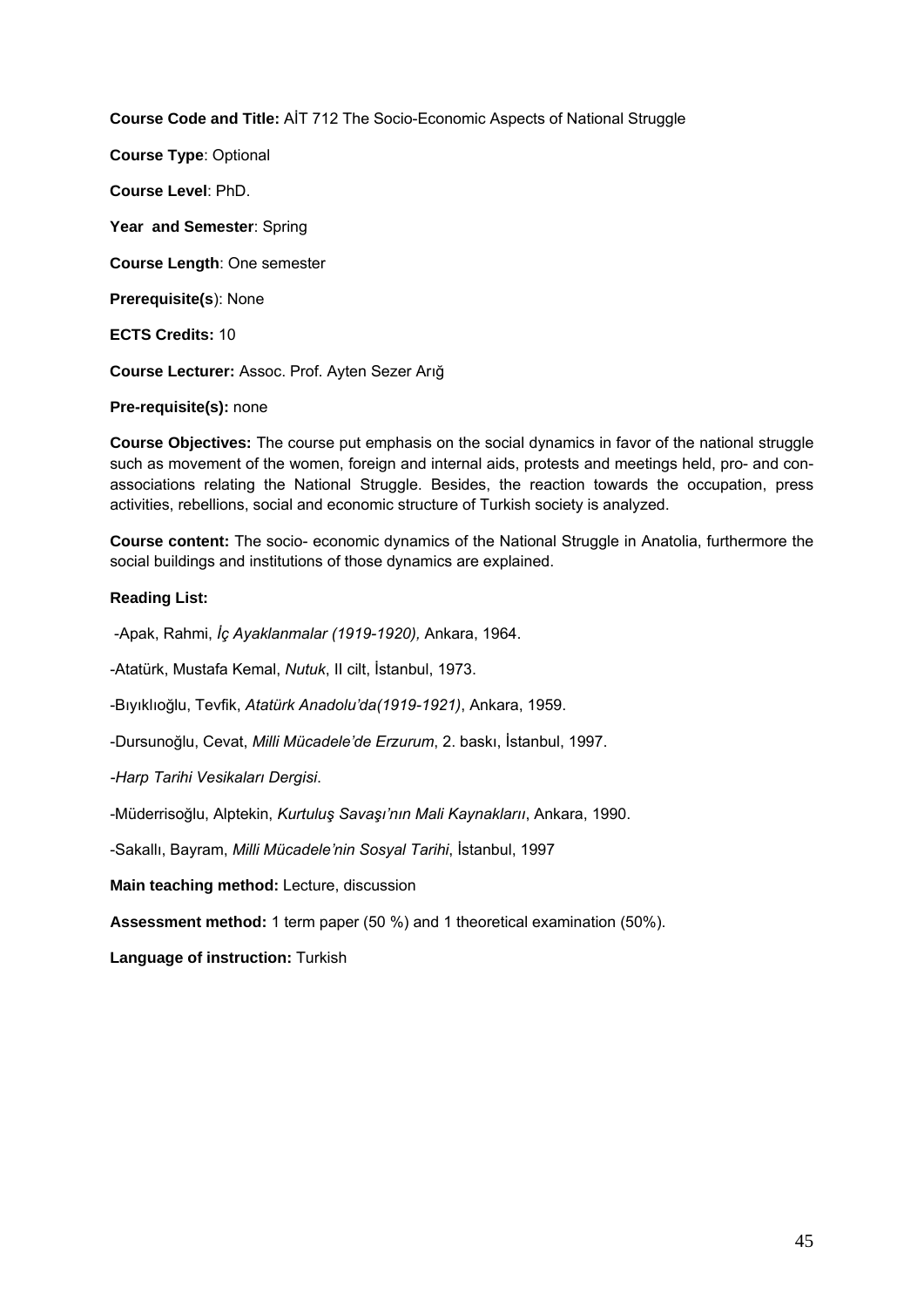**Course Code and Title:** AİT 714 Historical Documents of Recent History

**Course Type**: Optional

**Course Level**: PhD.

**Year and Semester**: Spring

**Course Length**: One semester

**Prerequisite(s**): None

**ECTS Credits:** 10

**Course Lecturer:** Prof. Dr. Fatma Acun

## **Pre-requisite(s):** none

**Course Objectives:** Reading and decoding of every kind of archival documents, the rules of reading and the transcripting them are taught. Then, using the documents related to the history of Turkish Republic as historical source is discussed.

**Course content:** This course aims to introduce the description of document usage by taking into consideration of its possible advantages and disadvantages.

#### **Reading List:**

Bernard Lewis "History-writing and National Rewival in Turkey", *Middle Eastern Affairs,* June-July, 1953.

-Büşra Ersanlı Behar *İktidar ve Tarih Türkiye'de "Resmi Tarih" Tezinin* 0luşumu (1929-1937), 2. Baskı, AFA Yayınlan, l996.

-E. H. Carr, *Tarih Nedir?*. çev. Misket Gizem Gürtük, Birikim Yayınları, İstanbul, 1970.

-Fatma Acun "Görsellik ve Yakın Dönem Tarihi Araştırmalarında Kullanımı",*Kebikeç*, 17(2004),s.95- 117.

-Fatma Acun, "Muhteva Analizi ve Yakın Dönem Tarihi Araştırmalarında Kullanımı", *Hacettepe Üniversitesi, Edebiyat Fakültesi Dergisi*, Cilt 22, Sayı 1(2005), s.27-50 -Geofrey Barraclough, An *Introduction to Contemporary* History, Penguin Books, Third edition, 1990.

-Robert F. Berkhofer, A *Behavioral Approach to Historical Analysis,* New York-London,1969, s. 211- 242.

Mark K. Krug, *History and the Social Sciences New Apıproıaches toı the Teaching of Social Sciences,* Blaisdell Publishing Campany, USA, l967.

#### **Main teaching method:** Lecture, discussion

**Assessment method:** 1 term paper (50 %) and 1 theoretical examination (50%).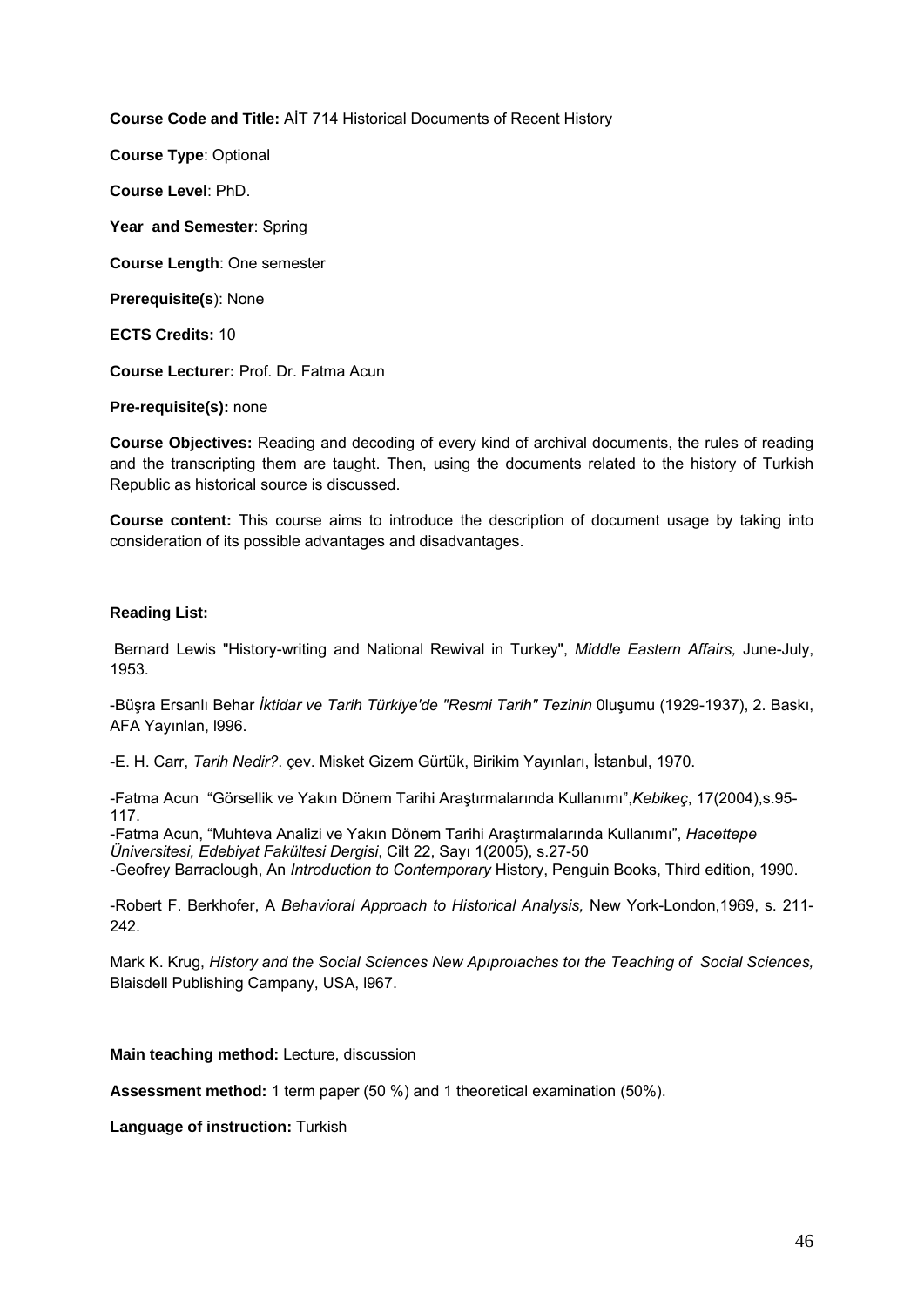**Course Code and Title:** AİT 716 History of Eurasia in the 20th Century

**Course Type**: Optional

**Course Level**: PhD.

**Year and Semester**: Spring

**Course Length**: One semester

**Prerequisite(s**): None

**ECTS Credits:** 10

**Course Lecturer:** Assoc. Prof. Saime S. Gökgöz

#### **Pre-requisite(s):** none

**Course Objectives:** Globalization: The monopolization of power, Eurasiation, the landscape of the empires, opportunities and disadvantages, cultures in Asia and Europe,  $19<sup>th</sup>$  Century Russian approach to the problematic and the Turkish approach to those concepts and the interaction among them.

**Course content:** Euroasian Theory: 19th century Russian Approach, Euroasian Geography: possibilities and restrictions, social structure and sources, instability following the dissolution of the USSR: Euroasia: The Historical background of living together with the 'other'; cultures languages, religions in Euroasia, then can evaluate the recent developments in this landscape, the analysis of the US strategy; the Eurasian axis: China, India, Russia and Türkiye: New Euro-Asiatic Approach; the Axis of Russian nationalism and Turkish nationalism are aimed to be introduced.

## **Reading List:**

Trenin, Dimitri, *The End of Eurasia: Russia on the Border Between Geopolitics and Globalization*, Newyork-2002

Grigoriantz ,Aleksandre, *Kafkasya Halkları, Tarihi ve Etnografik Bir Sentez*, İstanbul 1999

*Kafkasya Ve Orta Asya: Bağımsızlıktan Sonra Geçmiş Ve Gelecek* , TİKA Konferans, 25-27 Mayıs 1995-Ankara, Ankara 1996

Golden, Peter B., *Türk Halkları Tarihine Giriş*, Çev.: Osman Karatay, İstanbul-2004

Vassilis K. Fouskas, *Balkanlar, Ortadoğu ve Kafkaslar*, Çev.: Ali Çakıroğlu, İstanbul-2004.

Yılmaz, M., Göka, E., *Uygarlığın Yeni Yolu Avrasya*, İstanbul, 1997.

**Main teaching method:** Lecture, discussion

**Assessment method:** 1 term paper (50 %) and 1 theoretical examination (50%).